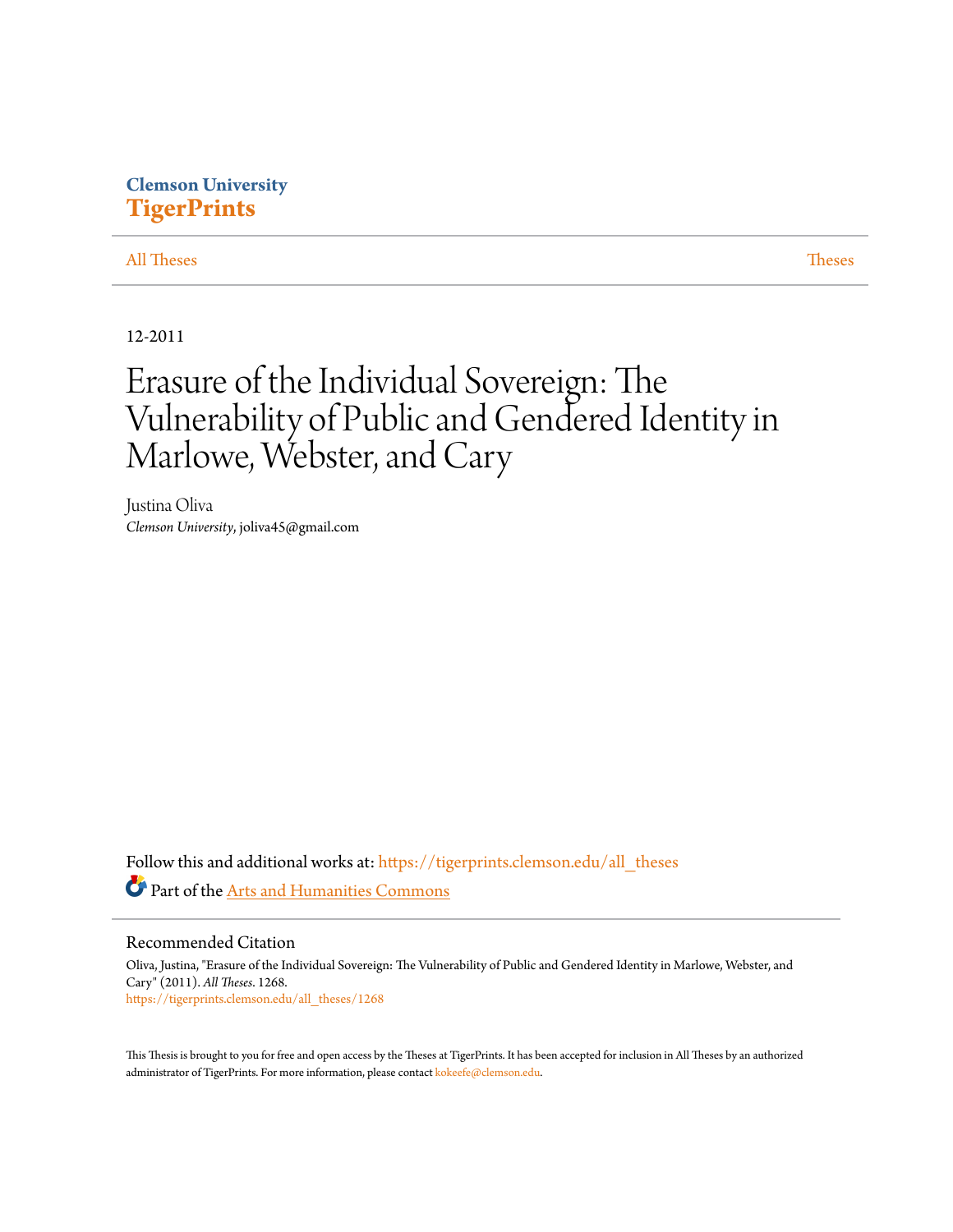## ERASURE OF THE INDIVIDUAL SOVEREIGN: THE VULNERABILITY OF PUBLIC AND GENDERED IDENTITY IN MARLOWE, WEBSTER, AND CARY

\_\_\_\_\_\_\_\_\_\_\_\_\_\_\_\_\_\_\_\_\_\_\_\_\_\_\_\_\_\_\_\_\_\_\_\_\_\_\_\_\_\_\_\_\_\_\_\_\_\_\_\_\_\_\_\_\_\_\_\_\_\_

A Thesis presented to The Graduate School of Clemson University

\_\_\_\_\_\_\_\_\_\_\_\_\_\_\_\_\_\_\_\_\_\_\_\_\_\_\_\_\_\_\_\_\_\_\_\_\_\_\_\_\_\_\_\_\_\_\_\_\_\_\_\_\_\_\_\_\_\_\_\_\_\_

In Partial Fulfillment of the Requirements for the Degree Masters of Arts English

\_\_\_\_\_\_\_\_\_\_\_\_\_\_\_\_\_\_\_\_\_\_\_\_\_\_\_\_\_\_\_\_\_\_\_\_\_\_\_\_\_\_\_\_\_\_\_\_\_\_\_\_\_\_\_\_\_\_\_\_\_\_

By Justina Oliva December 2011

\_\_\_\_\_\_\_\_\_\_\_\_\_\_\_\_\_\_\_\_\_\_\_\_\_\_\_\_\_\_\_\_\_\_\_\_\_\_\_\_\_\_\_\_\_\_\_\_\_\_\_\_\_\_\_\_\_\_\_\_\_\_

Accepted by: Dr. Elizabeth Rivlin, Committee Chair Dr. Susan Hilligoss Dr. William Stockton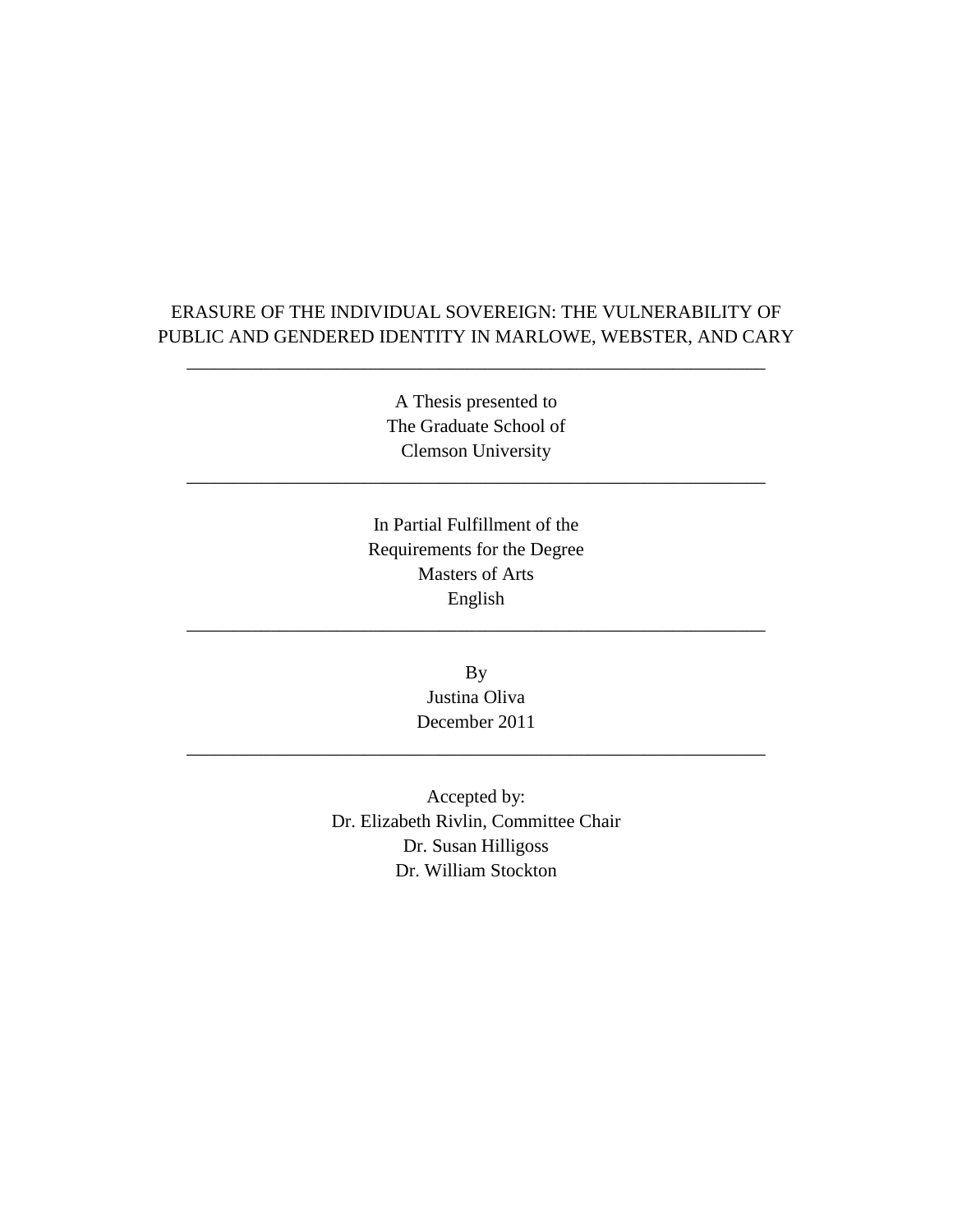#### ABSTRACT

My thesis explores the isolation and fragmentation that attend ruling ideologies in early modern England. I study three plays, Christopher Marlowe"s *Edward II*, John Webster"s *Duchess of Malfi*, and Elizabeth Cary"s *Tragedy of Mariam*, in order to examine the illusion of absolute power they represent. Utilizing Ernst Kantorowicz"s concept of the "king"s two bodies," I explore ways in which the sovereign ideal dehumanizes monarch and subjects, depriving them both of autonomy and personal connection. Those who attempt to break free from its constraints find themselves rewritten as dangerous to the realm. Because it depends on naturalized hierarchies of difference, the performance of order necessitates the expulsion of potential deviation. I therefore demonstrate the inability of the patriarchal subject to incorporate private identity, which could allow an unstable element into the designation of gender and status. Moreover, I examine the irony that the attempts to shut down such instability generate more of it. Through this analysis, I address how the three playwrights critique their present ruling systems. They comment on a defective structure, as patriarchal imperatives transform absolute rule into a performance devoid of meaning. The tyrannical figures play on early modern anxieties regarding a sovereign"s abuse of his/her power. I analyze the representations of Elizabeth I and James I against such theatrical images. Elizabeth encapsulates the hope for new ways of relation, but James indicates the public and private exclusions necessary to maintain a desired social performance.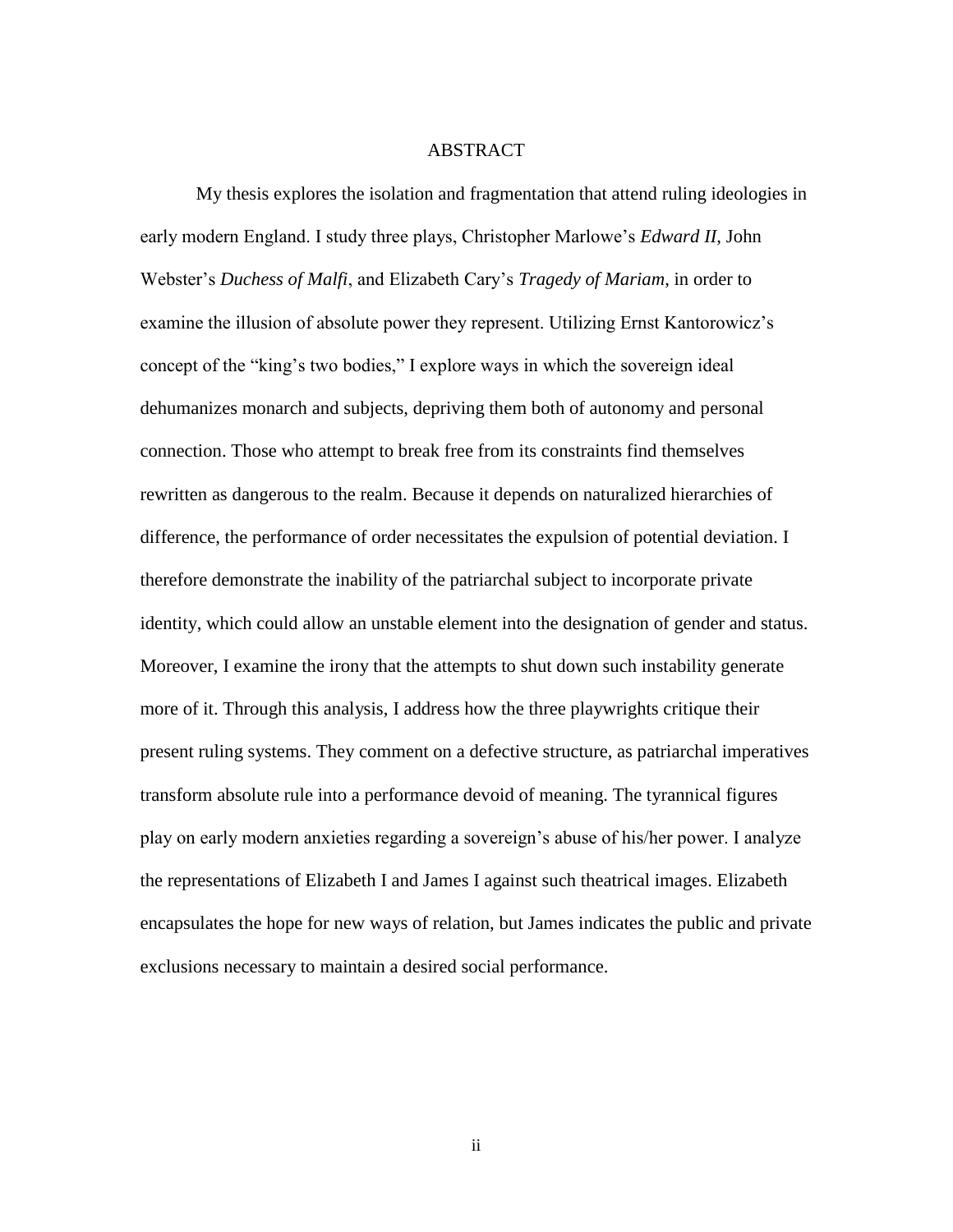### ACKNOWLEDGEMENTS

I would like to give special thanks to my chair, Dr. Rivlin, who spurred me on to revise and complete this work. Without her encouragement, the arguments and analysis bringing together this text would be half as substantial. I also appreciate the help of my readers, Dr. Hilligoss and Dr. Stockton, for their suggestions and support. Additionally, thank you to my family and friends, especially those who had to listen to me more than once as I stressed over this project. I wouldn"t be in graduate school without my parents" support, and I wouldn"t have my sanity if I couldn"t whine about the *n*th version of whatever chapter I was working on.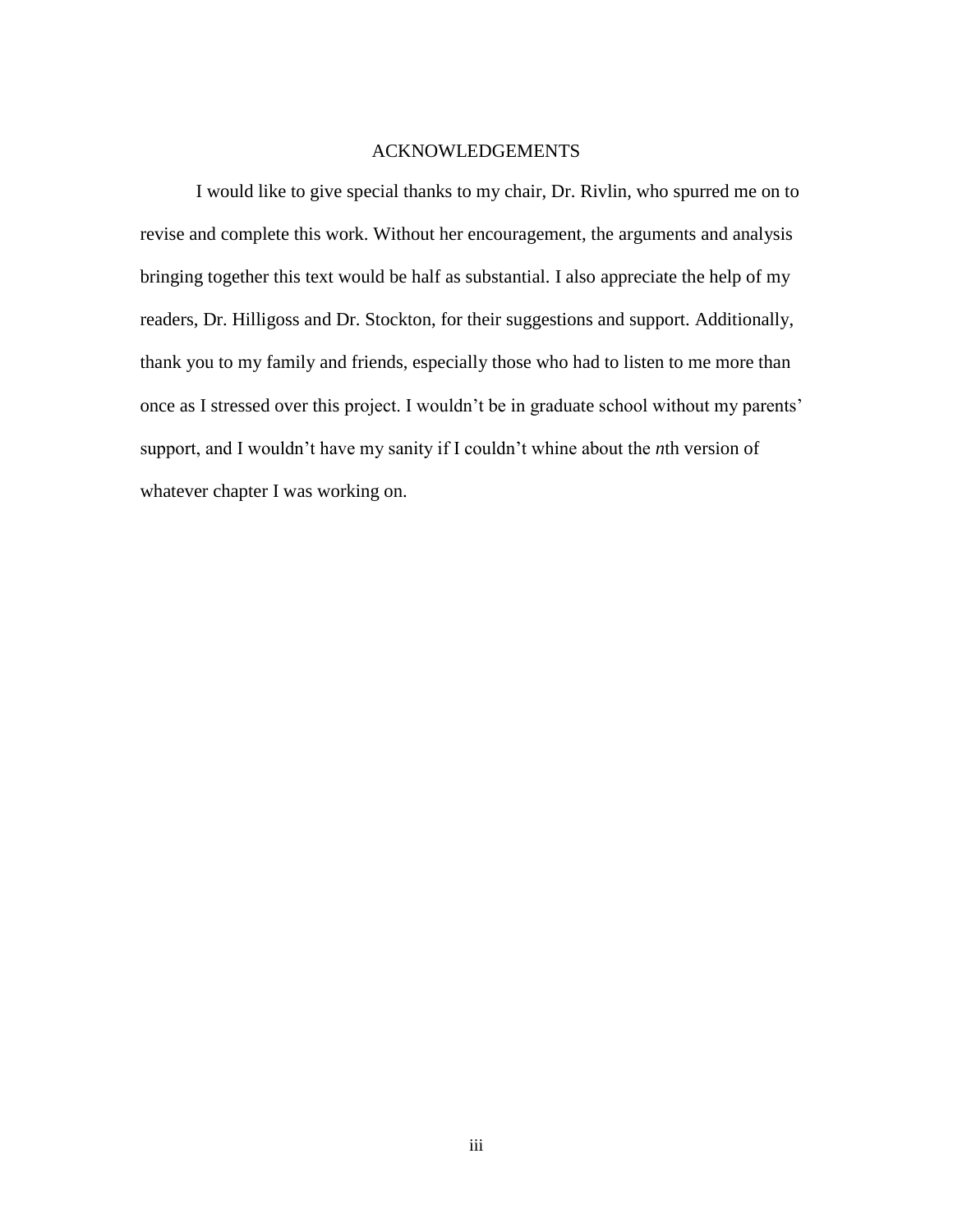## TABLE OF CONTENTS

## PAGE

| <b>CHAPTER ONE: The Failure of the Patriarchal Subject in</b> |  |
|---------------------------------------------------------------|--|
|                                                               |  |
| CHAPTER TWO: Fragmentation and the Patriarchal System in      |  |
|                                                               |  |
| CHAPTER THREE: Tyranny and the Assault on the Body            |  |
|                                                               |  |
|                                                               |  |
|                                                               |  |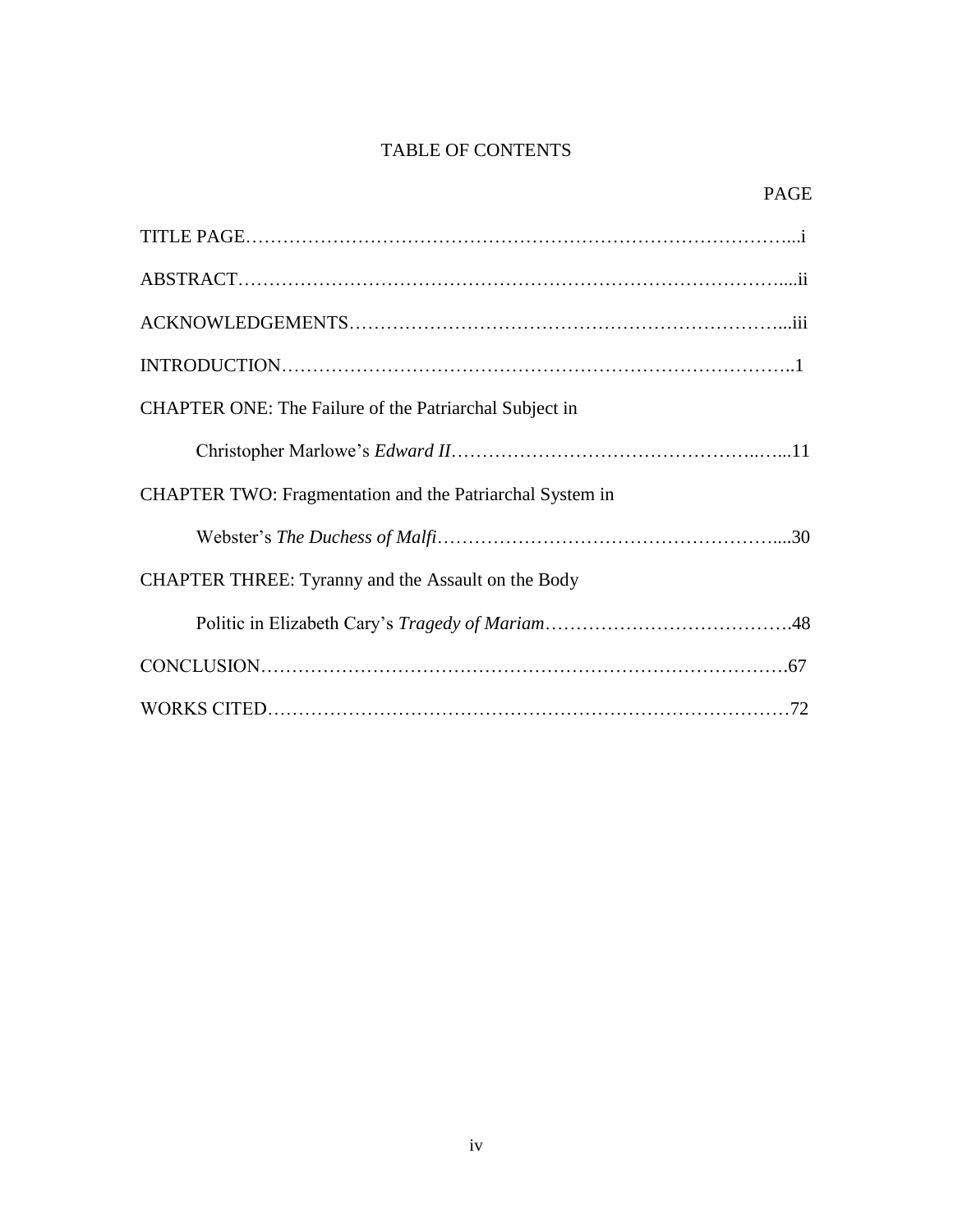#### INTRODUCTION

Central to this thesis is the figure of the divided sovereign. Throughout, I will analyze isolation and fragmentation within early modern hierarchal systems. Thus, it is fitting to begin with Ernst Kantorowicz and the medieval concepts of rule recorded in his work *The King's Two Bodies*. This ideal transcends its subjects, associating the monarchal system and its ruler with divine right. As a result, the sovereign transforms into a figurehead that represents the collective identity of the people. Laying the basis for interactions between sovereign and subjects, the implications of this theory affect the social hierarchy as a whole. It combines the monarch with his/her kingdom, creating an entity with no claim to a private self-definition. Kantorowicz addresses the compulsion that sets the monarch apart from his subjects. He states, "The migration of the "Soul," that is, the immortal part of kingship, from one incarnation to another as expressed by the concept of the king"s demise is certainly one of the essentials of the whole theory of the King's Two Bodies" (13). However, this theory fails to assure protection against itself, as it depends on the dehumanization and alienation of its participants. In this system, the monarch must incorporate within him/herself the desires of the people. The sovereign must conversely take on the role of the body politic"s reigning head, which entails the stripping away of the ruler's personal desires in order to accommodate the realm. Accordingly, Kantorowicz stresses the confusion inherent to the "fiction of the royal superbody" (46). Both ruler and subjects find themselves acting within a system that enforces a monarch's vulnerability to influence. Though unable to perceive his/her subject position within the performance of power, the monarch may be shaped into a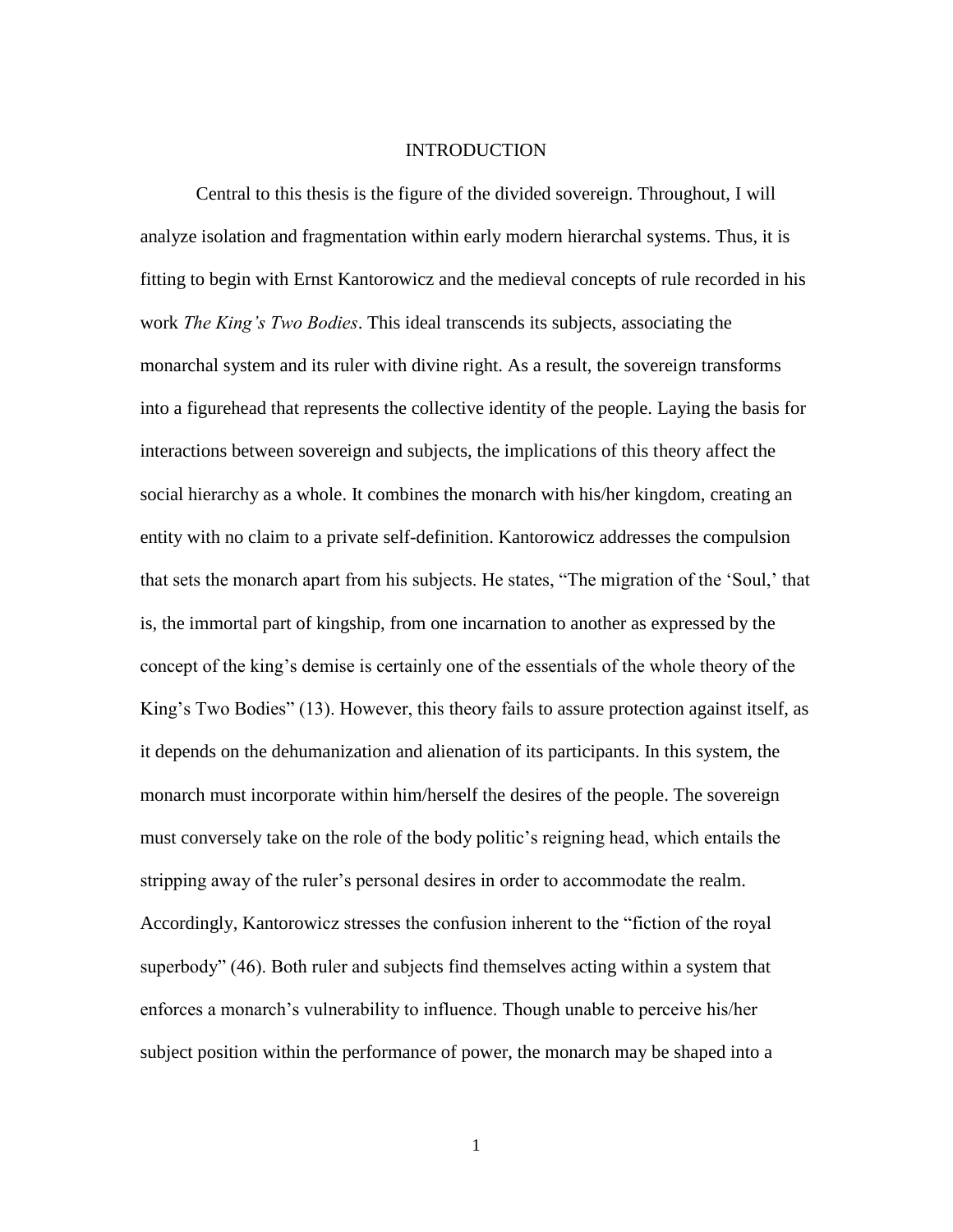threat to social order. The King"s failure to take on a superhuman role, one that transcends the body, necessitates containment. The sovereign is by definition always weaker than he should be.

Taking into account the social compulsion to exorcise such weakness, this thesis analyzes the impossibility of autonomous existence for early modern sovereigns and their subjects. I explore three plays, Christopher Marlowe"s *Edward II*, John Webster"s *The Duchess of Malfi*, and Elizabeth Cary"s *The Tragedy of Mariam*, in order to evaluate threats to gender and subject identity that attend ideologies of early modern rule. The pressure to enforce public roles over private promotes a generalized desexualization, while ironically re-sexualizing the actors in destructive ways. Judith Butler's theory of performative gender serves as a starting point, for it is from her refutation of a fixed self that the analysis begins dissecting the impetus to contain identity. Against the concept of innate behavioral patterns, Butler states that "acts, gestures, and desire produce the effect of an internal core or substance, but produce this *on the surface* of the body, through the play of signifying absences that suggest, but never reveal, the organizing principle of identity as a cause" (185). Depending on hierarchies of difference, whether by gender or by status, the monarchal ideal must come across as the kingdom"s natural and preferred state of being. However, the sovereign system is a defective performance of rule, unable to sustain itself due to an inevitable loss of meaning. Unable to incorporate private identity, it necessitates isolation from the relations that fulfill self-definition. Subjects and sovereign exist locked in a performance that deprives them of the ability to act, their limited awareness of themselves and each other barring them from achieving autonomy.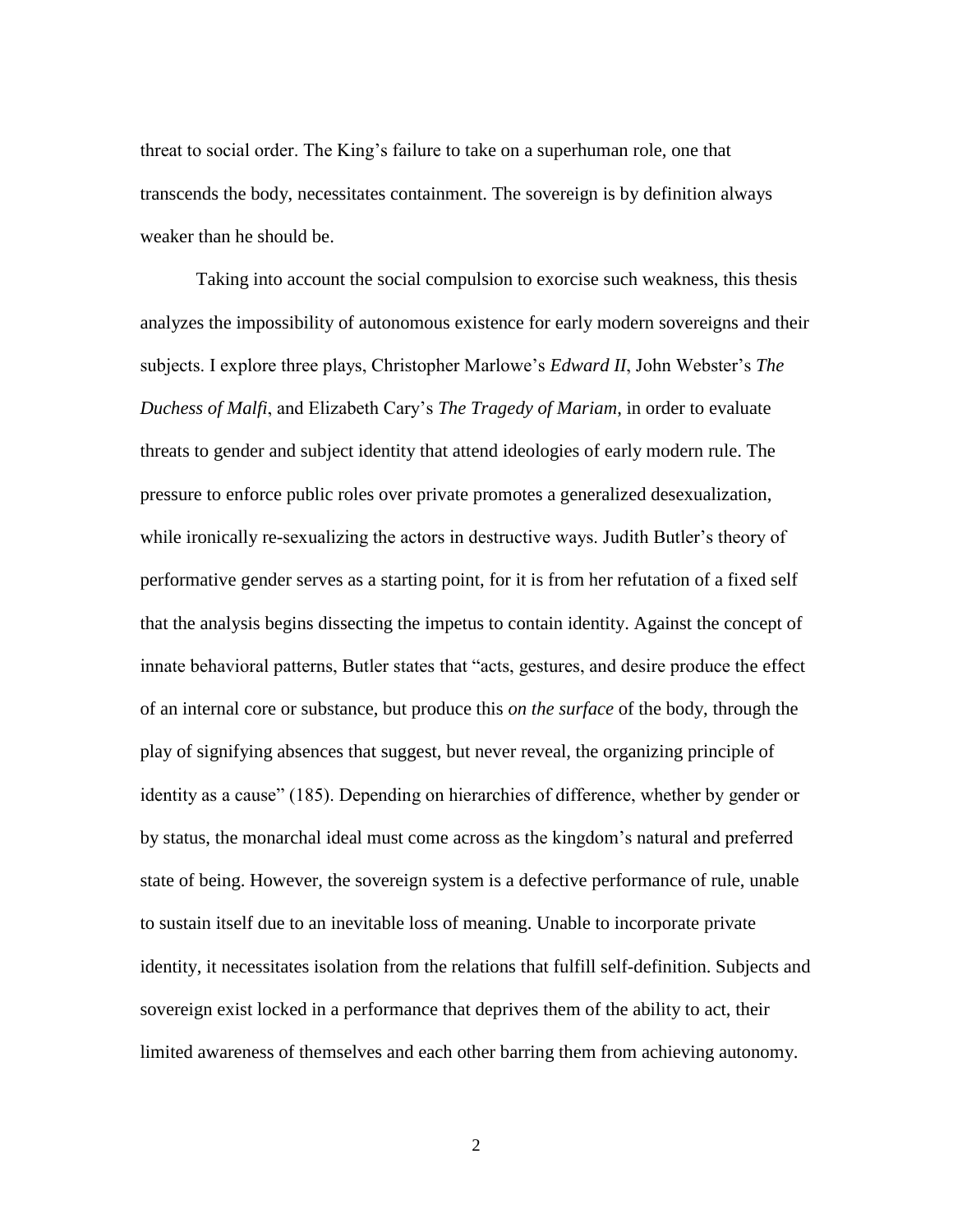Thus, they uphold a performative reality that allows them a semblance of authority. Due to the constant reinstatement of hierarchal differences onto subjects and sovereign, the naturalized system destabilizes and rewrites those who choose to challenge its order. Through analysis of the three plays and of monarchal representations, I discuss how the authors critique the given order and expose its failure to function effectively.

Along with utilizing Butler and Kantorowicz, I add to existing research on the sovereign subject and early modern subjectivity. Laurie Shannon"s work on sovereignty and friendship provides one of the basic premises from which this study began, but this thesis diverges from her theory in that the alienation I address extends beyond the monarch and female subjects. For the purposes of my study, "friendship" is, in effect, an impossible ideal. Disqualifying women and rulers, "the rhetoric of male friendship represents a powerful vision of an unsubordinated selfhood" (61). Shannon's theory depends on the ability to attain a "private sovereignty" (57), or rather a measure of autonomy that guarantees a person the control to forge a mutually beneficial union. However, the fragmentary beings that emerge from absolute sovereignty lack the self awareness necessary to secure homosocial bonds. In their critiques against the system in place, the playwrights associate absolutism, as well as the patriarchal ideal behind it, with the loss of identity. The sovereign"s detached and disjointed self reflects back onto the realm, subjecting each person to his shaping influence. As their patriarchal representative, the monarch curtails rebellion by promoting a performance in which each subject defines his/her self in relation to the ruler. Yet neither subject nor sovereign may bridge the comprehensive gap between them, unable to perceive each other outside of the limited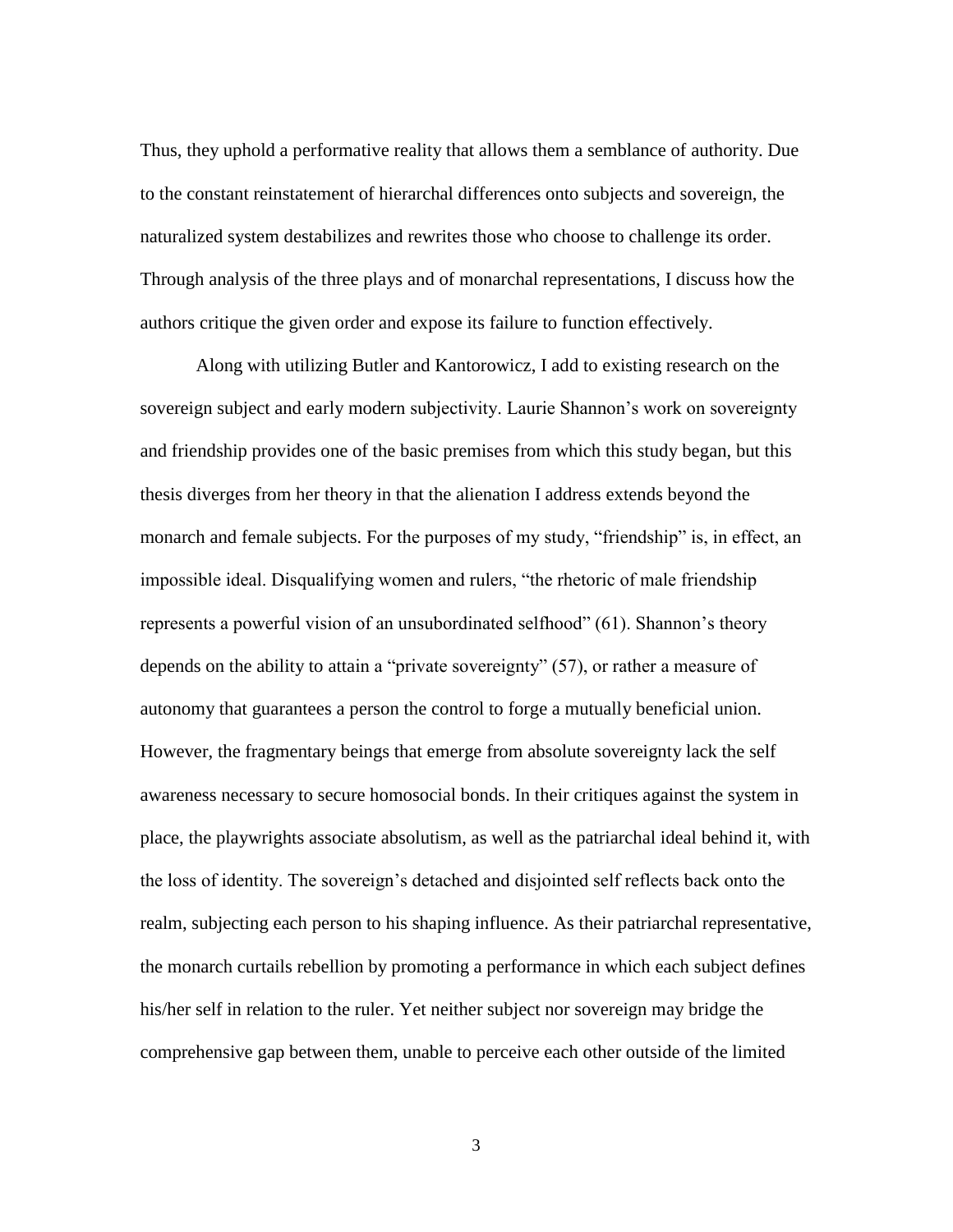scope of hierarchal difference. For the early modern systems in place, friendship bonds between men signify the threat of social diversion through an explicit marginalization of the monarch"s role. The sovereign ideal"s mutual dependence between subject and sovereign becomes unbalanced, and the ability to rule threatens to shift outside of divine decree. On the other hand, Rebecca Bushnell addresses anxieties over the absolute tyrant, for monarchs as a whole "implied the disintegration of the body politic with the vulnerability of the king's natural body" (39). The tyrant holds the potential to impose his irrational passions onto his people. Bushnell argues that "overwhelming and unquenchable appetites that possess the tyrant motivate his actions; these appetites lead him in the end to seek the political power that enables him to satisfy his appetites without hindrance by the law. It is appetite, and not power, in the end, that topples the hierarchy of reason, converting man into beast" (53). Each of the dramas studied for this thesis utilizes an absolutist figure/s that manifests social fears of a changeable reign. The desire to satisfy or reaffirm the private self, for all characters, proves dangerous to the existing order. Because sovereignty depends on relegating all subjects to an existence that denies them a common humanity, a malleable ruling structure will inevitably expose the fragility of claiming power through status, position, and gender.

The self-representations of Elizabeth I and James I frame my analysis of the plays. Both monarchs struggled to control and construct images invulnerable to personal influence; however, they subscribed to a means of power that invariably weakened their representations. Their manipulation of the mechanisms securing position revealed a network that can be rewritten, changed, and enforced with the unpredictable whims of the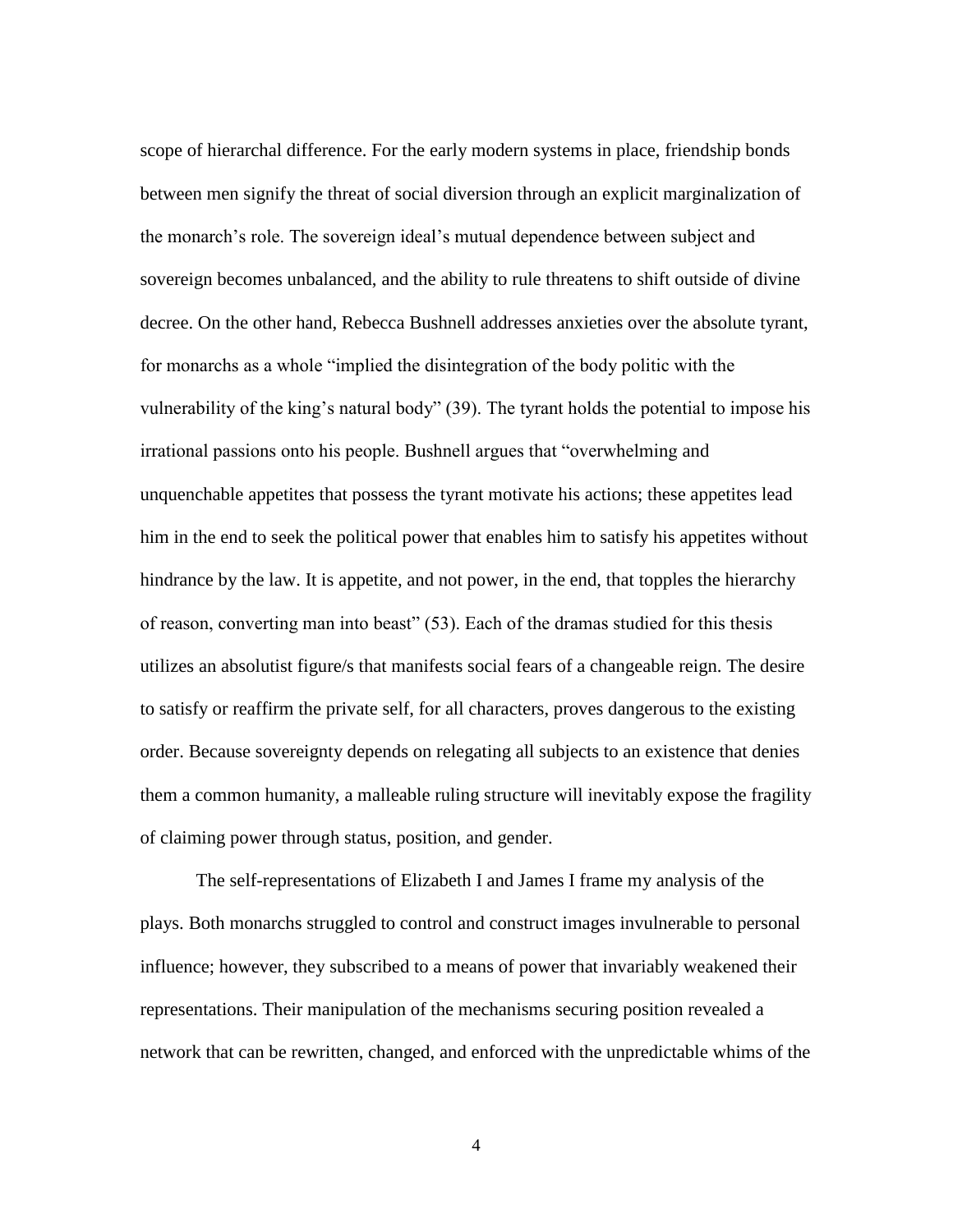people in power. The patriarchal absolutist monarch James expounded on his position as the head of the body politic. Separated from the governed by divine right, he ruled from God"s "Throne" (*Basilikon Doron* 2) and relied on a prescription of kingship that presented him "as a closed and masculine system" (Ives and Parkinson 117). Due to the space inscribed for James alone, anxieties arose over the potential for conflating the body politic with the sovereign"s unchecked desires. James implied a self-consuming system, in which the self susceptible to private emotions governs without censure. Such ruling practices generated fear in the shape of the preexisting figure of the tyrannical sovereign. Shannon writes, "The exercise of a king"s private will, unsubordinated to the good of the realm, "unkings" the king; indeed, it locates him within one of the worst Renaissance categories of moral failure: tyranny" (154). The use of tyranny plays heavily within this thesis, for the playwrights depict abuses of power in order to challenge an oppressive structure. Cary and Webster, specifically, address the effects of insulating a corrupt tyrant: the moral and social inversion of both family and body politic.

In contrast to the Jacobean tyrant, Elizabeth presented a less restrictive regime, as she could not fulfill the expected role of the patriarchal ruler. Aware that her sex made her vulnerable to accusations of weakness, she crafted a position that made her femininity an advantage. She both sexualized her female body and exploited the ideal of the chaste woman. She enacted and withheld passion, in defiance of the pressure to relegate her to a single gendered body. as the virgin queen, her "self-representation…managed to give her subjects what they had requested – the affirmation of her 'virtue' – but by redefining the passive, female virtue in terms that located her outside the associated structure of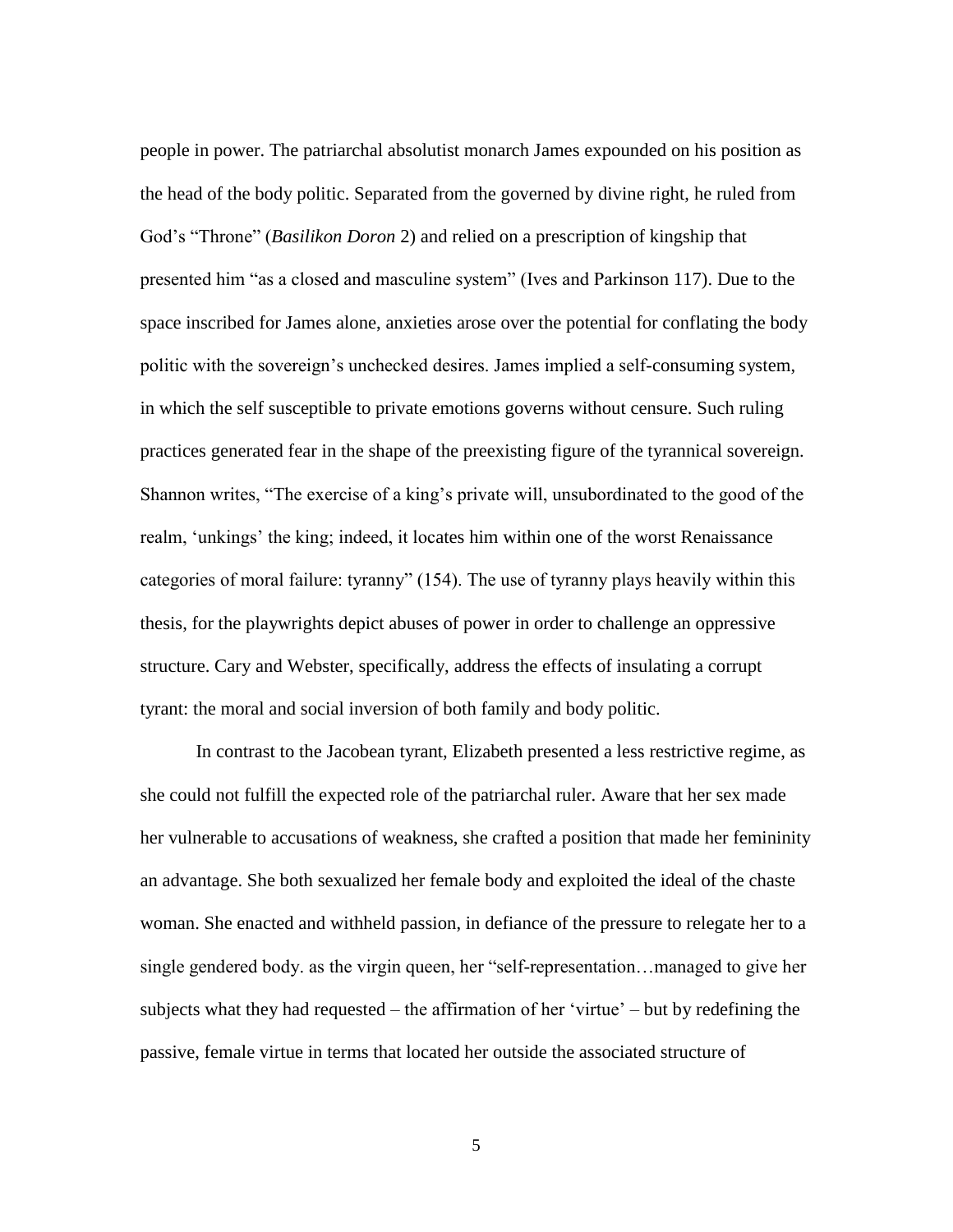marriage and male control" (Frye 15). Unlike the emasculated version of herself that Marlowe renders in the character of Edward II, Elizabeth managed to achieve a medium between preconceived gendered roles. She utilized a multi-gendered image that encapsulated and enforced her right to action. When placed against the contexts of the plays, Elizabeth suggests an alternative form of reign.

Through Elizabeth's example, this thesis exposes the patriarchal sovereign's disassociation from his own body and those of his subjects. Unable to accommodate feminized elements of self construction, the theatrical enforcers of social stability transgress against the kingdom or realm they attempt to preserve. They struggle to uphold a structure incapable of acknowledging a woman"s desire above "use value" (Irigaray 31) or a king"s yearning to disassociate from the "body politic" (Bredbeck 132). The characters who step forward to "mend" (Marlowe 4.257) kingdom, bloodline, or self fail to reconcile their political selves with potential subservience to a passionate, and therefore dangerous, being. The characters who strive to reinstate their perceptions of social order depend on the ability to contain otherness within a marginalized subject. Figures such as Ferdinand and Herod rely on gendered norms to affirm their superiority, and yet they cannot acknowledge the dehumanizing effects of adhering to this social structure. Instead, when unable to keep up the fiction of self-governing ruler of household or self, the enforcers of social stability react against the isolated figure onto which they prescribe culpability. Adherence to such false binaries induces retaliation over the failure or refusal to perform expected gendered or sovereign roles. Elizabeth"s gendered ambiguity, however, allowed her to challenge such restrictions.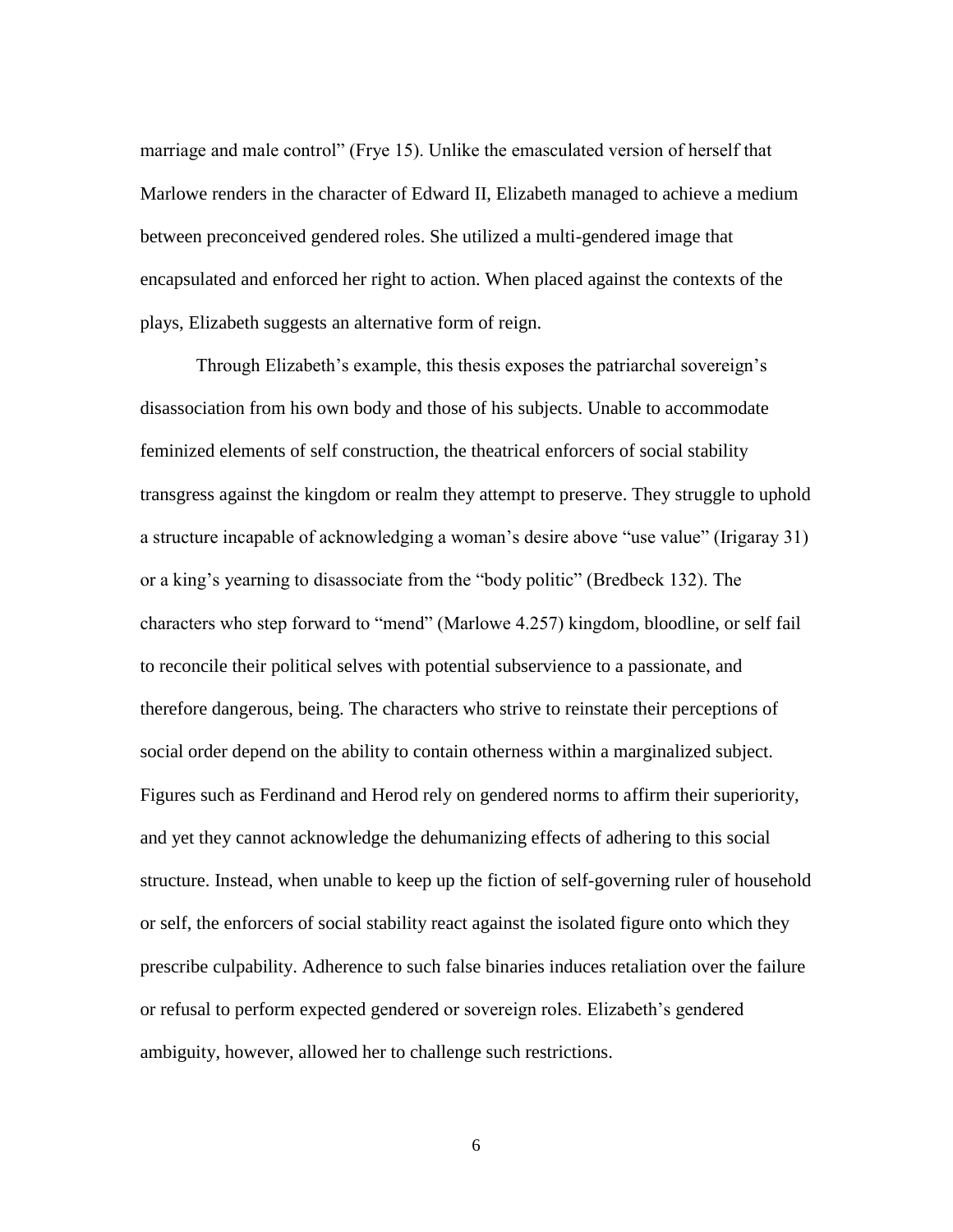The first chapter of this thesis explores how the ideal of the body politic cannot integrate personal desire. As Marlowe"s king attempts to incorporate his private yearning for a complete self through companionship, his alteration of the patriarchal model threatens to collapse the sovereign structure. Edward operates under the assumption of absolute control, blinded by his superior position as the kingdom"s head. In contrast, the reigning queen at the time of the play"s conception acted as a comparative reminder of a conscious ruler. Under constant acknowledgment of her gendered vulnerability, Elizabeth took care not to craft herself as a tyrant. She rejected strict adherence to the patriarchal model, while the theatrical Edward falls victim to the limitations attendant to the sovereign ideal. Because the acting structure possesses few ways to integrate emotion, Edward"s dissenting nobles identify his desire for friendship as transgressive and corrupt. Moreover, he attempts to rewrite his combined personal and political role in order to incorporate a socially inferior companion. He asks Gaveston, "Why shouldst thou kneel? Knowest thou who I am? / Thy friend, thy self, another Gaveston?" (1.141-2). Already locked in a marriage beyond the physical, or rather naturally intertwined with the realm and its people, Edward"s relationships with men threaten to undercut the idealized nature of the body politic. The power guaranteed Gaveston through his monarch"s favoritism could unbalance the reigning hierarchy, in a way that reflects Elizabeth"s impetus to marry. Her continued refusal to marry withheld for a time the country"s fear over another"s imposition onto the realm, as a husband may insist on her subjugation. Instead of challenging the sovereign system, and exposing it as open to manipulation, Elizabeth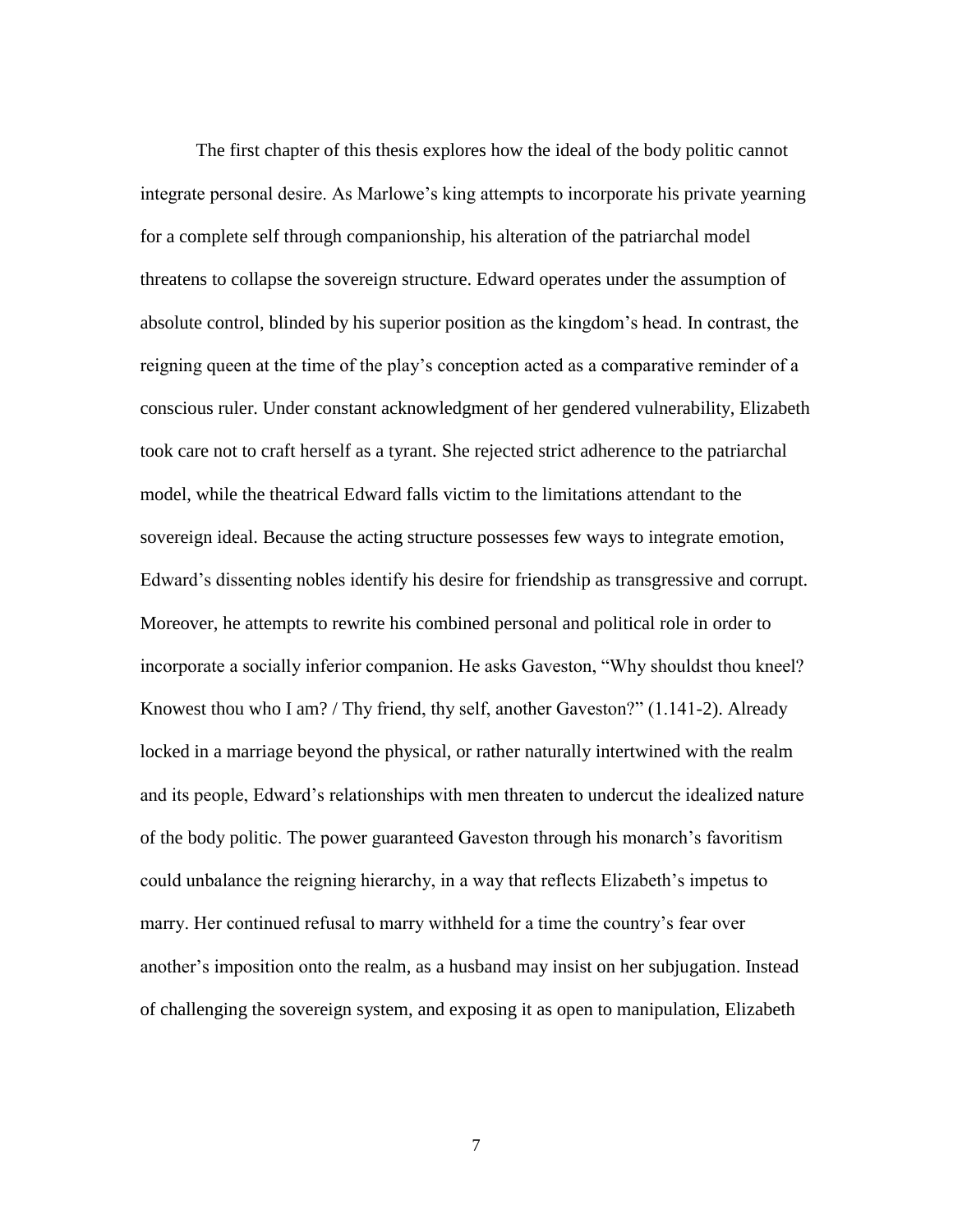transformed her combined self into her performance of rule. She subverted the structure, ensuring herself and her subjects a more flexible means of securing right to power.

Reflecting on James I"s absolutist reign, *The Duchess of Malfi* locates the foundation of tyranny within the family and its hierarchy of patriarchal rule. Chapter two addresses Webster"s utilization of distorted family dynamics, focusing on the inability of absolutism to contain tyranny and accommodate difference. The Duchess also attempts to carve out a position of personal fulfillment with another; nonetheless, she recognizes the need to rule detached from private desires. The resulting tyranny she faces displays in its extremity and irrationality the play's criticism of patriarchal power, which depends on the otherness of its subjects. Attempting to appropriate female sexuality in the figure of their sister, the brothers violate the doubled ruling body contained within the "king"s two bodies." By seeking to consume her self, the brothers presume the right to impose their disorderly desires upon the realm's regent. They reflect James' advice on marriage: "Treate here as your owne flesh, commaund her as her Lord" (*Basilikon Doron* 60-61). Moreover, these instructions shaped his rhetoric of rule (43). In Webster"s play, uncontrollable passions warp these ideas and indicate the ease with which an unstable tyrant may pervert the body politic. Not only does Ferdinand's obsession with his sister's sexuality border on the incestuous, but the violence exhibited by both brothers acts an indictment of absolutism"s violation of the subject. Their actual positions within the sovereign structure further confuse their right to hold power over the Duchess. Relying on patriarchal superiority to justify their actions, the brothers nevertheless fail to recognize that their authority rests on their sister's complicity. However, once she proves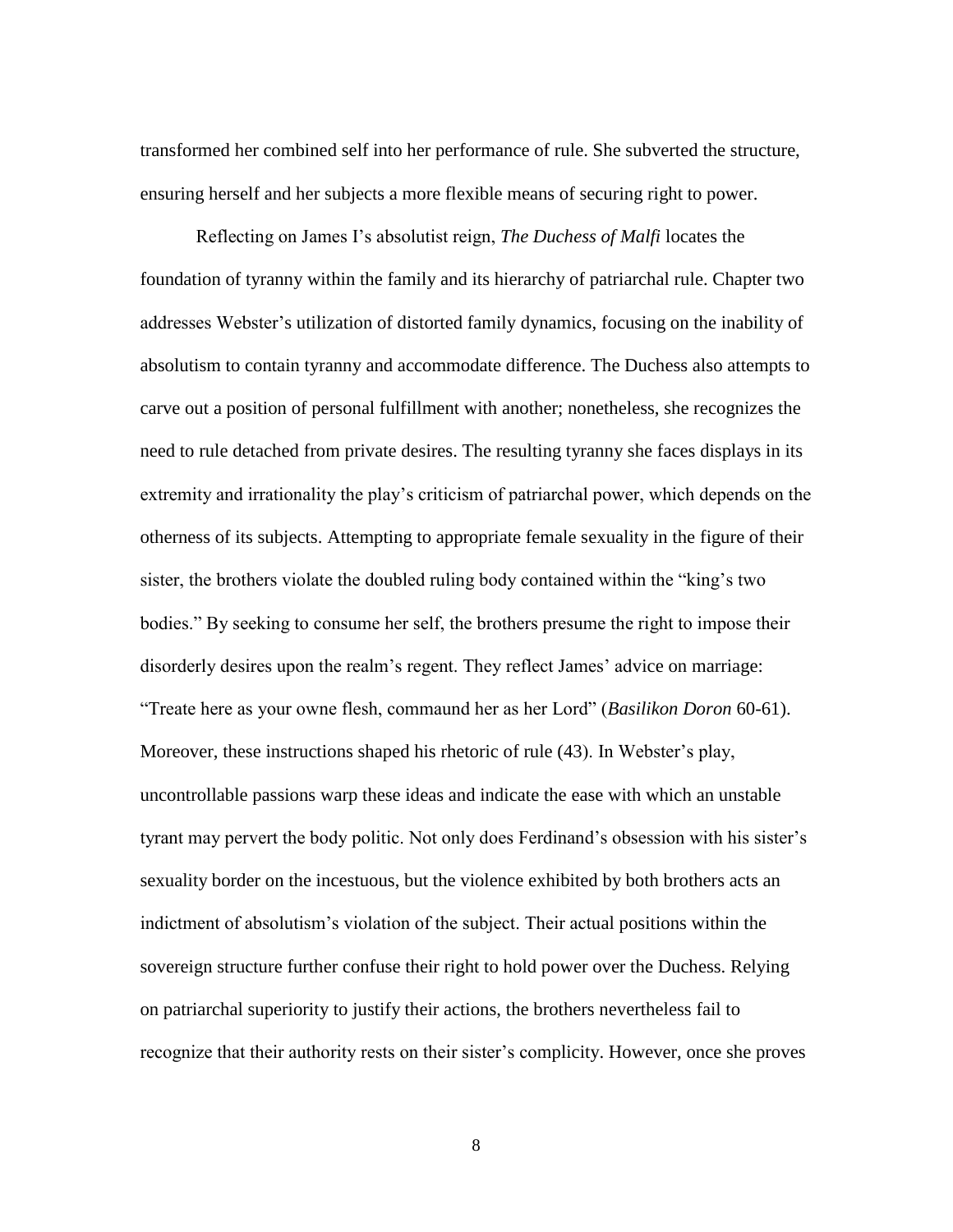her unwillingness to "Be cased up like a holy relic" (Webster 3.2.137), she exposes the deception on which they base their power and self-definition. Unable to accept an autonomous female in control of her personal sexuality and political power, the brothers must somehow rectify the weaknesses of the gendered structure that shapes their perceptions of the social world. Ferdinand finds himself driven to kill a part of himself, and, as a result, he can no longer balance the binary attributes interwoven with his concept of the Duchess and his own personal identity. He goes mad and wrestles shadows (5.2.33), unable to recognize the fractured tyrant left in her absence. His fragmentation displays the tragedy, on both sides of the gender line, of suppressing the female to the point of casting her as separate from human.

In the chapter on *The Tragedy of Mariam*, I return to the impassioned monarch and focus on the deceptions that uphold an illusion of power. The more Herod insists on his patriarchal role, the more he exposes himself as the pawn of socially constructed images and people beyond his control. Predetermined practices of misogyny fashion a tyrant and distort both family and realm, as Herod reacts against the fear of unconstrained female sexuality and an alternative order. He assumes the ability to redefine his subjects and self, in a practice that mirrors the reality James depended on to assert his ruling right. Herod assumes that his wife will fulfill a detached ideal that denies her claim over herself and her relations. Shifting his gaze onto the people, he extends this framework and punishes those who fail to shape their selves to fit his expectation. Herod claims as his own the judgments of others, though only those that affirm his private suspicions. Turning away from the marginalized voice, he threatens to relegate the realm to an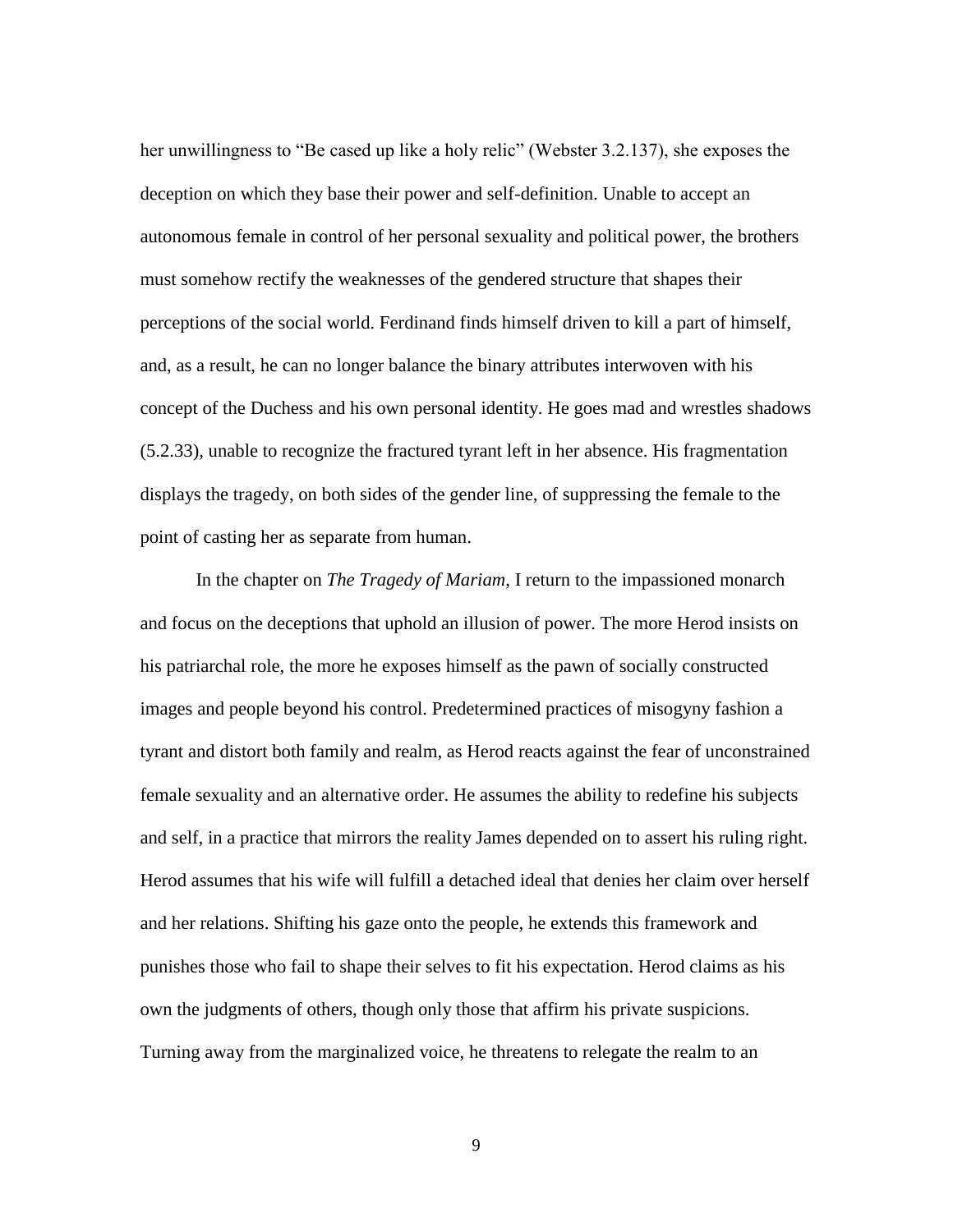effeminized displacement and projection of his vulnerable state. He depends on an overall adherence to representations that obscure weakness (Shannon 65), as the mere possibility of his wife"s sexual deviancy unravels the structure upon which he constructs his identity. By seeking to preserve her body and self, Mariam defies the marginalization necessary for patriarchy to succeed. Additionally, her death establishes the inability for a moral figure synonymous with the Virgin Queen to exist within the gendered confines of marriage. Absolutism distorts the acknowledged subject self to the point that he/she must either deceive oneself through false performance or face the charge of betraying country and king.

Highly conscious of the interwoven nature of a single relative identity, all three plays feature sovereign characters who fall victim to the political and social system which they ostensibly control. As these characters attempt to construct fulfilling relationships, they transgress against ideologies that suppress private desires. Instead, characters face the imperative to concede to demands shaped by a destructive ideal of social and political order. This thesis explores the sovereign representation that hinges on performative otherness, which necessitates alienation in order to secure an illusive authority. Ruling ideology fails to accommodate a human being's potential for chaotic action, and the implication surfaces that calls for an alternative form of reign. The playwrights may write limited by preexisting perceptions, but they nevertheless challenge the ruling structure. Their works reflect on a paradoxical system that degrades a subject's desires and self through the very means intended to construct and preserve them.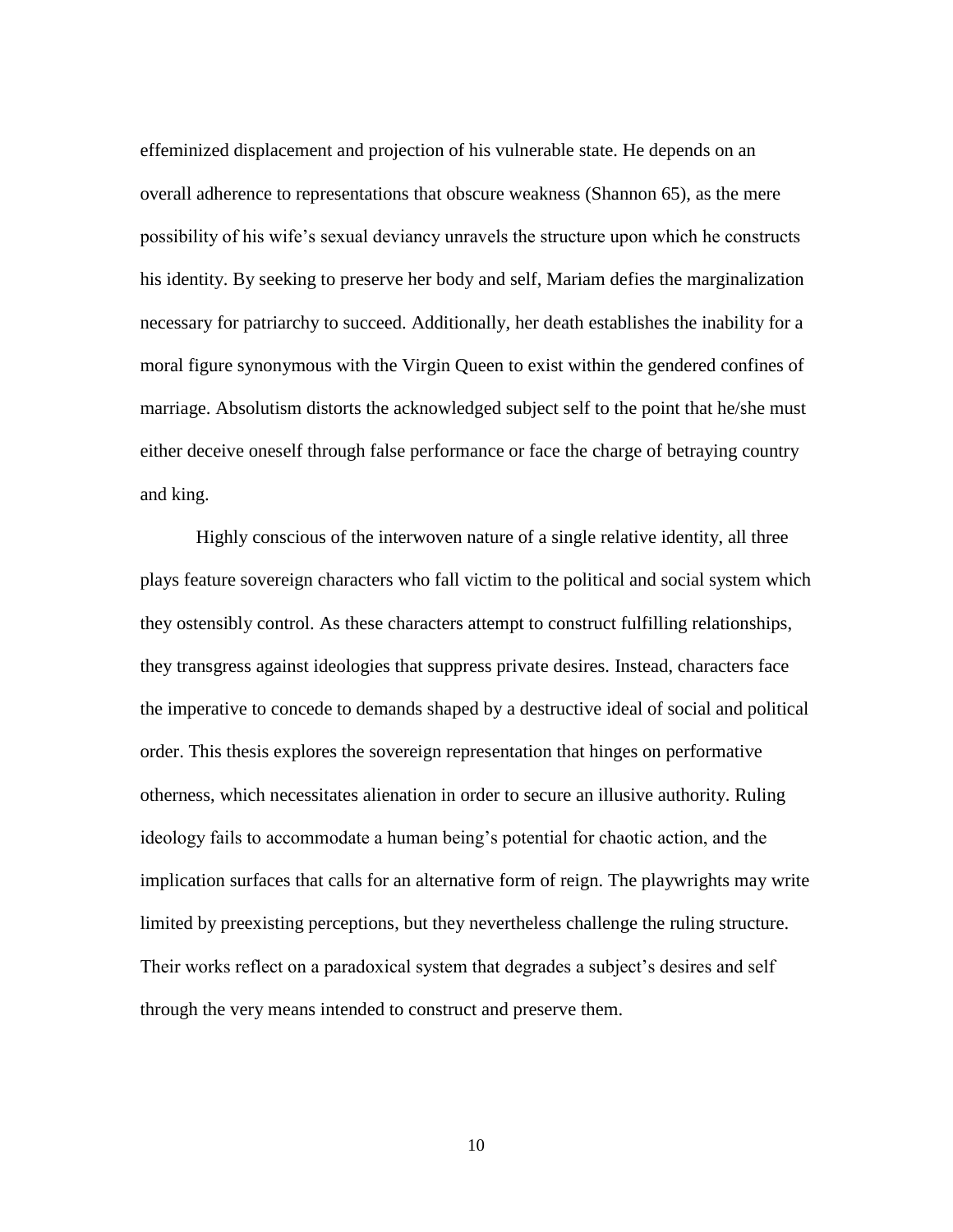#### CHAPTER ONE

## THE FAILURE OF THE PATRIARCHAL SUBJECT IN CHRISTOPER MARLOWE"S *EDWARD II*

*Edward II* locates the passion for self-definition and fulfillment as the basis of political transgression. Christopher Marlowe"s play doesn"t hinge on prohibited infatuations, nor does it locate in sodomy and adultery the reasons for its tragedy. Instead, the work"s turmoil rests on a conflation of desires that create imbalance within the kingdom"s idealized social order. Even though Edward follows common practices of favoritism, he allows his preferences to destabilize the court hierarchy. *Edward II* is a play about the upsetting of the body politic, in which gender and status prove weakened indicators of social security. At the time of the play, Elizabeth"s rule provided alternative ways of assimilating hierarchal difference as she maintained a more successful balancing act between the "king"s two bodies." With her example serving as a contrast of careful sovereignty, Marlowe's play deprives its main character of his supports and thus illuminates the restraints necessary for the enactment of fair sovereignty. In this way, *Edward II* exposes the performance of power upon which the ideal of the body politic rests. A sovereign such as Elizabeth cannot reveal herself as separate from the body politic, and rather must actively participate in subsuming her self. When set against the play"s main character, Elizabeth fits the mold of the necessary performer, precisely because she is already in the oxymoronic position of the female ruler. As such, she may shape her personal and public representation to take on an ambiguous identity. This ability separates her from the king depicted on stage, a figure so consumed by his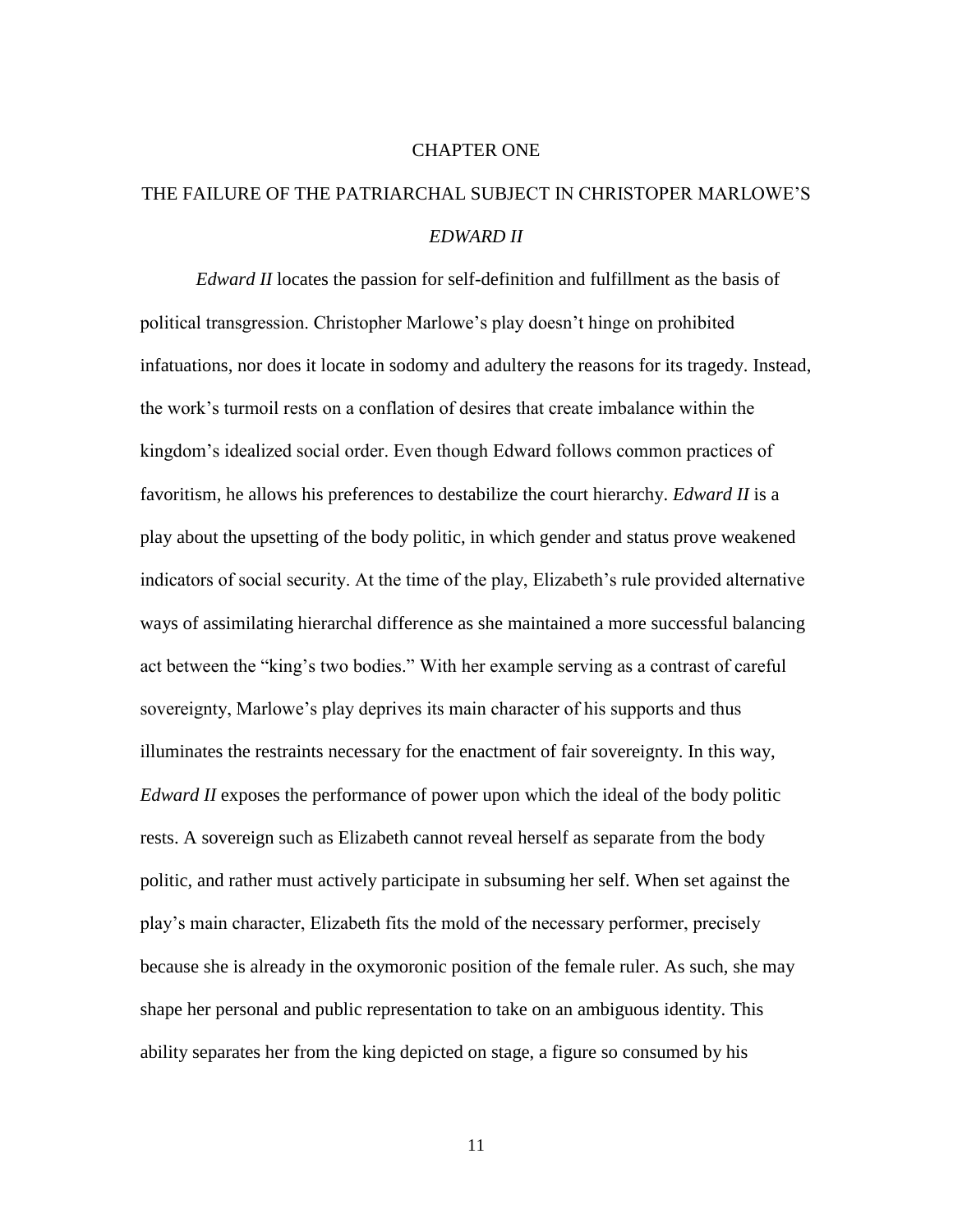patriarchal role that he cannot perceive or accept the limitations placed on the sovereign ideal. Marlowe"s play locates within Edward"s assertion of masculine control the failure to recognize the representative flexibility necessary for rule. His assertion rather breaks down under the sovereign"s subjection within the ruling system, revealing the lie of the absolute patriarch insulated from accusations of tyranny.

Paradoxically promoted and undermined, the patriarchal sovereign strains the ruling structure when he assumes a position protected from censure. Part of the play"s tragic ending stems from Edward"s inability to understand the anxiety generated by his favoritism. As the realm"s patriarchal representative, he mistakes his position for one of unchecked power, and he threatens the nobles who disagree. From the play"s beginning, he pits himself against them with statements such as: "[A]ll of them conspire to cross me thus; / But if I live, I"ll tread upon their heads / That think with high looks thus to tread me down" (Marlowe 6.95-97). He lacks the ability to acknowledge that his position relies on their obedience, for Edward possesses a mental framework shaped by his appointed role as their collective embodiment. Consequently, he believes that the act of taking away his favor will deprive the dissenting nobles of authority. Edward cannot understand that their continued rebellion challenges his own right to reign. His attempts to alter the sovereign body, whether to include or displace subjects, reveal a changeable structure. Creating a fissure through which the nobles may replace their king, he inadvertently aids the nobles in turning the patriarchal model against him. Through Edward, Marlowe establishes the absolute ruler"s potential to transform into a threat to the body politic, as the sovereign assumes the power to marginalize his subjects to the point that their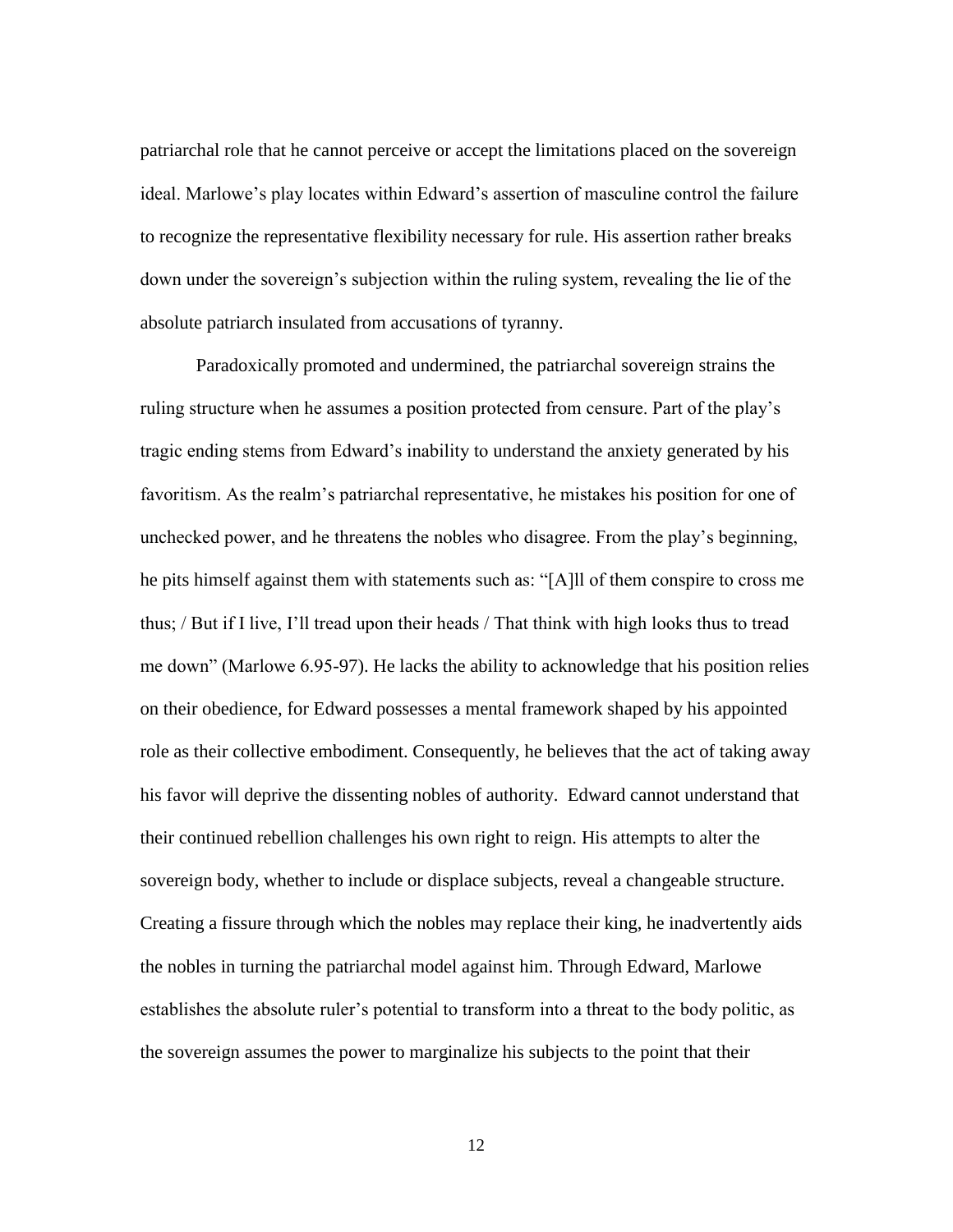security rests on an irrational king's favor. On the other hand, always aware of her sex's expected subordination within the male/female bond, Elizabeth carefully crafted her representations so that she ruled as a vague threat to patriarchal order. She validated her authority by utilizing preexisting performances available to her, casting herself into such roles as the wife, mother, and king. By presenting herself as open to her subjects, while alternately a figure preserving her kingdom"s virtue within her body, she could not easily be fashioned into a tyrant.

Rather than focusing on the destabilizing force of sodomitical passion, Marlowe emphasizes the struggle Edward undergoes to create an autonomous self. He creates a sympathetic figure through the king"s own humanity. In this way, Marlowe presents desire and fallibility as the innate characteristics of a private identity. His title character"s need for fulfilling companionship preservers even until the scene of his death, when Edward asks his executioner to "stay a while; forbear thy bloody hand" (25.75). As the nobles rewrite his desire for connection, Edward"s vulnerability to the socially imposed classification of sodomy separates him from the isolated monarchal image. He is a victim, as well as King, and he faces death for his efforts to establish his individual identity. Unable to claim a complete self, Edward"s downfall derives from the failure of the sovereign ideal to encompass the monarch"s personal desires. Furthermore, in contrast to other depictions of Edward during his time, Marlowe displaces the sodomitical associations attendant to the myth of Sodom and Gomorrah. Claude Summers takes this divergence further by stating that "he [Marlowe] implicitly rebukes the religious and moral discourse about homosexuality in the Renaissance" (39). Instead,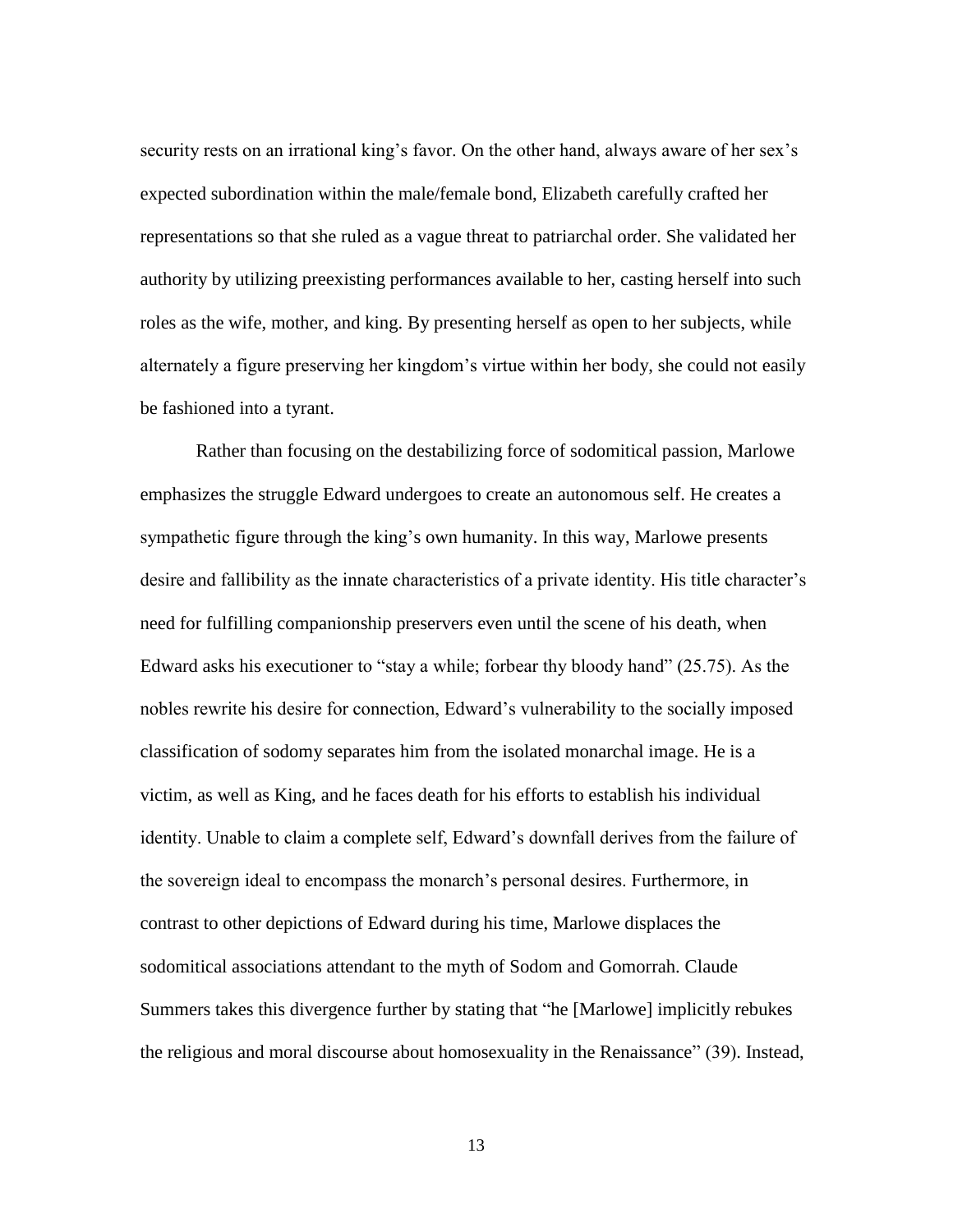Marlowe challenges the social inscription of the sodomite as the deviant other in opposition to ordered society. Not only does he strive "to demystify Elizabethan politics" (Callaghan 282), but he locates Edward outside of the "mythology of the unnatural, the alien, and the demonic" (Bredbeck 5). Rather than his sexuality, it is Edward"s exposure to inscription that brands him as a threat to the kingdom. Desiring private fulfillment, he cannot seamlessly merge with the intertwined personal and political image that characterizes the divine ruler. Edward"s role as an absolute patriarch necessitates the destruction of the connections that preserve his humanity, demanding that he conform to the performance of sovereign/subject alterity.

Marlowe"s refashioning of this historical king creates a play of ambiguity, with almost every character fighting to preserve his/her identity. Despite their efforts, they find the social structure that holds them in place crumbling under the human pressures of desire and ambition. The play starts with Edward calling his banished Gaveston home, an event that triggers the increasing dissatisfaction of nobles and church officials. In order to craft Gaveston as an equal companion, Edward attempts to incorporate his lover into the sovereign body by giving him titles and performing a shared reign. Accordingly, the nobles revolt against their king"s decisions and accuse Edward of weakening the realm. Because he disregards the hierarchy that guarantees their nobility, Edward seemingly invites the kingdom"s ruin. His blatant preference for a social inferior exposes the king as a mortal being largely swayed by his passions. Moreover, he neglects the expectation to act as husband to the queen, or rather to secure the propagation of the kingly bloodline, and drives Isabel towards the younger Mortimer, the greatest physical danger to his reign.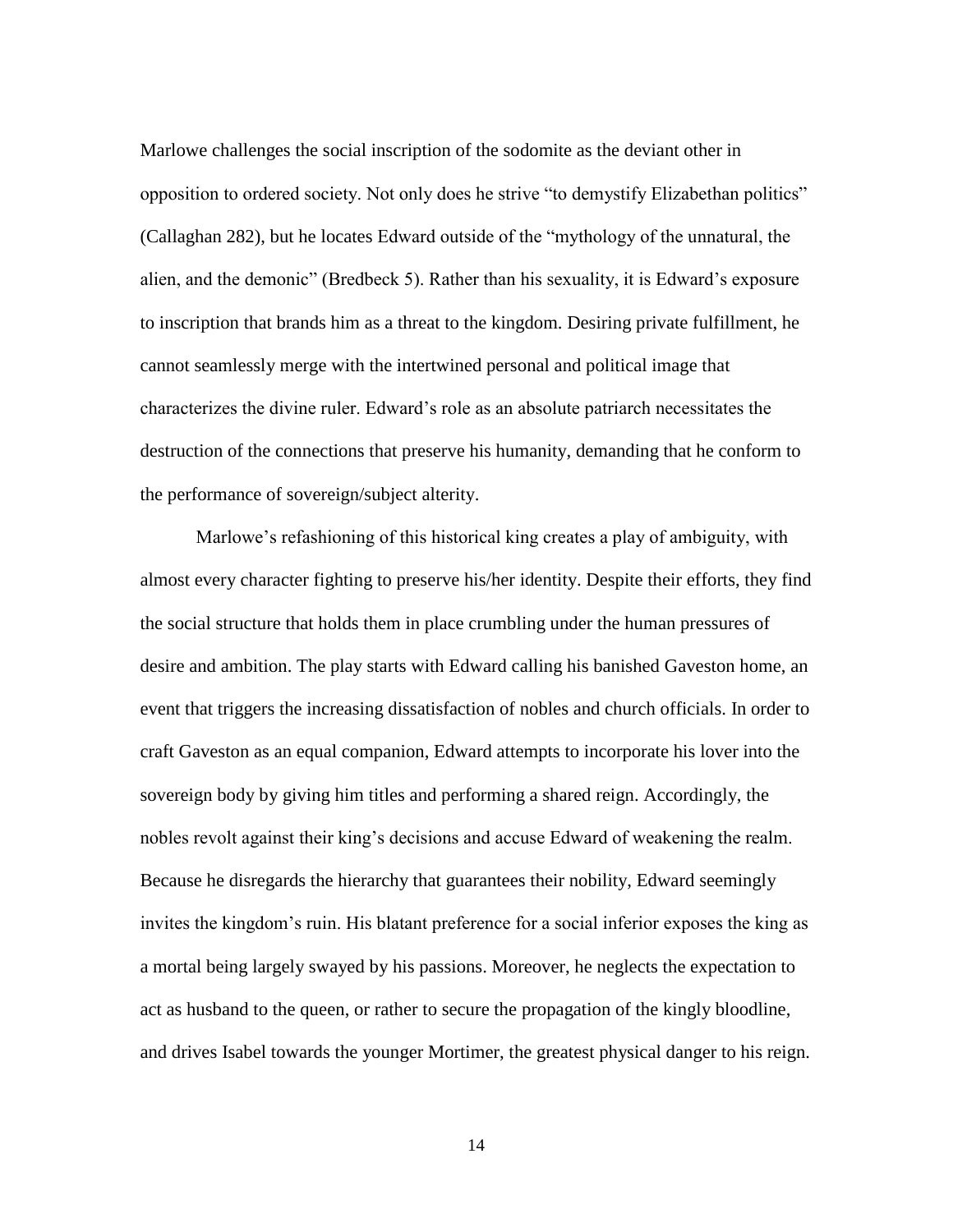This fragmentation of Edward"s ruling right allows Mortimer to take greater advantage of the power granted to him through his position alone. Inciting the nobles to revolt, Mortimer supplants Edward as king. Through imprisonment and mortification, Mortimer and Isabel attempt to degrade Edward to the extent that they deprive him of his sovereign status. After the king"s murder, however, his son Edward III transforms into a more definitive king with his first acts of sentencing Mortimer to death and Isabel to prison.

At the center of the play"s dilemma is an issue of consciousness, specifically in regards to acknowledging the paradoxical nature of the sovereign/subject relation, one that markedly contrasts Elizabeth's rule. Anxiety over the deployment of Elizabeth's private body infused reactions to her reign. While Edward displays a refusal to accept the political ramifications of favoritism, Elizabeth reigned with the conscious integration of the behaviors expected of a female sovereign. She was able to play upon, rather than act within, the categories of personal identity. By "assuming the assigned gendered roles of women, men, or both, or something in between" (Frye 13), Elizabeth enacted an ambiguous representation that rested entrapment within gendered stereotypes. As long as she limited access to her temporal body, relegating her sexuality to the political sphere, Elizabeth could remain a hybrid of her realm. She carried out a conceptual marriage to her country, in a merger that creates her as its complete representative. Presenting herself as a virgin ruler, she opted out of the social imperative to marry and, more importantly, to incorporate her identity with that of her husband. In order to preserve the isolation required to carry out the performance of a sexually incorruptible queen, Elizabeth had to retain the power to deny and shape overt advances upon her private body. When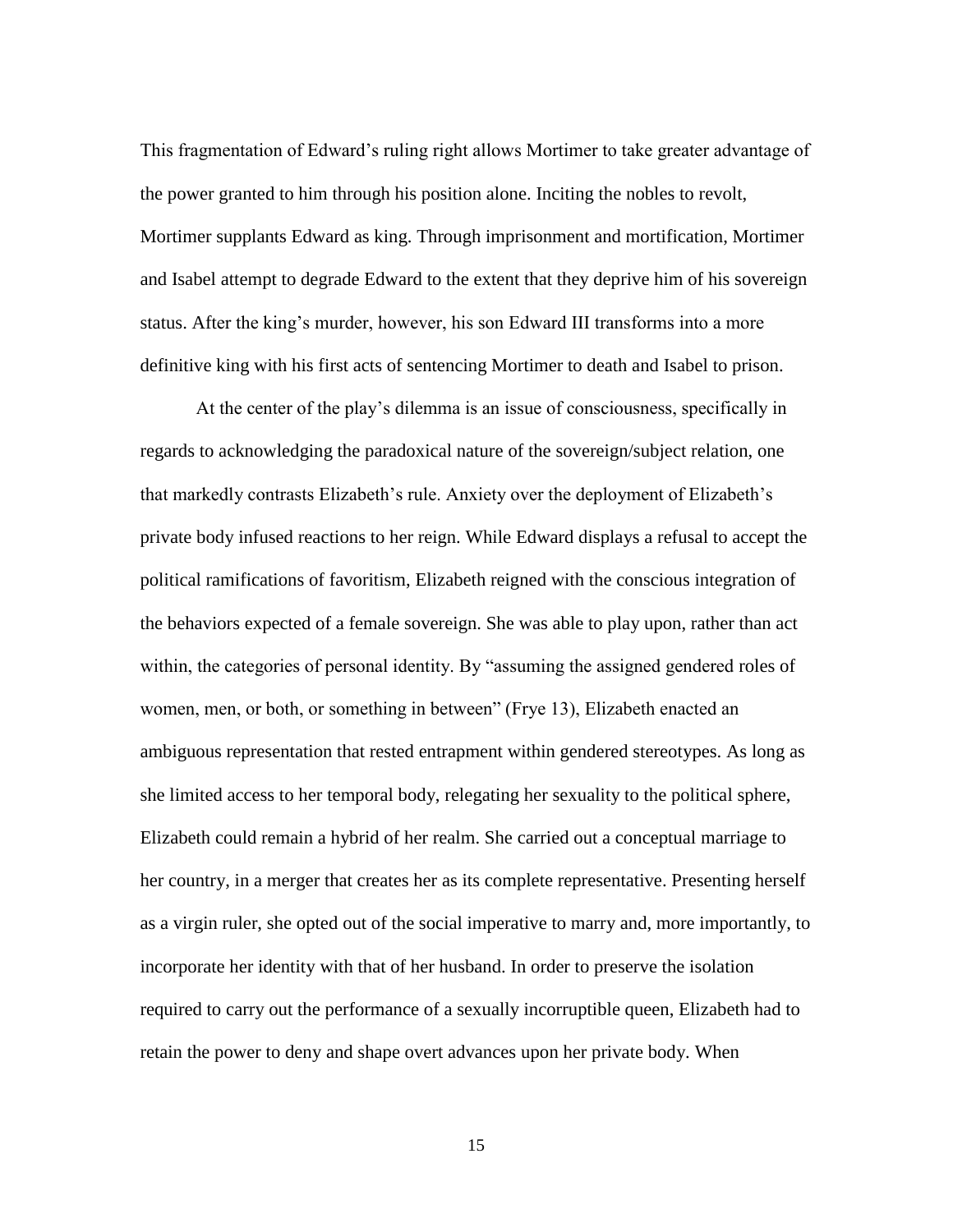challenged, the unmarried queen may therefore enforce her personal and political self with "representation as independent, forceful, semidivine, and magical – in short, attributes that placed her completely beyond the need for male protection…a necessary statement of her very real control of her court" (Frye 86). She obscured the charge of falling prey to the influence of others close to her, in which she would allow her passions, or someone else's, to dictate the management of the country.<sup>1</sup> Instead, she transformed herself into the realm"s protector, through which the divine nature of kingship could continue to serve its realm. Edward, on the other hand, resists being shaped wholly by political necessity.

As the country"s subjects define their place in relation to the sovereign, they find themselves dependent upon their ruler"s inclination. An embodiment of the kingdom, the sovereign finds his/her private behavior transformed into political conduct. Accordingly, a ruler"s personal desires expose him/herself to an ideology that associates passionate companionship with the perversion of the realm. The image of the unmarried queen guaranteed "a large measure of actual autonomy, with ownership of her own body as the prelude to commanding her own subjects" (15). However, Elizabeth refused to relegate herself solely to the the chaste woman, presenting herself also as a sexualized female and a male-gendered monarch. This crafting of a shifting gendered body allowed her to create distance between her and her subjects. She defied socially constructed roles, as a being beyond categorization and enforced by the divine right to rule. At strategic points during

 $\overline{a}$ 

 $1$  Curtis Perry argues that "the patronage of the Bedchamber can always be seen in multiple and contradictory ways: either in terms of the old-fashioned mode of personal generosity or as a corruption of administration in which personal intimacies encroach upon the public circulation of benefits and wealth" (1058)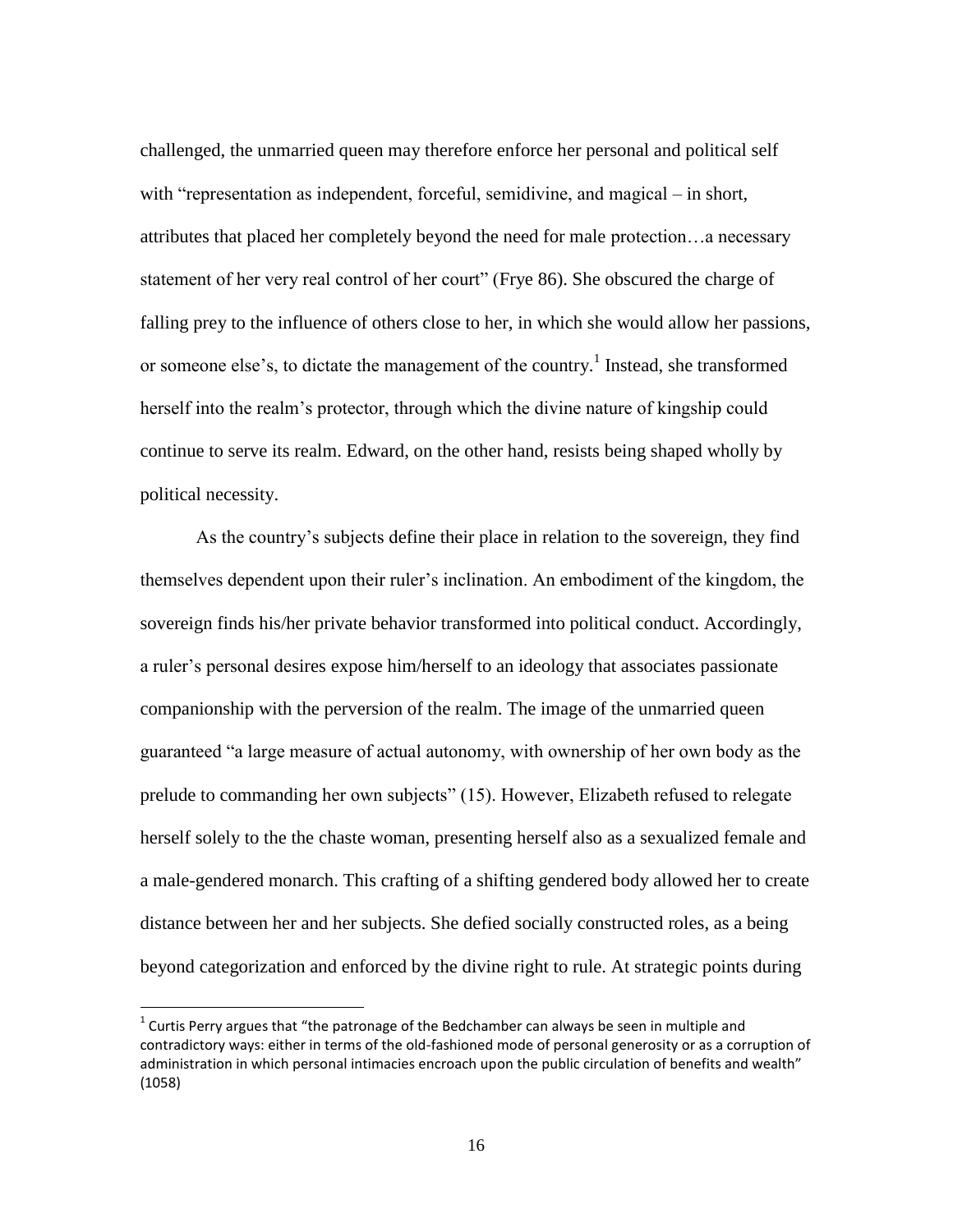her rule, she could be the mother of the realm, the wife married to the kingdom, or the prince who led the country into battle (Levin 144). Such performances allowed Elizabeth to wield her combined private and public desires to fit or divert social demand. The fictive Edward, on the other hand, reigns without any acknowledgment of his performative role. By committing himself to his "minions," he opens his kingship to gendered categories that label his yearning for companionship a corruption of his patriarchal role. The traditional model the nobles uphold cannot incorporate the sovereign's attempt at divided desires. Instead, their adherence to "the king's two bodies" fuels the rebellion, as they utilize this concept to refashion the sovereign as the kingdom"s enemy. Thus, *Edward II* exhibits the anxiety incurred when subjects and rulers must act within a precarious hierarchy that always by necessity falls short of the ideal system of sovereignty.

The ideals of social order and the body politic rely on a performance of power that requires the elimination or political refashioning of personal desires. In serving his own need for connection, Edward becomes blind to the impact his emotional instability may have on the body politic. Due to his position as its representative, his detached focus on private desires threatens to shape the realm into a self-serving entity. His statement, "They love me not that hate my Gaveston" (6.37), casts his subjects as enemies of the king if they fail to incorporate a social inferior in Edward"s right to rule. Furthermore, Edward"s desire to include Gaveston within the sovereign subject reveals the transitory nature of power. As the king symbolically forges equal status with a person merely human, he provides Mortimer with the impetus to rebel against the patriarchal structure.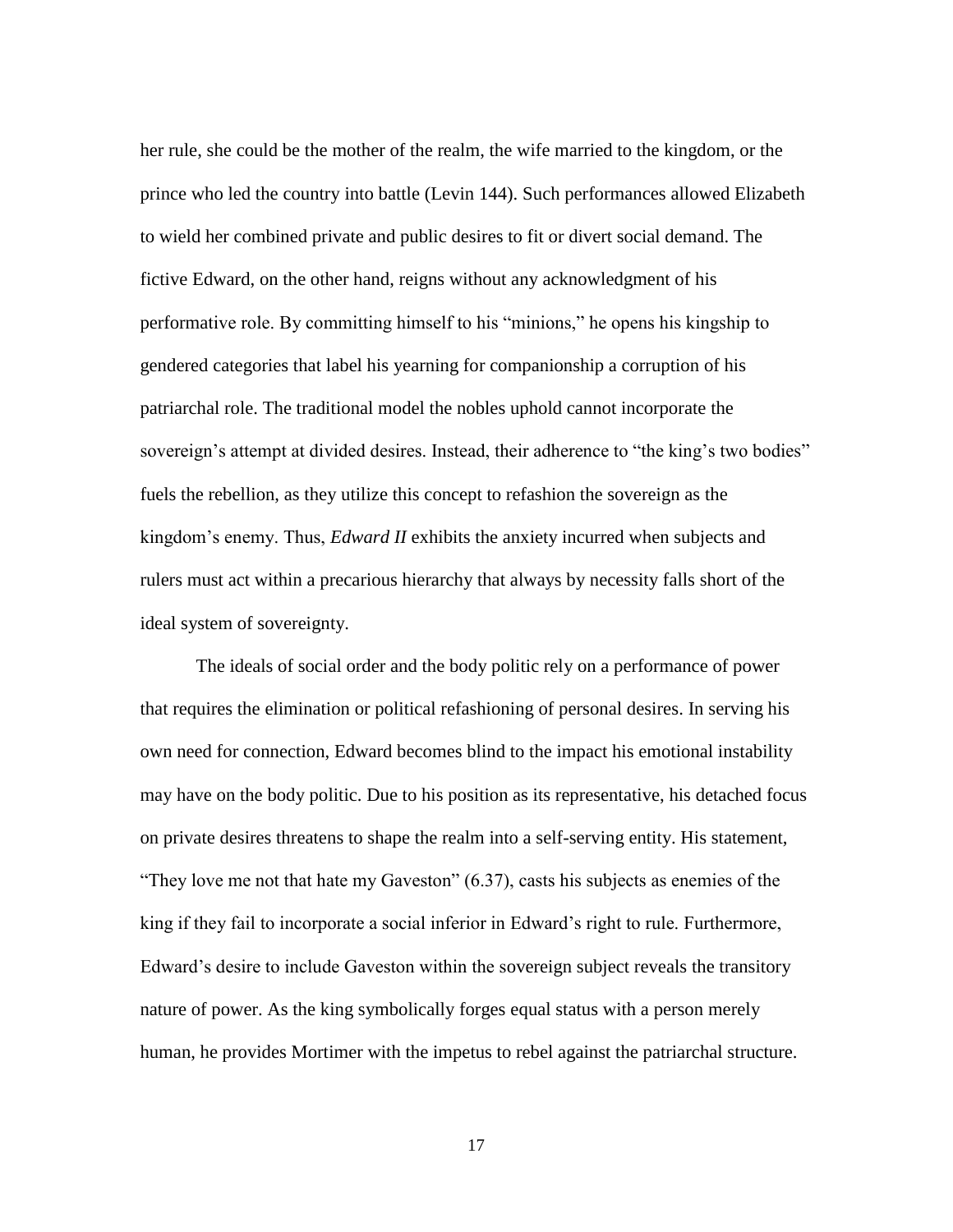Edward actively distances himself from the indistinct space reserved for an eternal ideal of kingship. When Edward asserts himself as "Thy friend, thy self, another Gaveston" (1.14-2), he infuses his identity with a temporal passion. Such unchecked devotion to his favorite threatens to reshape the embodiment of the kingdom. Instead of gaining recognition for their loyalty, the "peers, whom thou [Edward] shouldst dearly love" (6.175) find their homosocial bonds with the king eclipsed by Edward"s relationship with Gaveston. This focused desire displaces the nobles from their powerful position as crucial supports to the king's political body. The dissenting nobles therefore react against the transgressive passions they determine are dangerous to the realm, combating their own marginalization by positing Edward"s weaker, or rather human and private, desires as the "cause of all this wrack" (17.9). Like Gaveston, Edward"s private self is cast as incompatible with the body politic. Though Edward attempts to preserve his personal identity and desires from his dependence on noble favor, Edward nevertheless exposes his actions to their censure. Utilizing the rhetoric of "a captured sovereign – a sovereign subject(ed) to an interest directly at odds with his political purpose" (Shannon 127), the rebelling nobles justify isolating the king from his personal self and seek to deprive Edward of his ruling power. Though they cannot separate Edward from his sovereign status, or rather from the divine decree of kingship, the nobles possess enough play within the social structure to revolt against him. Marlowe suggests, however, that even as the nobility"s actions defend against tyranny, they can also create a climate of unrestrained ambition.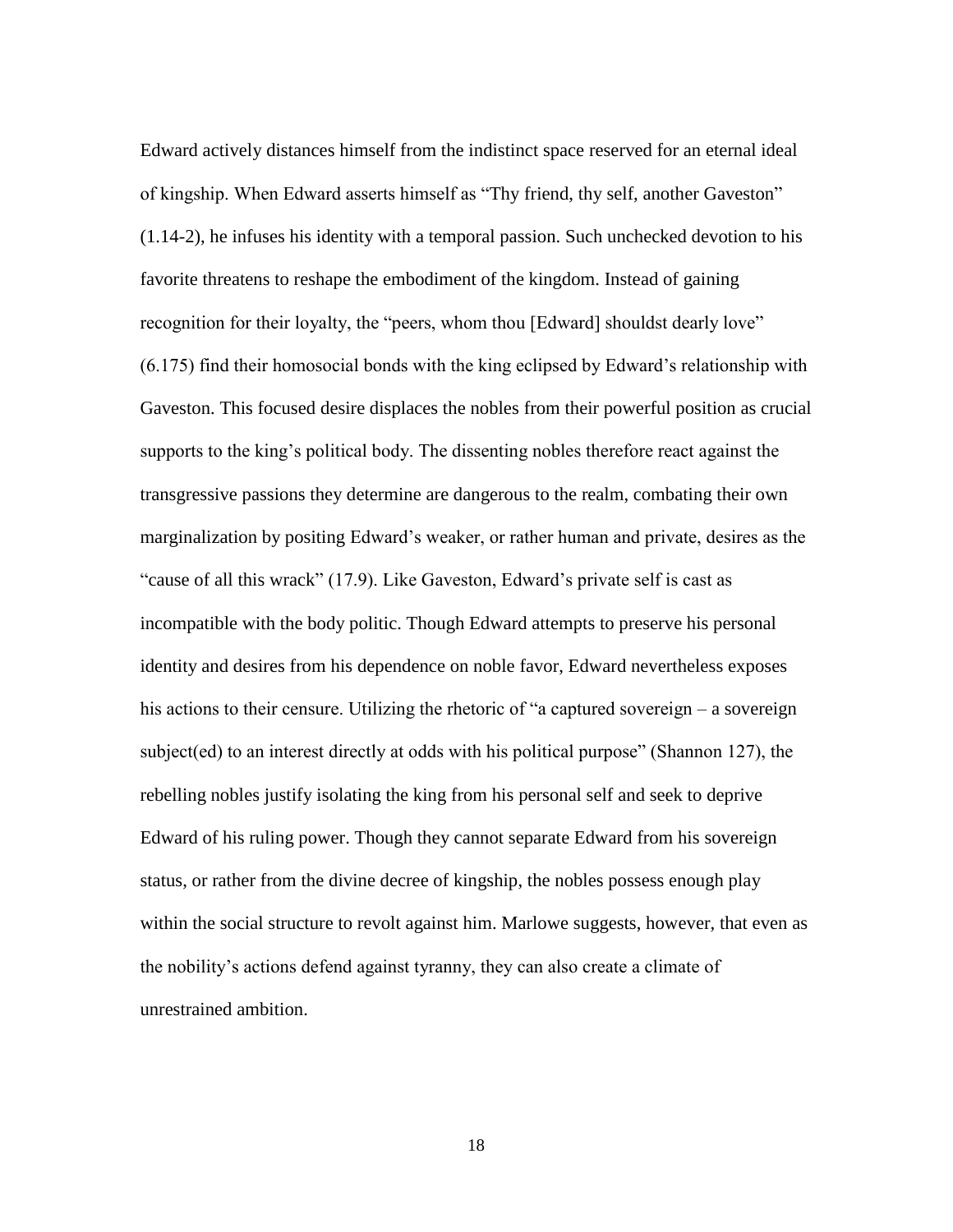In the collision between ideology and humanity, a patriarch such as Edward defies submission to the kingly ideal; therefore, he presents a threat to the smooth continuation of the social structure. Yet if Edward submits to Mortimer"s demands and banishes each "putrefying branch" (11.162), then he will negate his royal assertion of power. This paradox of rule leads to the sovereign"s downfall, as Edward refuses to concede power to his nobles. Though supposedly the patriarch of his realm, he realizes near the end of the play the compulsion to either deny the aspects of his character outside of the sovereign image or take on the role shaped by the demands of his supporters. Mario DiGangi addresses the vulnerable nature of Edward"s performance:

A wise and mighty monarch might use a favorite to display his power; in so doing, however, his power becomes partially dependent on his favorite"s own power of display. Patronizing favorites sustains the king"s power yet reveals that power to be based not in "absolute" right but in structures of political and economic interdependence. (110)

The inclusion of another person in the sovereign role reveals the early modern hierarchy as a mutable system. Such a hierarchy is neither essential nor innate, but rather created. However, the rebelling nobles cannot accept Edward's restructuring of the kingly model. The nobles may remain secure in serving an ideal, abstracted king, but the ruler's insistence on his humanity threatens their position. In an effort to break away from an inscriptive suppression, Edward attempts to bestow a measure of his power onto Gaveston. By doing so, Edward transforms Gaveston into an extension of his ruling right. Yet this endeavor fails to protect him against the men a sovereign depends upon to assert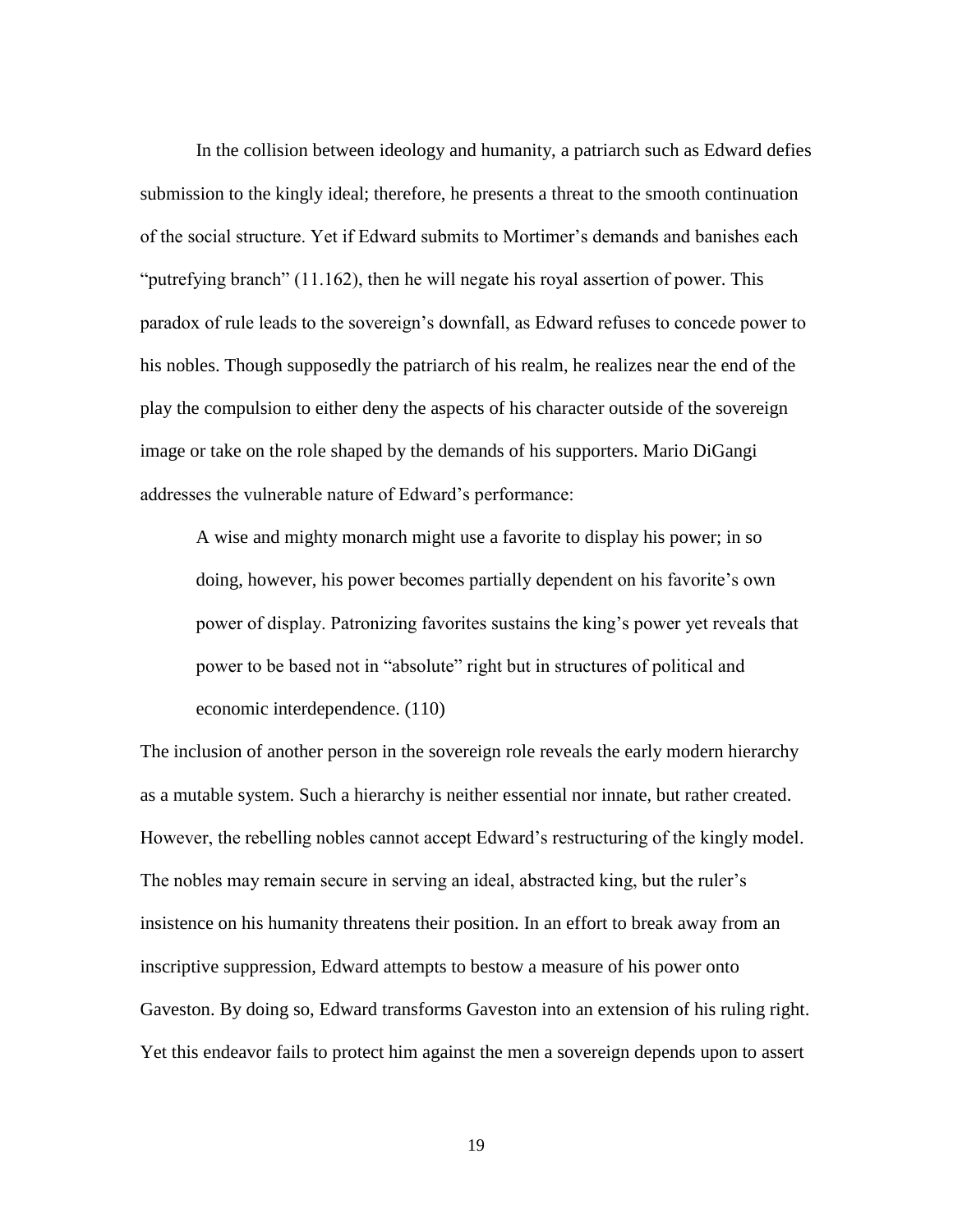his place within the kingdom. As Edward confers his identity to Gaveston, "it is neither sodomy nor class status that bother Mortimer, but rather Gaveston"s mastery of the techniques of self-display that ordinarily constitute authority" (Callaghan 285). Gaveston may gain power through enactment and little else, surpassing the nobles who achieve their place by a traditional allegiance to their king. Thus, Mortimer and the nobles react against Gaveston"s appropriation by seeking to undercut the personal inclinations that direct the king's favor towards "base and obscure Gaveston" (1.100).

Against the backdrop of Elizabeth"s controversial rule, Marlowe"s work plays on the issue of status instability. His characters mirror the fear of an irrational sovereign"s reshaping of the hierarchies that secure each subject a position in the early modern social world. According to the introduction of *Feminist Readings of Early Modern Culture*, "the analogy of state to family effected the structural subordination of its subjects while it simultaneously imparted to (at least some of) them a measure of authority" (Traub, Kaplan, and Callaghan 3). A subject might thus take advantage of this small amount of power, subverting and recasting the patriarch as an ineffectual ruler. This ability undermines Edward"s capacity to act outside of a delimited position. When he asks, "Am I a king and must be overruled?" (1.134), Edward tries to enforce his self-image as a superior ruler. Without the compliance of both himself and his nobles, his performance can be exposed to the potential for failure or corruption. He must therefore act as part of a machine, incorporated within the realm even as he enacts the patriarchal role. The kingdom as a whole, as signified by the court nobles, depends on an unresisting subject that ensures its power of agency. Without a traditional king, the realm lacks a vessel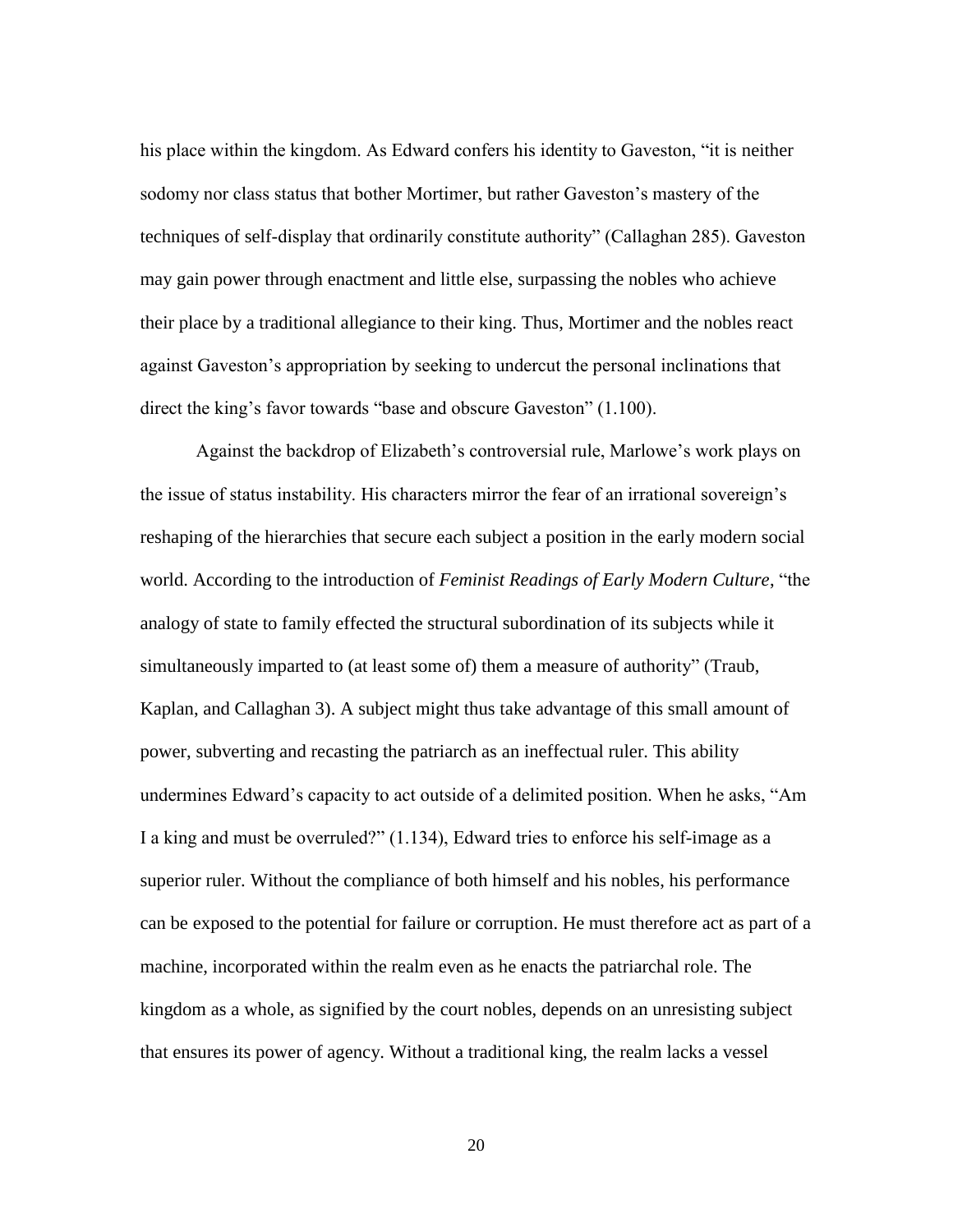through which it may enforce its own identity as a definitive body. Edward may rule with the name of King, but he fails to realize that a sovereign cannot exist separate from the representation constructed by external influence. Mortimer"s ability to craft Edward as a dangerous liability to the body politic further indicates the sovereign"s incapacity to act against expectation. Stating, "England, unkind to thy nobility, / Groan for this grief! Behold how thou art maimed" (13.30-31), Mortimer utilizes the rhetoric of the divine sovereign to accuse Edward of defiling the realm. Thus, Marlowe"s play exposes the falsity of paternalistic and absolute kingship. Because he insists on defining the difference between his personal and public bodies, giving voice to his governing desires as a human being as well as king, Edward rules without the power to impose his will on the kingdom. As a person and patriarch, he cannot be incorporated into the sovereign ideal. His refusal to assimilate stems from the concept of the superior ruler, whether within the household or in the kingdom, that needs not recognize the intertwined nature of designated gendered or political roles. Due to the construction of this portrayal, Edward is blind to the complications of the sovereign structure until the last scenes of the play.

The monarchal position possesses no room for a ruler"s sexuality, and yet the patriarchal structure implicitly depends on a model of masculine control. Marlowe"s play comments on a system that alternatively calls for its monarch"s desexualization, stripping away the power to impose a gendered authority, even as it asserts a dominating physicality. Significantly focusing on one side of this dilemma, Marlowe"s sources usually consisted of texts that "typically shift the focus from political errors (the body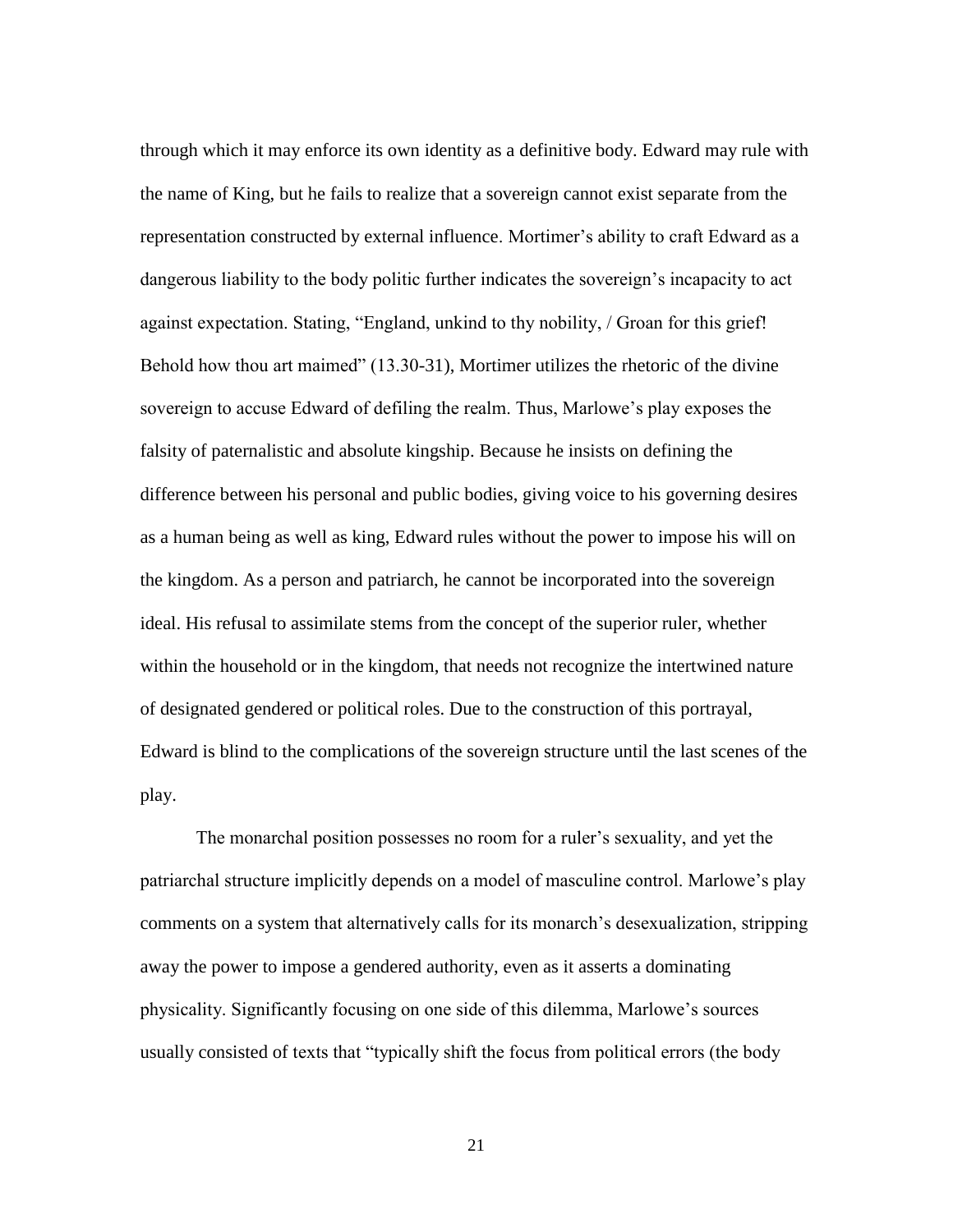politic) to fleshly homoeroticism (the temporal body)" (Bredbeck 53).<sup>2</sup> Such morality tales warn against placing lover before country, neglecting the sovereign status to the point that passions overwhelm the right to rule. Marlowe"s play, on the other hand, posits Edward and the realm as a collective victim of the social disorder attending the nobles" revolt. When his nobles demand, "If you love us, my lord, hate Gaveston" (1.79), Edward must act to preserve his desires. If he wants to uphold his position of authority, then he has little choice but to reinforce the priority of his decisions as sovereign head. However, Edward"s passionate relations transform the manifestations of his power into unidentifiable decrees. The king"s increasing desire to empower his private self fuels the play"s sense of corrupted reality. Accordingly, Mortimer accuses Edward of defiling the kingdom"s literal and metaphorical defense from anarchy, the army. The noble states, "Thy soldiers marched like players / With garish robes, not armour" (6.182-3), creating an image of a stage play devoid of meaning. In the eyes of the nobles, the English army has failed. The protective agent of the kingdom's social order represents a now defunct system. Against a physical enemy, the army's ability to act may not have diminished. However, Edward"s potentially transgressive influence threatens the perception that the soldiers are a cohesive unit contained by the realm. The soldiers are no longer an example of an organized hierarchy. The kingdom"s destabilization forces the nobles to see the soldiers as men, vulnerable to their personal desires and external influence. With their sense of a controlled reality fading, the nobles attempt to reinstate their desired social order. At the same time, they fear exposure as "players" (6.182), deprived of an identity

l

<sup>2</sup> See Bredbeck's *Sodomy and Interpretation: Marlowe to Milton*, 50-56, for his discussion on the narratives of Drayton and Hubert.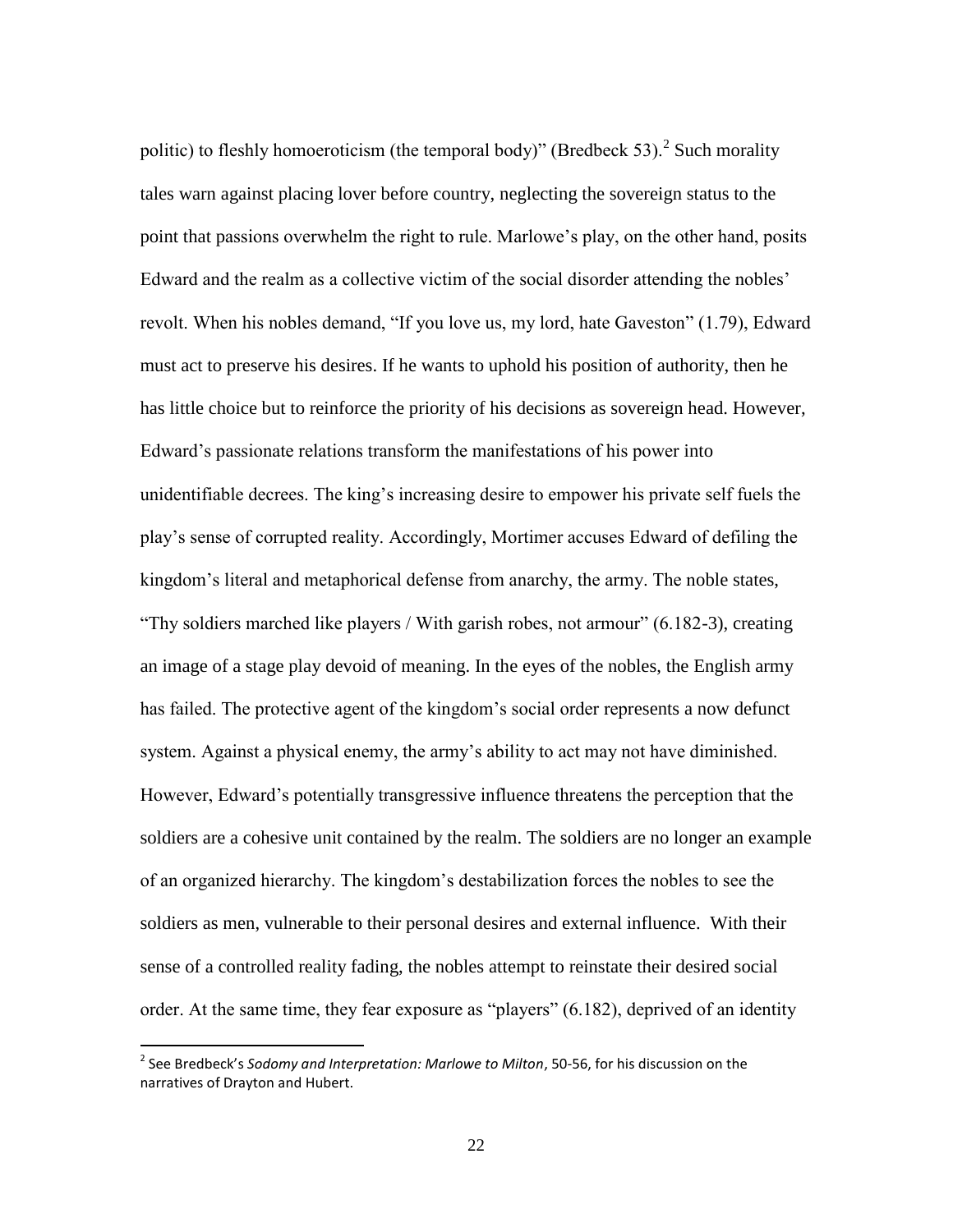that determines their rightful place in courtly culture. Instead of fighting for an autonomous existence, the nobles refuse to recognize that the livelihoods they protect are predetermined by the ruling ideal. When Edward"s transgressive desires help to strip away this structural façade, he brings the nobles to witness their own vulnerability within the performance of power. Their security as aristocrats relies on the ability to perform expected roles, and they must depend on the severe imposition of laws to guarantee and shape this capacity.

The dissenting nobles strive to reinforce order by dissociating Edward from his role as the realm's unifying force. The king's struggle to remove private self from public demand allows the nobles to craft an estrangement between his temporal body and the sovereign ideal. They cast Edward outside of the law, as they promote a structure that cannot absorb a fragmented representative. When he requests a final meeting with Gaveston, Edward can no longer speak through the vehicle of kingship. Ultimately, the nobles deny the "honour of a king" (9.57), for Edward"s desires fall outside the "deployment of alliance: a system of marriage, of fixation and development of kinship ties, of transmission of names and property" (Foucault 106). Foucault states that "law" (87), rather than sexuality, maintains early modern social order, which is a system a monarch could utilize but cannot shape. Law and desires, often sexual, are not mutually exclusive. The social ties Foucault identifies in his text work to solidify interdependence, assuring available means by which subjects can achieve a necessary position within the realm. In this structure, the ruler faces necessary marginalization so that personal desire cannot disrupt the connective, sanctioning force royal power bestows on its subjects.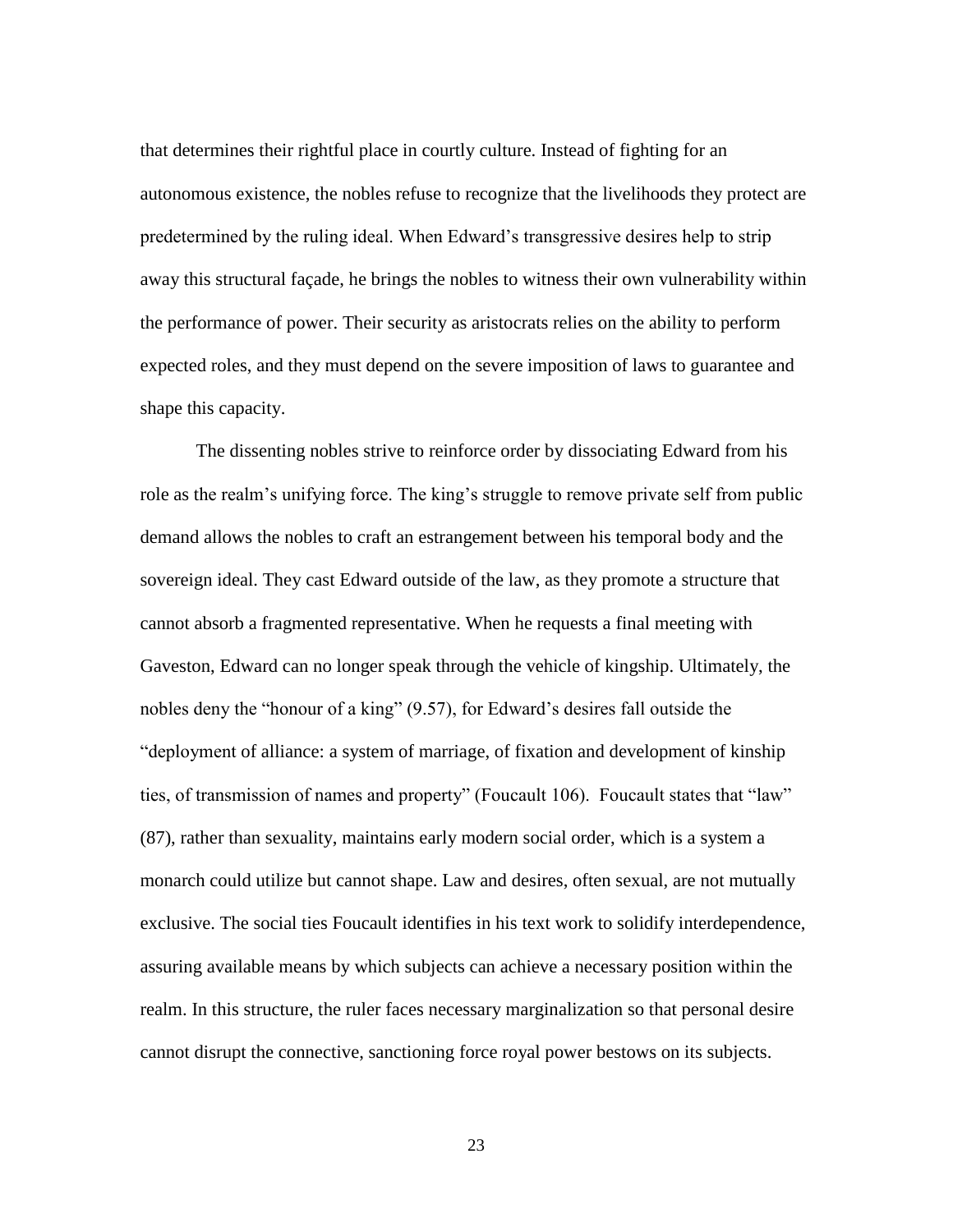Edward's request to obtain "some nook or corner left / To frolic" (4.72-3) would therefore divide the body politic. It would cut off the focal point of governance, even if the head acts primarily as a signifier, and establish a way to insulate the sovereign from his function.

Soon after Edward"s execution, a new king takes the throne and relinquishes the extent of his control in order to mold himself into an accessible entity. Edward III, the son of the deposed monarch, breaks away from the people who helped form his private self. Instead, he serves as a potential analogue to Queen Elizabeth, his youth forcing an awareness of their influence on the representation of his physical body. Anonymous lords back him, and their collective body guarantees his right to power with the statement, "Fear not, my lord. Know that you are king" (26.24). Together, the faceless nobles represent a body politic that needs be confirmed in its ability to censure and advance the sovereign's interests. With their encouragement, Edward III defies Mortimer's manipulation and imprisons his mother, effectively sealing both figures away from influencing the body politic. The sovereign reverts back to social expectation, becoming independent from his guardians even as he erases the ability for autonomous displays of power. In effect, he moves from the private world of familial transaction to the public sphere of noble homosocial connection. Like Elizabeth, the new king must actively mediate his private and public marginalization, in order to ensure a measure of control in determining the representations surrounding him. The emphasis on his "innocency" (26.102) recalls Elizabeth"s virgin status, while also indicating a being far removed from the patriarchal conception that presumes dominance. Still a child, his representational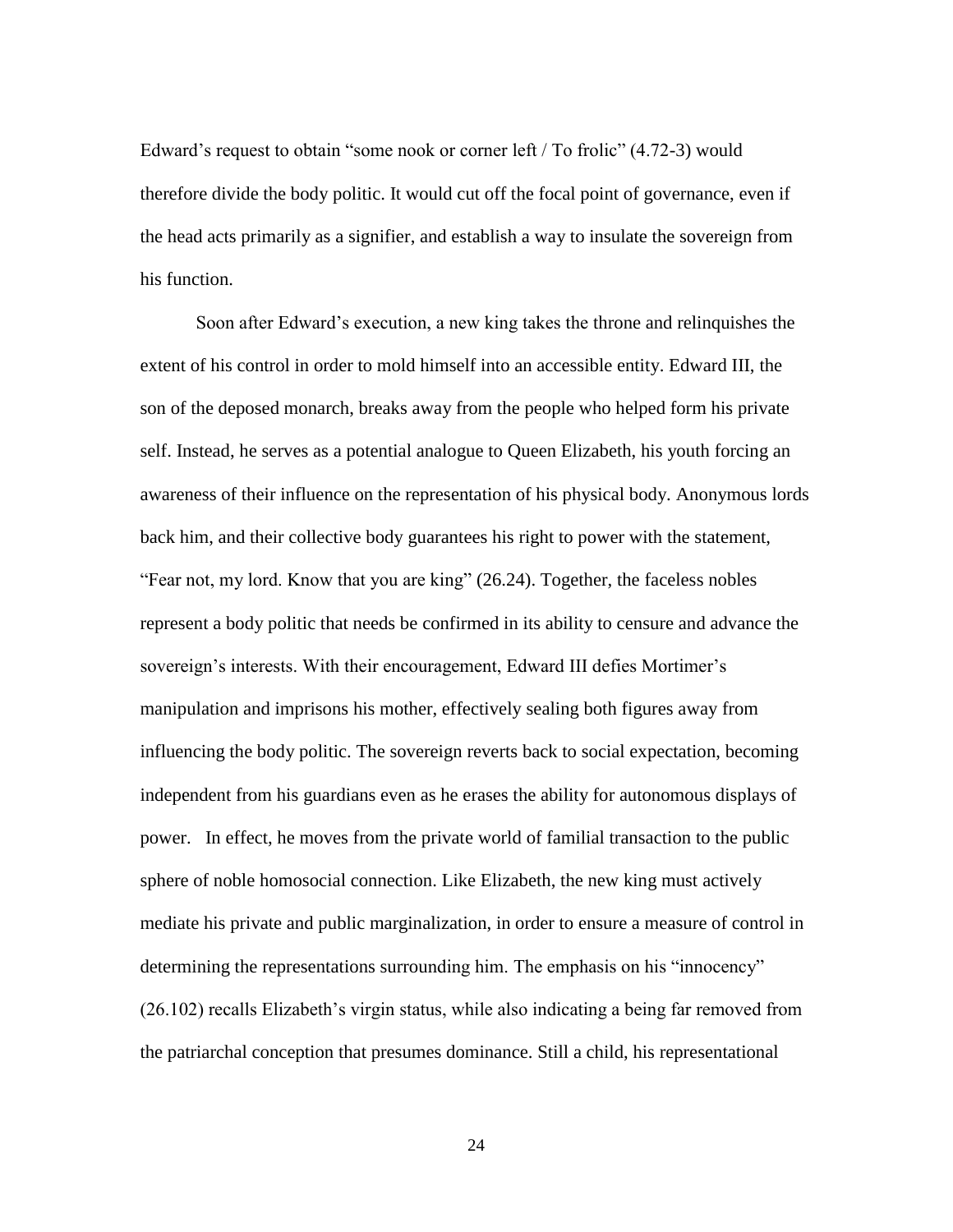purity can preserve both the king"s blood and the kingdom as a complete entity. This Edward will not allow his unconstrained passions to destabilize the realm. His active alienation and depersonalization void any claim to change the realm"s conception of order. For the same reason, Elizabeth had to mediate the popular suspicion of her "lovers, in her illegitimate children, and the sexual interest in her" (Levin 89). A detached ruler should not alter the set hierarchy through introducing a subjective and unpredictable element into the portioning out of power. The country"s social and political necessities must take precedence over its representative"s familial and personal attachments. Serving as an example of the sovereign ideal"s potential for fulfillment, Edward III rejects the example of his father at the onset of his rule. He lays the groundwork for a new era for his kingdom, as he signifies the hope that this form of shared consciousness facilitates the realm"s movement away from a stasis of internal conflict towards definitive action.

Not only does his father, Edward II, place in doubt the distribution of governing power, but he turns against the concept of hereditary monarchy that could reinforce his position in the ruling line. As he isolates Isabel and denies her his favor, Edward rejects the marital structure embedded within the sovereign ideal. This decision disrupts the familial relations necessary to patriarchy. He commands of her, "[T]ill my Gaveston be repealed, / Assure thyself thou com'st not in my sight" (4.168-69). Such an order not only rejects Isabel"s hierarchal position, but it also demands her alignment against the sovereign ideal. Her husband inadvertently grants her the power to warp the reigning structure, while, at the same time, constructing her as its enemy. Kate Chedgzoy suggests that "in Marlowe"s dramatic worlds women are conceptualized as the objects and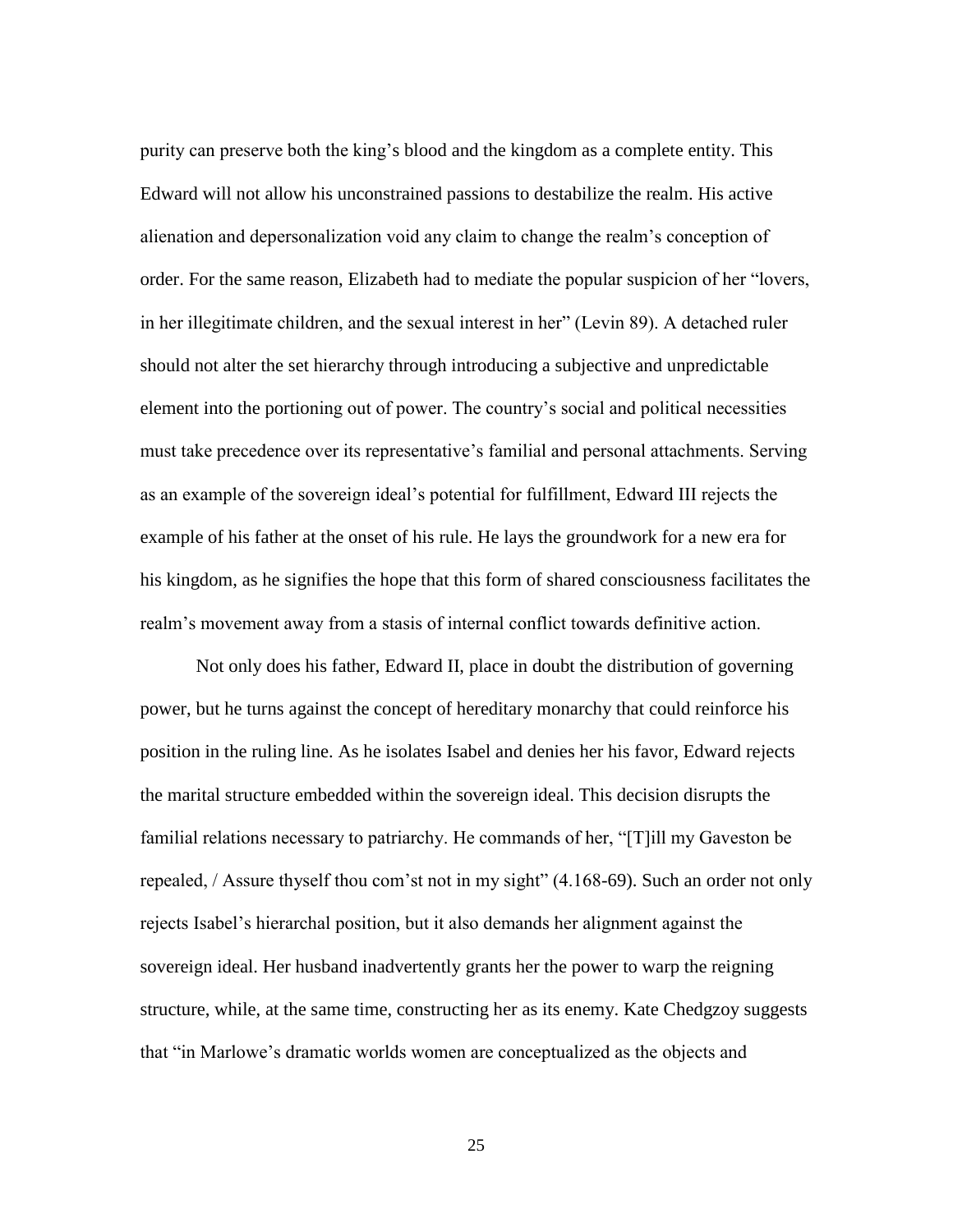medium of power rather than its agents" (249). Because women enforce homosocial bonding, Edward creates an authoritative void in which Mortimer may possess her. Dependent upon male favor, Isabel reacts to Edward's withdrawal of support by gaining another sponsor. This transference allows Mortimer his attempts to control or contain the play"s two kings. Mortimer consumes her voice (17.14-15), and Isabel becomes a tool utilized in the subversion of Edward"s rule. By preserving within her a means to secure the throne, Isabel is necessary for the continuation of the hereditary line. Unable, or even unwilling, to establish claim over his wife, Edward calls into question his own masculinity.

In addition to the charge of uncontrolled passions, the notion of a patriarchal figure"s failed masculinity transforms into a more dangerous threat. Edward"s inability to contain such a threat weakens his basis of power, for his personal failure collapses into mismanagement of the body politic. Through this example, Marlowe establishes the potential for failure inherent to the absolute patriarchal model. Edward"s attempts to utilize his prescribed superiority in determining his self-definition ultimately crumble under the underestimated subject. Isabel acts as yet another necessary support, but Edward remains blind to her desires as a human being. Casting her as "that unnatural queen, false Isabel" (21.17), he posits her as an unidentifiable other. Edward"s disconnection from his wife derives from the assumption of patriarchal and monarchal control, which hinders him from perceiving his estranged queen as a personal and political threat. Thus, his interaction with her presumes personal consequences, while Isabel"s obvious vulnerability forces her to recognize and take advantage of the political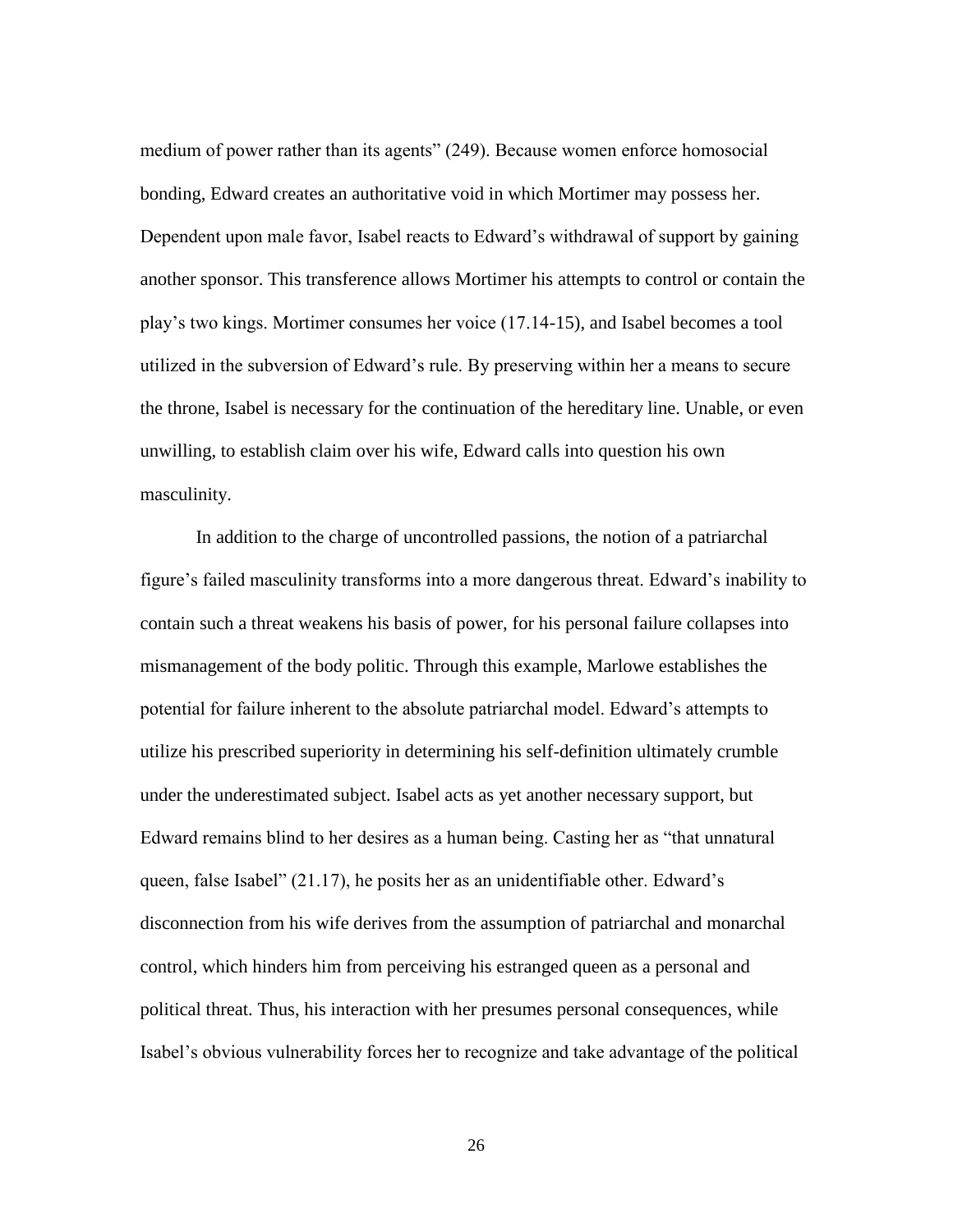implications of her position. In a similar fashion, the nobles find themselves compelled to protect their status. The drama"s ultimate act of appropriating control plays out in Edward's execution, wherein "a spit...red hot" (25.30) manages to penetrate the barrier insulating the patriarchal sovereign. Cruelly inverting the sexual act, the king"s death suggests through its degree of violence the compulsion to reinstate a performance intact from the ruler"s physical vulnerability.

Avoiding both Isabel and Edward"s fate, Elizabeth retained the right to preserve her body natural. As a contrast, she stands as a figure determinedly fighting against the feared performance of a woman open to exploitation that might harm the body politic. She acted to safeguard her own right to rule, always aware that the female roles often associated with her sex placed her in danger of a suppressive control justified through such supposed exhibitions as unrestrained passions and disorderly conduct. When contrasting Isabella and Elizabeth, Dympna Callaghan writes of "a culture that defines femininity and power as mutually exclusive, antithetical entities, brought together only in enormous contradiction and with a vast national apparatus of mythology-as-ideology in the figure of the Virgin Queen" (288). Elizabeth distanced herself from personal exploitation by a system of representation that subsumed gender roles. Despite her favoritism for specific suitors, she manufactured an identity beyond the physical attainment of her subjects, and none of these men could forget that their liberty at court rested on the sovereign's satisfaction. Accordingly, through her symbolic system, "the queen occupied an intermediary position between God and her subjects as well as nature and mortals as the means to assert her divine power" (Frye 111). If Elizabeth bowed to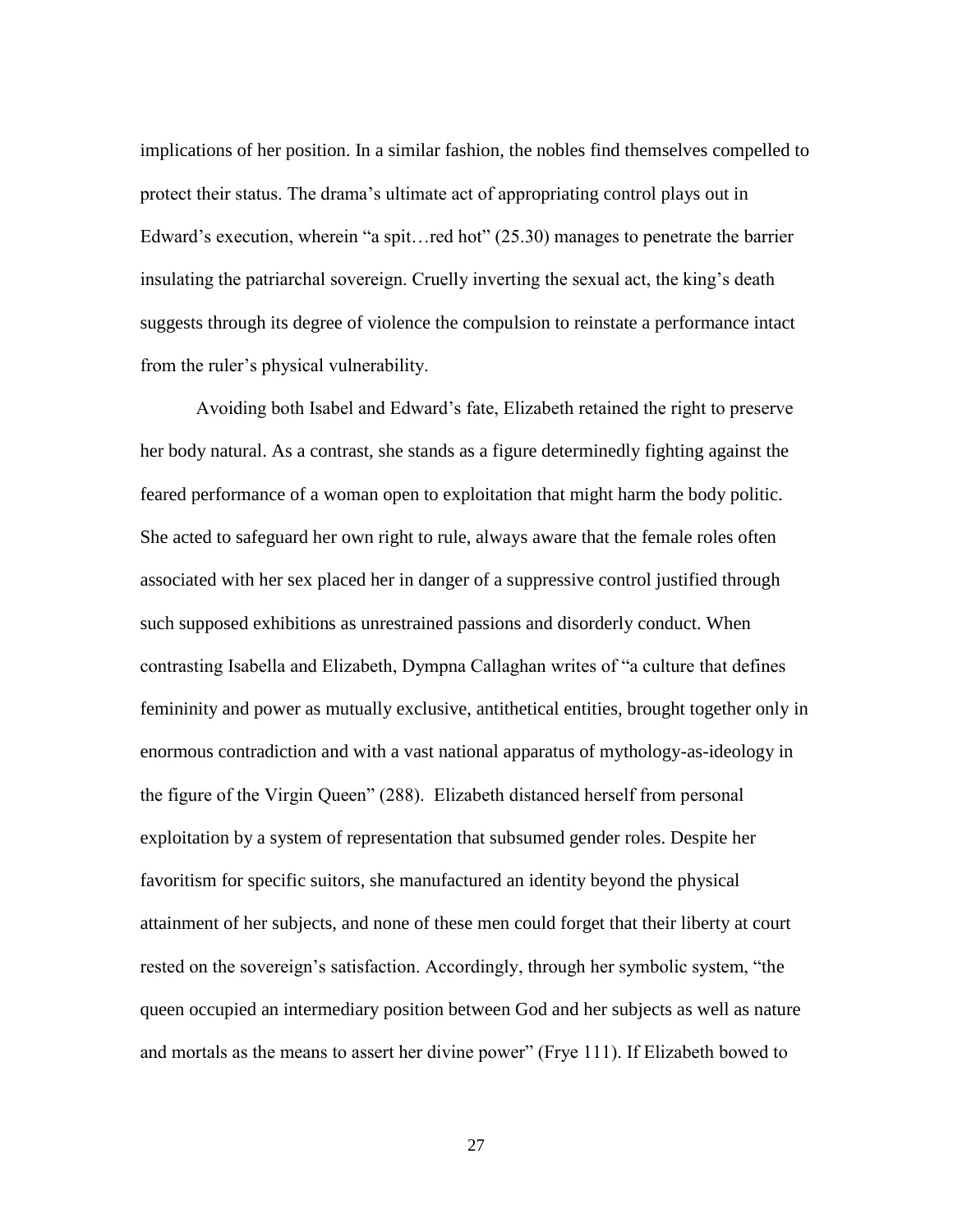the social pressures to marry and reproduce, then she would have to limit herself to a single gendered position – as a female characterized by her roles as wife and mother. Of course, her representations couldn"t negate all negative connotations of an unwed and alienated woman, especially of one who possessed such great power. Even metaphorically, the body politic could not subsume completely the personal identity Elizabeth suggested, simply by the fact of being human. Moreover, her symbolic tools, while constructing her sovereign and political self, also worked against her by placing her body in a position vulnerable to critique. As Robert Dudley sought to rework Elizabeth"s emblematic figurations and recast her as a potential spouse dependent on a male agency, Edmund Spenser"s *Faerie Queene* conjures up the male reliance on "chastity" as a means of guaranteeing possession over the female body. Exploiting the association between effeminacy and weakness, scenes of "Threat, rape, and captivity are the interconnected strategies Spenser's text uses to enforce its definition of chastity" (Frye 124). Forcefully, Spenser writes upon the queen's female body, crafting the image of a woman open to the claims of subjects stronger than herself. Against such constructions, Elizabeth fought to preserve her ruling right.

Marlowe presents a commentary on the system of sovereignty that brings to the forefront weaknesses inherent to the structure. As the sovereign embodies the interwoven nature of the bodies public and private, he/she finds it impossible to attain an autonomous identity separate from the demands imposed through ruling right. While his play suggests tensions surrounding Elizabeth"s sexuality and personal attachments, Marlowe departs from many histories by presenting Edward as a victim and shifting the basis of the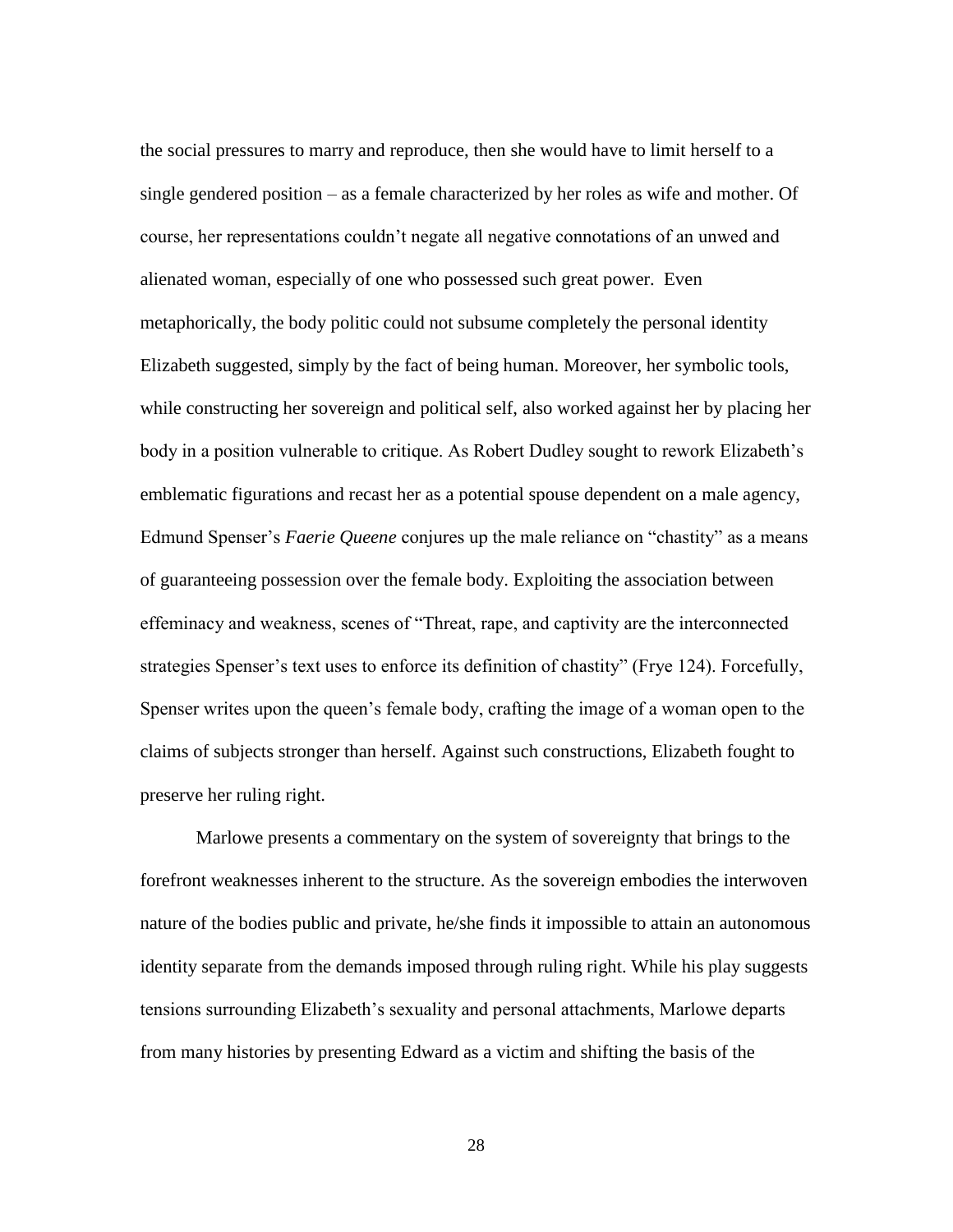kingdom"s disorder. He doesn"t outright present an overhaul of the hierarchal structure, but Marlowe"s play does indicate a complication that needs be addressed. A sovereign susceptible to the whims of his subjects possesses little power to stand against or relegate rebellion. Subjects acting against the will of the court may disrupt the social performance, able to do so because the absolute monarchal system presumes assimilation and obedience under the head. The charge of a human inclination towards another can weaken a monarch. Suspicion of unrestrained passions and affections introduce familiar emotions into a structure that cannot accommodate them. No longer able to effect representation as a distant and impersonal entity, the sovereign finds his/her temporal faults placed at odds with the realm"s well-being. Consequently, Elizabeth becomes the performer necessary to rule. She subverted and reshaped the sovereign ideal"s flaws, rather than meeting them head-on, as she funneled her limited autonomy into her efforts at strengthening the king's two bodies. The sovereign structure as Marlowe shapes it does not work, but his play suggests the potential for a divergent kind of ruler who can transcend the contained figure of absolutism.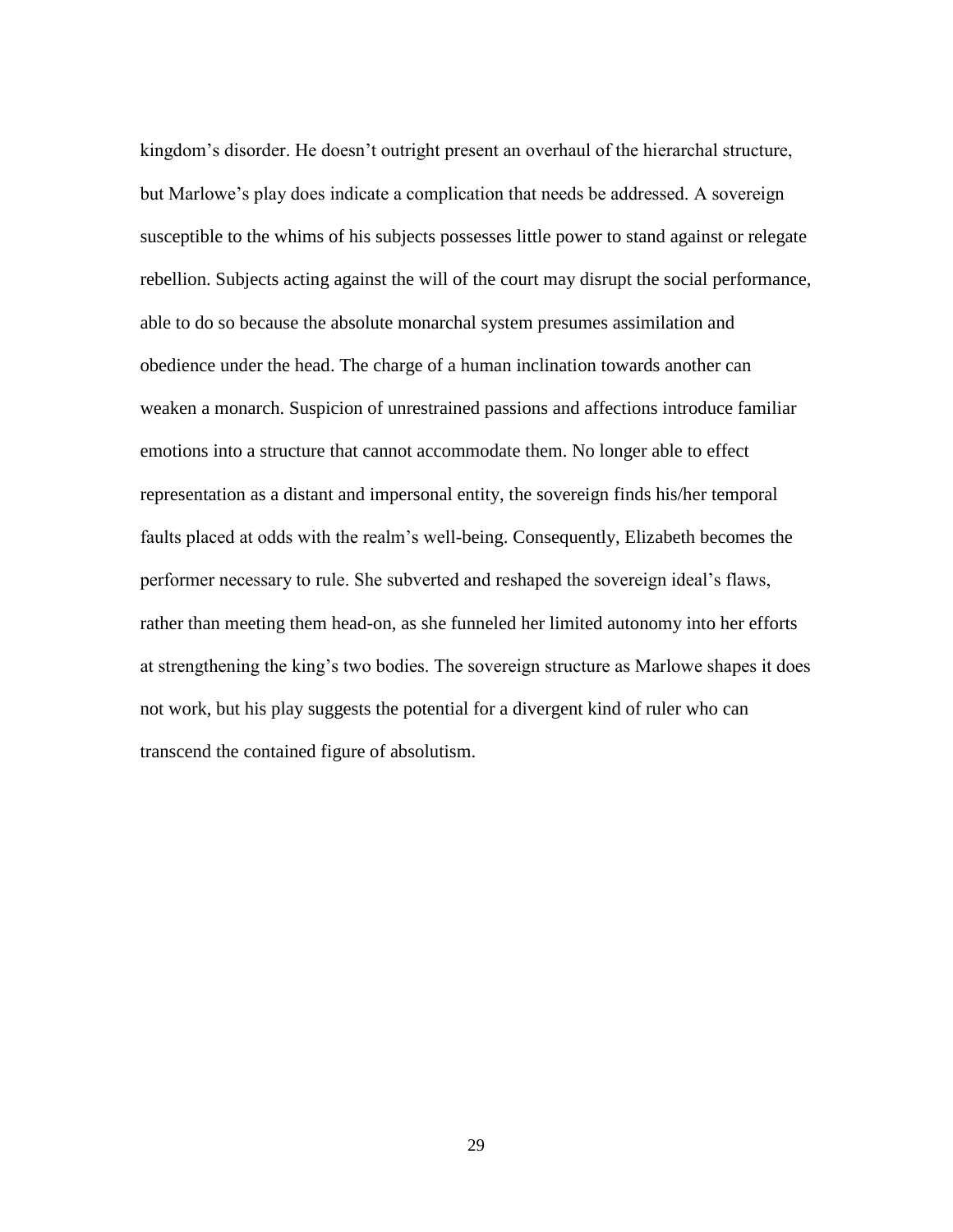#### CHAPTER TWO

## FRAGMENTATION AND THE PATRIARCHAL SYSTEM IN WEBSTER"S *THE DUCHESS OF MALFI*

Like *Edward II*, John Webster's play *The Duchess of Malfi* addresses the right to hold power in the state and in the family, paying particular attention to a woman's position under patriarchal rule. Similar to Edward, the Duchess misjudges her exposure to familial and public censure. Unlike him, she does not flaunt her relationship, nor does she allow it to shape ruling decisions as her son"s regent. Instead, Webster suggests that she cannot escape her vulnerable position in securing the familial line. The brothers" patriarchal roles within this play depend upon the Duchess"s willing subjugation of her autonomous self. In a way similar to Edward II"s portrayal of the sovereign ideal, the familial representation displayed in *The Duchess of Malfi* requires patriarchy"s consumption of the female body and feminized desires. She is the Duchess, and yet Webster's title character ultimately falls to the cultural imperative to live the idealized performance her brothers utilize to fashion their identities. By seeking to fulfill her own desires and craft a self separate from their demands, she exposes the precarious structure that guarantees the brothers" power. The resulting tyrannical revenge enacted by the brothers reveals a system in which patriarchal power relies on the constructed and enforced alterity of women and subjects.

In focusing on the effects inflicted upon the Amalfi court, Webster demonstrates the destructive potential behind James I"s absolutist representation. As an absolutist monarch, James ruled by crafting an image of himself as separate from and superior to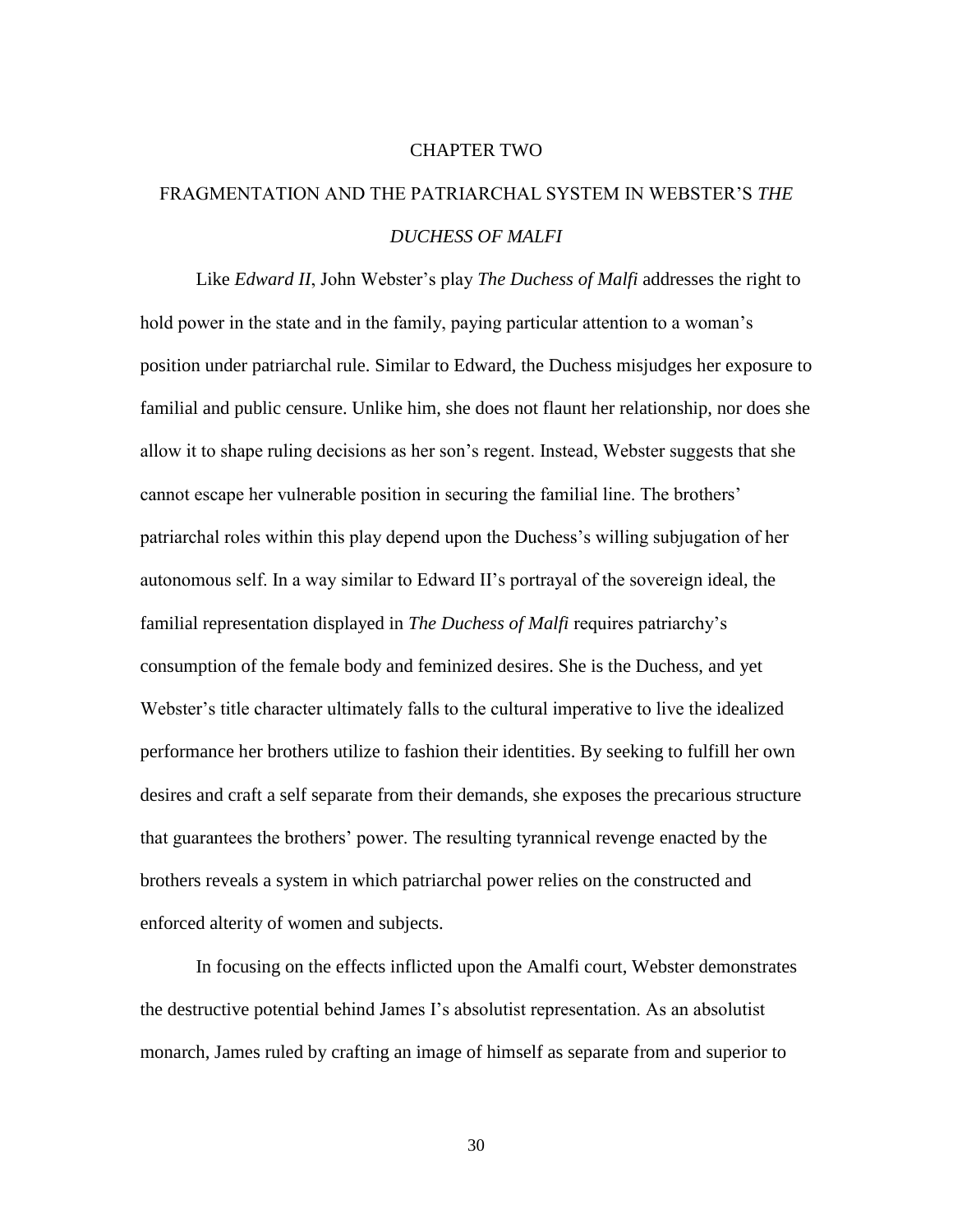his subjects. He took on a patriarchal role that alienated England as an other, which worked to both isolate the sovereign from intervention and restrain the subjects' ability to enforce their own prerogatives. Like Webster"s fictional brothers, the historical James acted within a system that depended on the assimilation of its subjects within a performance of social order. To achieve an absolute self-definition, James had to preclude his subjects" deviance from expected behaviors, especially as the need to do so suggested the paradox inherent to the ruling ideal. He enforced an enactment of a controlled and stable body politic, and yet Webster"s play attacks the theory that such a representation was natural and divinely ordained. Through breaking down the construction the brothers seek to enforce, Webster implicates the patriarchal structure in the corrupted malleability of its inhabitants. Set in a world that necessitates an overarching blind performance, *The Duchess of Malfi* reacts against a questionable hierarchy and its designation of authority. The resulting fragmentation after the Duchess's death indicates the degree to which a patriarchal hierarchy must subsume the other to survive. The enforcement of this hierarchy estranges both sides from recognizing the complex self that relies on internalized otherness. Whether in Stuart England or Webster"s Malfi, such practices that distort self-definition leave sovereigns and subjects vulnerable to exploitation. Because subjects and sovereign cannot act without acknowledging the motivations that construct the self, they must shift the ability to perform onto another.

Preformed during the Jacobean period, *The Duchess of Malfi* represents a woman's determination to marry and lead a fulfilling private life. The Duchess's struggle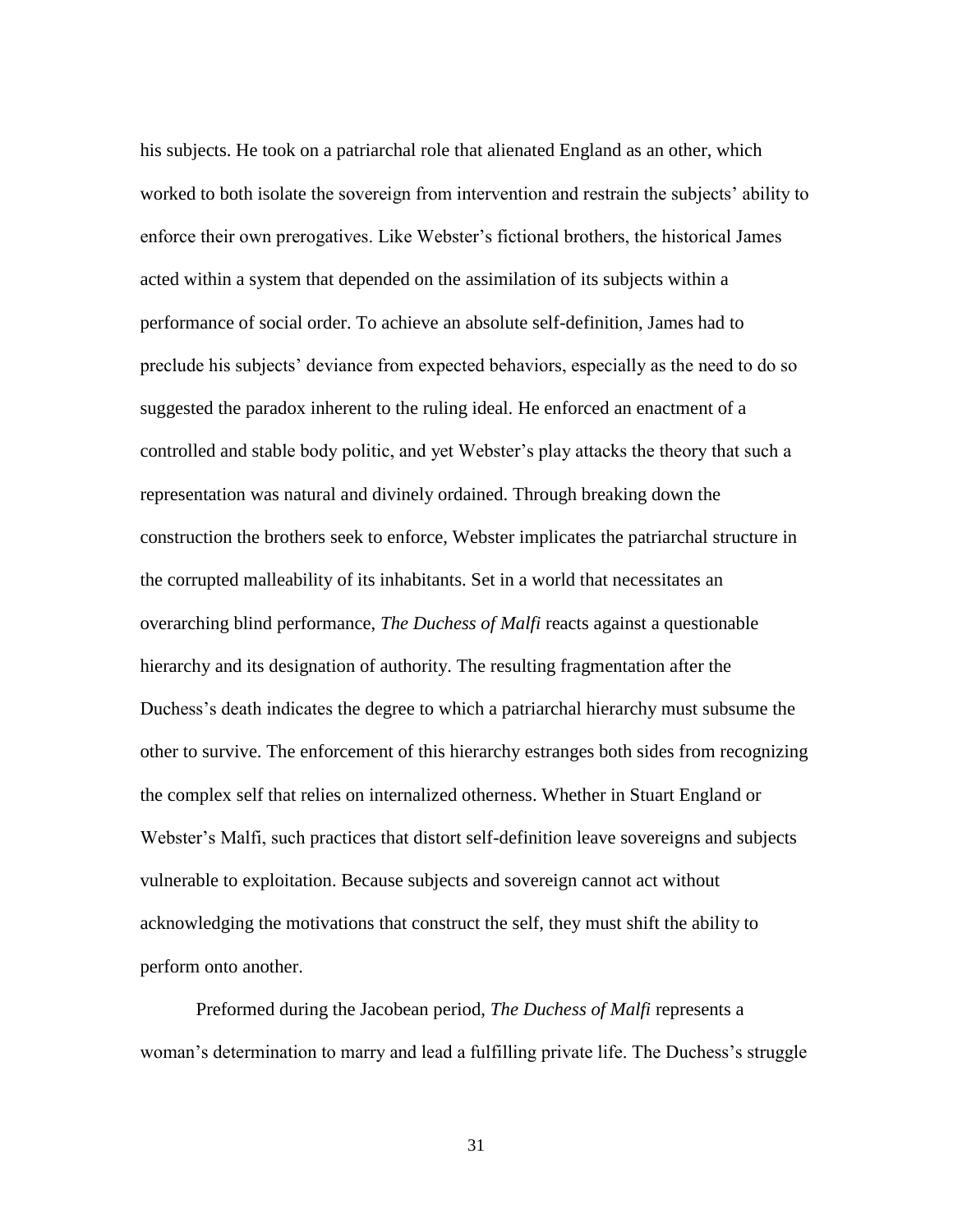to live on her terms meets heavy opposition, and her attempt to craft a role separate from familial demands leads to her death. Widow to the former Duke of Malfi, she occupies a contradictory position as the kingdom"s temporary regent and subordinate to her brothers. They warn her not to remarry, indicating the anxiety associated with "the extant social belief that…widows engaged in promiscuous marital liaisons" (Jankowski 36). Both Ferdinand and the Cardinal seek to control their sister"s sexuality by urging its repression. However, the Duchess soon reveals a will and desires at odds with her brothers" extreme representations. She woos and marries her Steward Antonio, overlooking his low social status in favor of his good character. The play's tragic end stems from her brothers' reaction against this autonomous assertion of power, for their inability to accept her private sexuality corrupts both court and family. Their spy within the Duchess"s court, the malcontent Bosola, recognizes and later reveals the Duchess"s pregnancies. Convinced that his sister has transgressed upon the family line, while also plagued with images of her sexual appetite, Ferdinand insists that the Duchess commit suicide. She refuses and instead plans to escape to Malfi with children and husband. Caught by her brothers, she spends the rest of her time alive in the play imprisoned. Ferdinand relies on her captivity to at last gain control of his sister's body. He surrounds her with madmen, as he seeks to degrade his sister's self-control in order to re-assimilate her into his conceptual order. Handing her a dead man"s hand, Ferdinand tells the Duchess that the appendage came from a convincing representation of her dead husband and children. Bosola and Ferdinand both attempt to dehumanize the apparently unruly Duchess, depriving her of her identity. The disorder they cultivate, however, obscures this goal,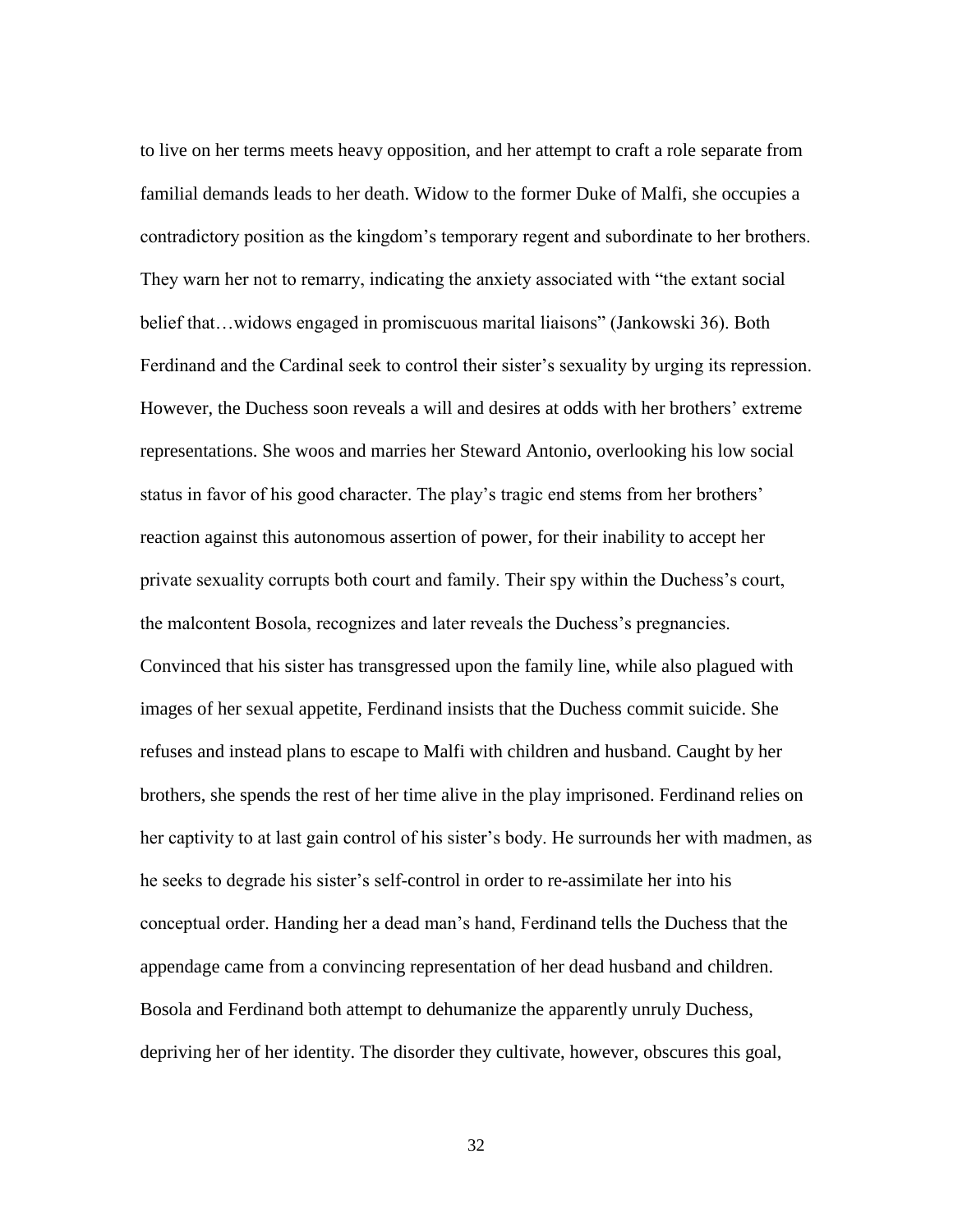and Bosola and executioners strangle the Duchess and her children. Her death leads to the hectic fifth act, during which Ferdinand becomes convinced he is a werewolf and Bosola seeks an ill-fated revenge. With the Duchess gone, the world of the play begins to break down at an increasingly chaotic rate. The Cardinal intentionally kills his mistress Julia, while Bosola follows this death with the accidental murder of Antonio. Bosola, Ferdinand, and the Cardinal then kill each other, and the Duchess's oldest son with Antonio finds himself the heir to Malfi"s throne.

By casting the Duchess at the center of the play"s turmoil, Webster explores the socially constructed impetus to contain the female body. As characters strive to reassert their perception of social order, they act through a limiting binary that reflects early modern constructions separating the male and the female. According to Theodora Jankowski, "it is virtually impossible to think of women except in terms of how they relate to the marriage bond or to their use by men: as virgin (unmarried women); wives; or widows" (24). The gendered hierarchy defines male position and selfhood. However, the order results in failure to acknowledge female identity as separate from the perceptions imposed upon women. A woman"s inability, or even refusal, to comply with idealized notions of the chaste female could therefore justify repression. After learning of his sister's private relations, Ferdinand categorizes himself as one of the "Foolish men, / That e'er will trust their honour in a bark / Made of so slight, weak bulrush as is woman, / Apt every minute to sink it" (2.5.33-36). His words implicate the Duchess in the crisis of identity that drives this play. Here, Webster underlines the tendency that contributes to an increasing sense of confusion. Ferdinand locates the failure of hierarchal containment in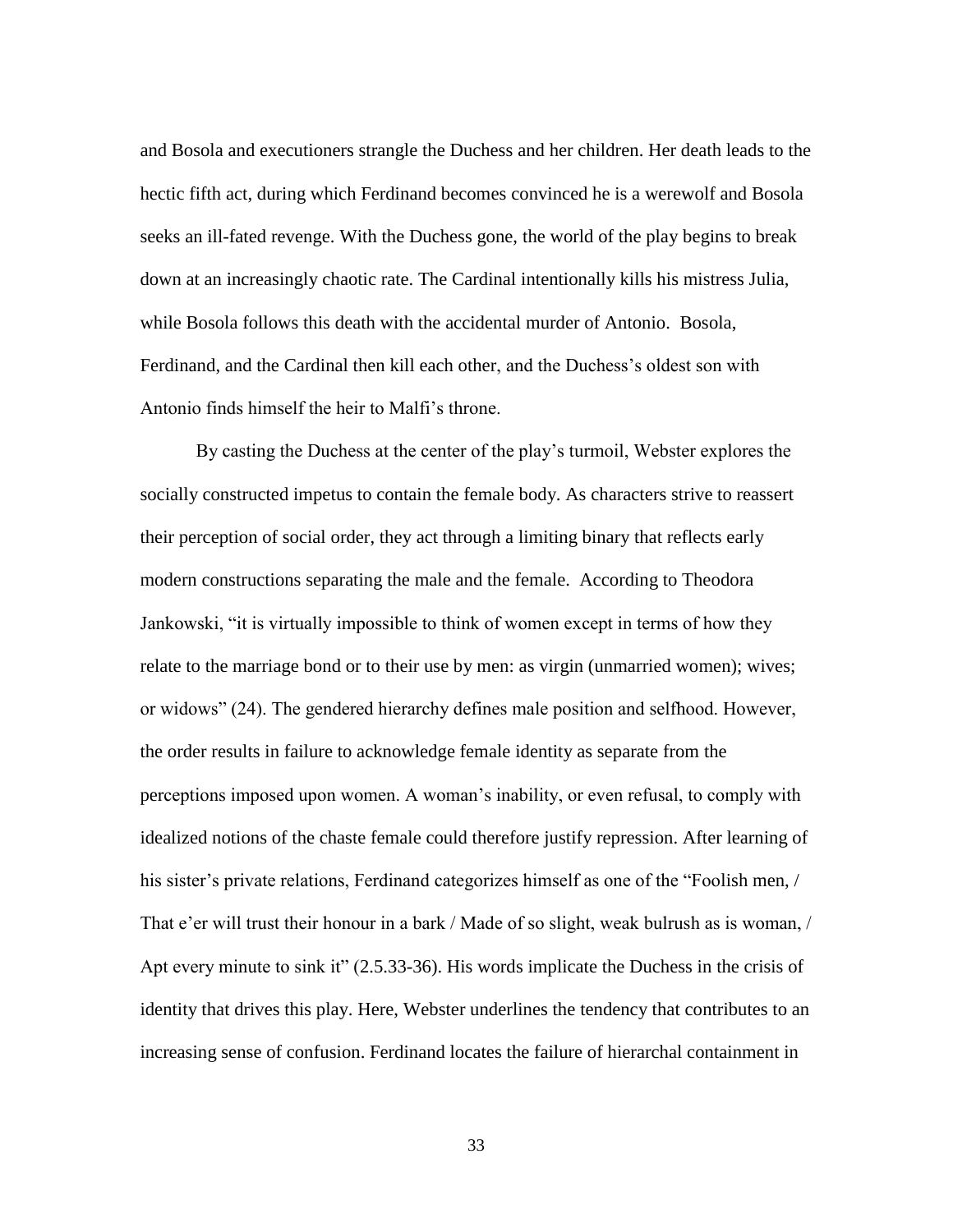female weakness, but, in doing so, he blinds himself to the instability of his own performances. The brothers must cast remarriage as unnecessarily "luxurious" (1.2.13) because only then can they secure the rigid structure that suppresses and shapes female inclination. Thus, they expect her to suspend her desires and create a void through which they guarantee right to power. The patriarchal order the brothers rely on hinges on a framework of uncontested authority, which involves command of the Duchess"s private and public bodies.

By seeking to take control of her desires, the Duchess disrupts the performance of patriarchal power. As a result, the brothers' mounting anxiety suggests that the structure crucial to their identity cannot fully integrate feminine desires. Their obsession over controlling their sister"s sexuality brings to the forefront unnatural and chaotic passions. Hattaway suggests that "female 'liberty' was seen as a threat to the whole social order" (109), but Webster's work explicitly perverts the incentive to possess the Duchess's private body. Imagining his sister"s sexual relations "with some strong-thighed bargeman" (2.5.42), Ferdinand inserts himself into the Duchess"s private desires. He reveals a compulsion, bordering on the incestuous, that culminates in his sister's imprisonment. His preoccupation with her sexuality "suggests the tyrant's dependence on the Other that he tries to dominate in order to achieve autonomy" (Bushnell 153). The Duchess"s will and sexual control threatens their patriarchal superiority. Their claim on her body begins to fracture, challenging the gender hierarchy that secures their position. Ultimately, the play"s tragedy hinges on their need to restore this spectrum of difference, which protects them from recognizing the disintegration of their ordered world. By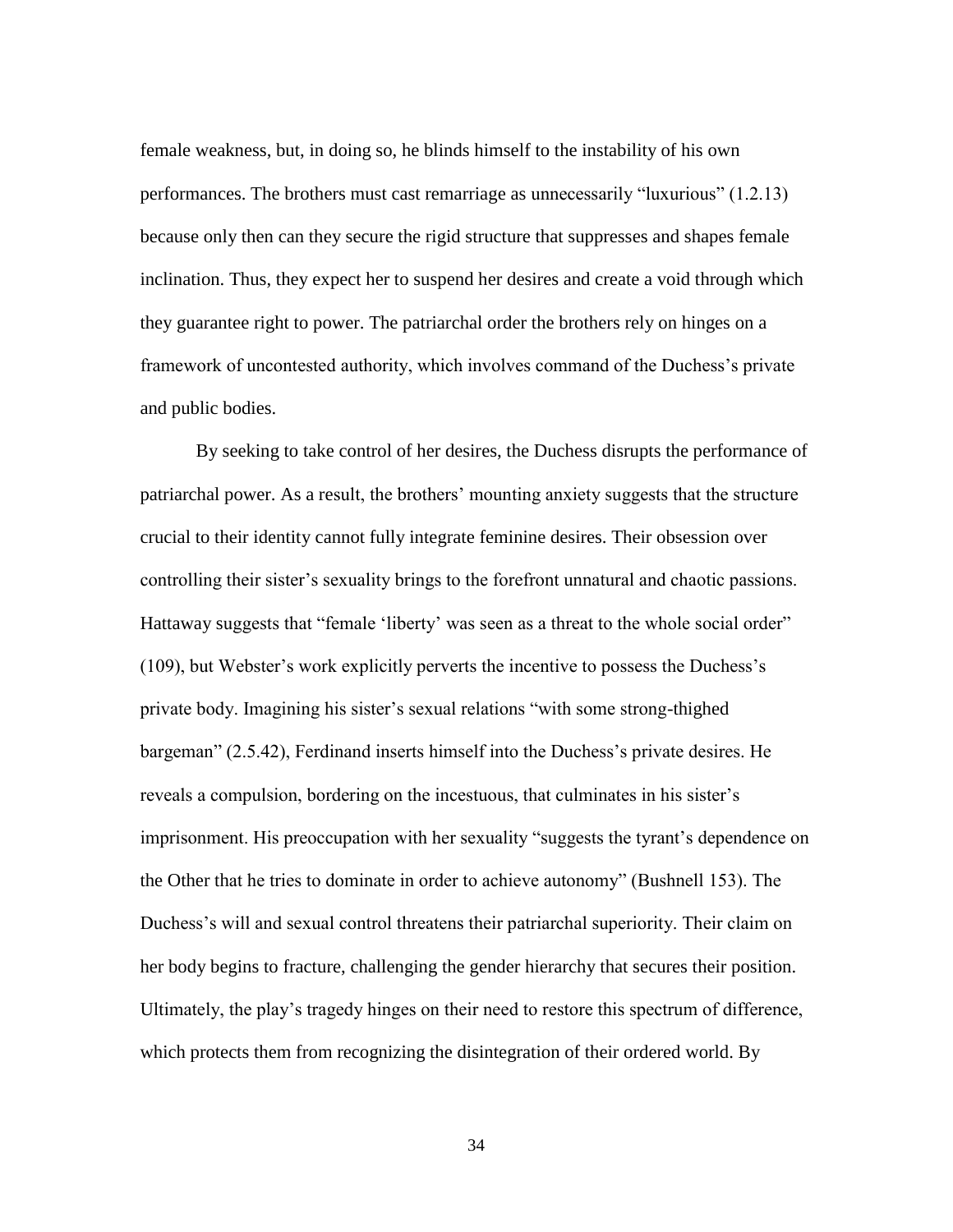rejecting the feminine and repressing the Duchess's satisfaction, they could rewrite her as the means to sustain their identities. Her pregnancies thus serve as an example of their helplessness, spurring Ferdinand to instruct, "We must not now use balsamum, but fire -/ The smarting cupping-glass, for that's the mean / To Purge infected blood, such blood as hers" (2.5.23-26). He reshapes her into a transgressive force, corrupting the idealized image that he and his brother accept as essential to themselves. They deny her the power to claim herself, as they make her the source of the family"s disorder. Her desires infect and warp them all, transforming the Duchess into a dehumanized entity that needs be cleansed. However, when they take action to strip her influence from the realm, the brothers consequently undermine their ability to act effectively. They participate in their own fragmentation by destroying the focus of their obsession.

*The Duchess of Malfi* brings to the forefront the performative nature of identity, and it highlights the destructive consequences that result from fighting to preserve inadequate social constructs. Adherence to hierarchal structures sustains the reigning system, but ultimately hurts the subjects. The patriarchal system not only excludes acknowledgement of female autonomy, but it also deprives the people in power the ability to integrate their personal desires rather than displacing them onto others. Ferdinand's suggestion to his sister, "This darkness suits you well" (4.1.30), points to the total blindness that keeps him from recognizing the roles his sister and followers actually play. He cannot see his sister as separate from the gendered constructs he places onto her, nor can he recognize the court as more than an extension of his character. He remonstrates, "Why do you laugh? Methinks you that are courtiers / Should be my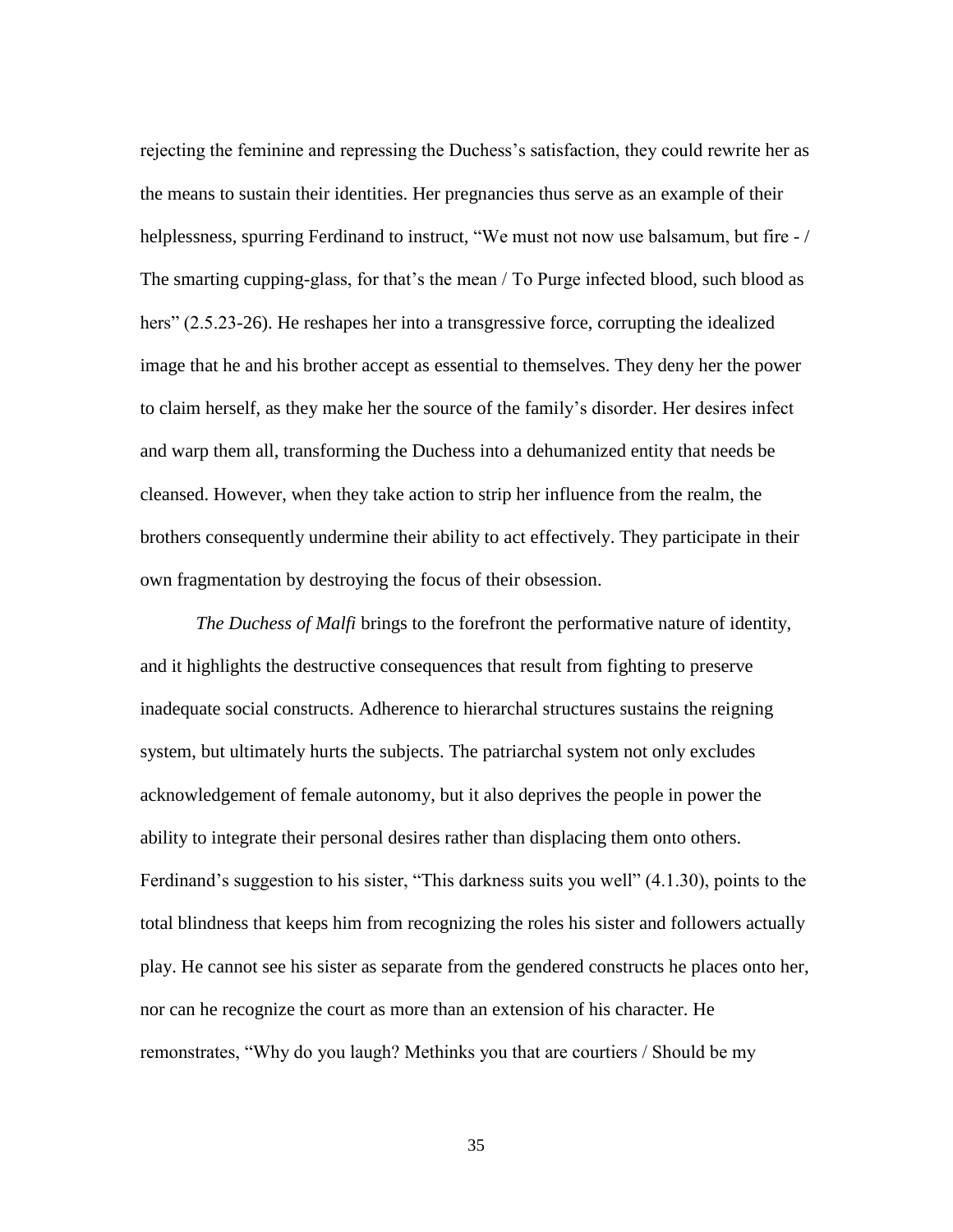touchwood: take fire when I give fire" (1.2.41-42). Ferdinand"s perception of the world around him extends beyond his sister, as he calls upon the court to assimilate his desires. Though Alan Walworth focuses on the distancing between male and female constructs, his essay underlines a point that addresses the effects on the people acting under the brothers and, by extension, James I. Walworth discusses the "transferential dynamics of desire and deception, figured in tropes of loss, incorporations, and control, to mediate cultural anxieties surrounding the female body as the potential site of grotesque and transgressive openness" (54-55). In both worlds, the patriarchal entity, whether ruler or familial head, strives to preserve his representation as an invulnerable and absolute being. Recognition of marginalized subjects places into conflict the framework within which the acting head justifies his authority. Ferdinand attempts to reduce his sister and Bosola into "mere reflective witnesses to his absolute surpassing" (Whigham 267), but he overlooks their influence in the construction of his supposedly impenetrable identity. Recognizing the similar human nature of the play"s tyrannical characters, Bosola states, "Some would think the souls of princes were brought forth by some more weighty / cause than those of meaner persons; they are deceived. / There"s the same hand to them, the like passions sway / them" (2.1.106-10). He suggests the dangerous potential in following a questionable patriarchal authority. Able to see beyond the given hierarchy, Bosola displays a consciousness that evaluates the brothers' performance of power. Nevertheless, even he finds himself assimilated into an ordered structure which overpowers his right to action.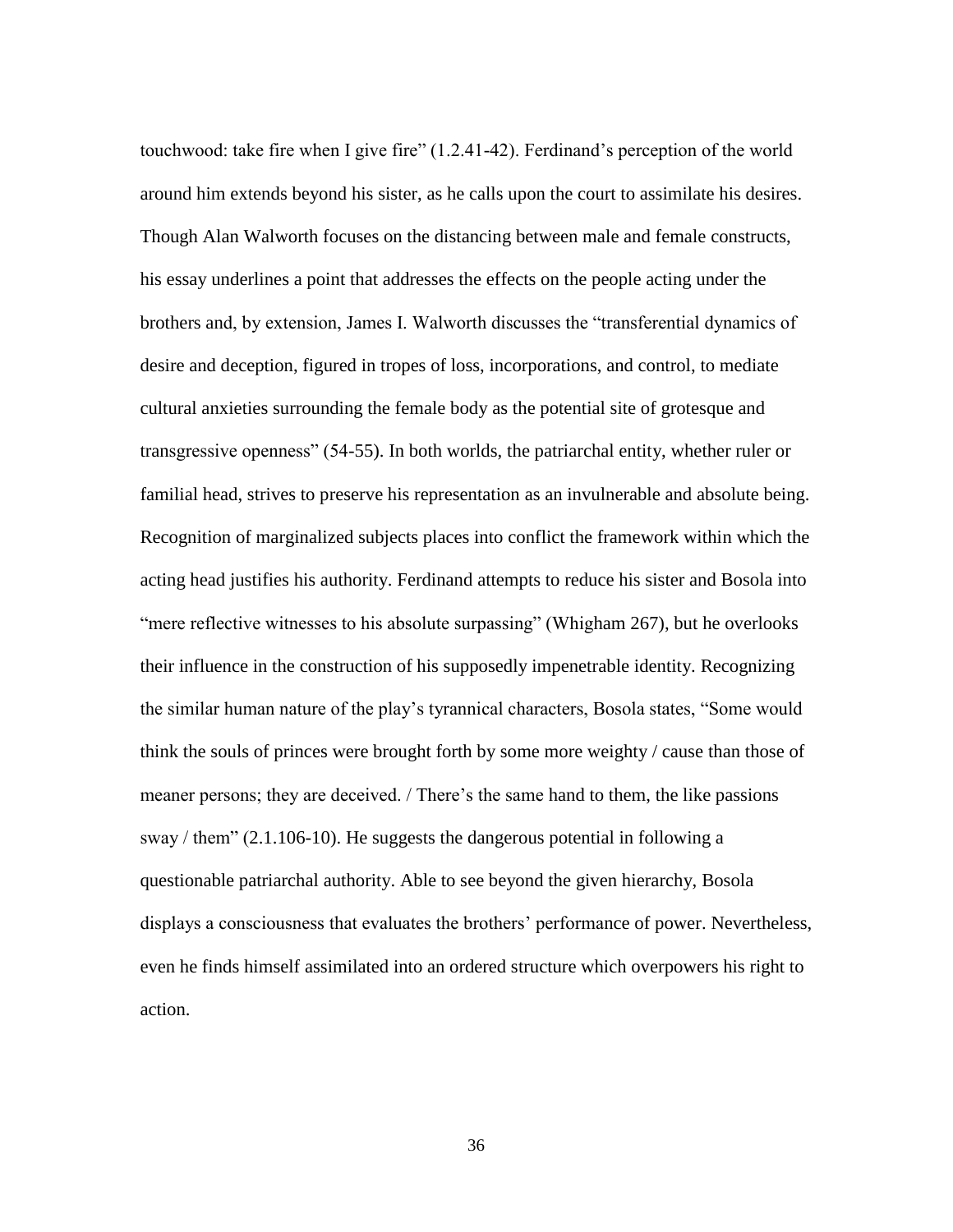Despite his status as the play"s patriarch, Ferdinand embodies an unsustainable version of absolutist rule. He is a figure analogous to Marlowe"s Edward II, as he creates an inversion of the early modern ideology that posits the ruler as true representative of the people. When Ferdinand asks Bosola"s opinion on his handling of the Duchess, the malcontent remarks, "That you / Are your own chronicle too much, and grossly / Flatter yourself" (3.1.87-89). Throughout the play, Ferdinand and the Cardinal remain removed from the people capable of mediating their actions. The brothers operate in a world shaped by their perceptions, and their total isolation blinds them from recognizing the agency invested within their subjects. Accordingly, the Cardinal tells a conflicted Julia, "Still you are to thank me"  $(2.4.36)$ , and Ferdinand's obsession over his sister's sexuality drives even further the self-consumptive nature of his position. Both brothers transform the people around them into subordinate entities, even to the extent that they perceive the given ruler as their wife-like substitute. By relegating the Duchess to an imprisoned state under their control, the brothers assume the authority to alter the political hierarchy. Their "instigation," and not "justice" (3.4.33-34), motivates them to constrain others' movements to fulfill their private desires. This model holds until the Duchess"s death reveals the performance necessary to maintain it, and Bosola finally perceives his compromised will. Renounced by Ferdinand, he states, "And, though I loathed the evil, yet I loved / You that did counsel it, and rather sought / To appear a true servant than an honest man" (4.2.320-22). Unlike the Duchess, Bosola capitulates to his role as "an extension of Ferdinand" (Rowe 104) by placing his power of self-control under Ferdinand's direction. He hands over his humanity as a subject, which leads to his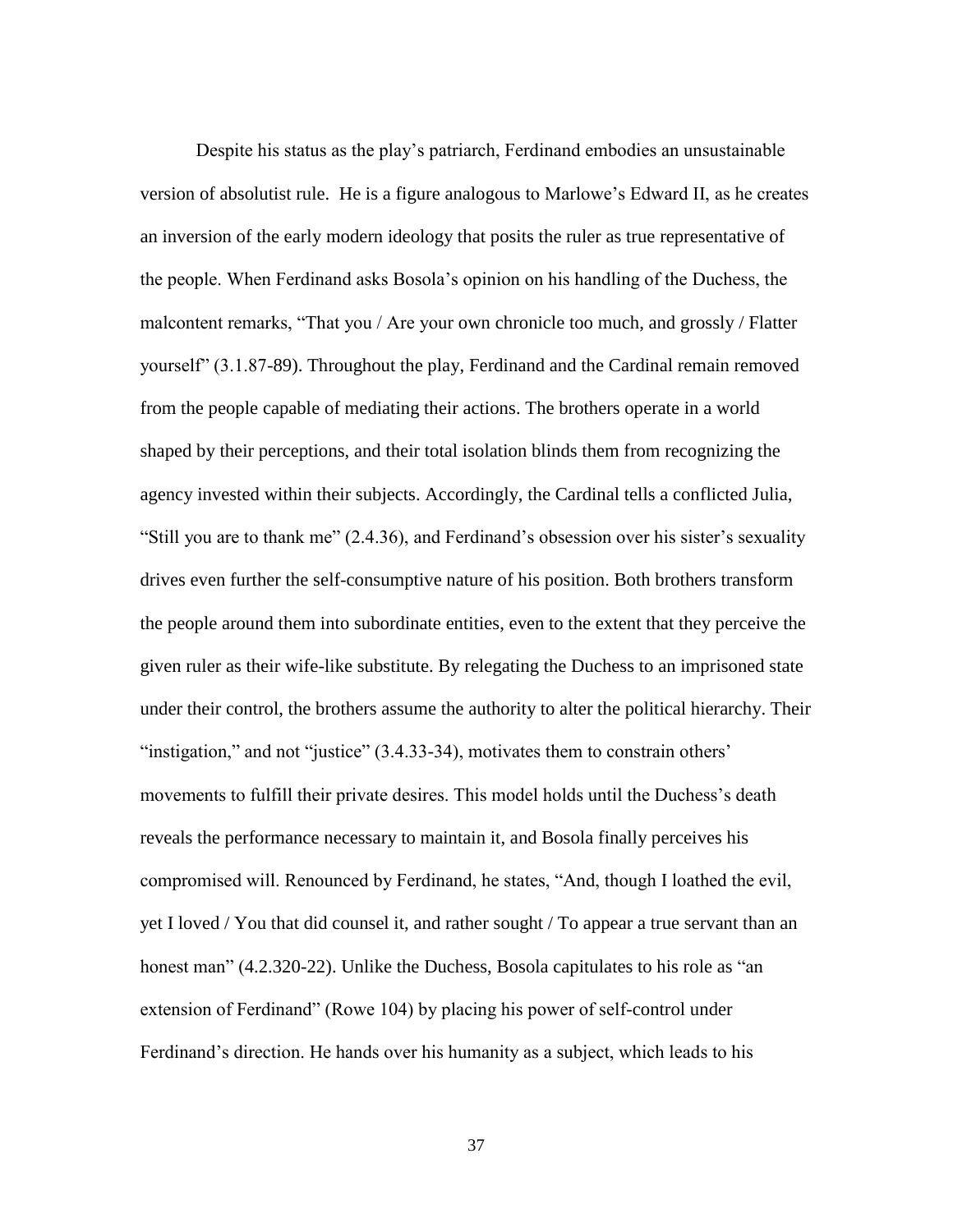carrying out an extreme manifestation of Ferdinand"s anxiety. Whigham states, "Selfdefeated, Ferdinand also fails his subjects: instead of acting as the traditional fount of identity to them, he generates the loss of their identity, striving to become more of himself by reducing others" (268). Ironically, by degrading the self-control of his subjects, Ferdinand actually dissociates himself from his humanity. He rather becomes less of "himself" as he strips away the social indicators that construct him. As a result, none of the characters may reach the self-actualization required to mend their fragmented selves, for each embeds within another the source of his corruption. Though he orders his sister's death, Ferdinand asks Bosola, "Was I her judge? / Did any ceremonial form of law / Doom her to not-being?" (4.2.288-90). Because he passes down to his subject his authority to act, Ferdinand can no longer acknowledge his own decisions. Moreover, at the end of the play, he cannot even recognize himself. Believing himself transformed into a werewolf, Ferdinand attempts to destroy his "shadow" (5.2.32). The act of killing the Duchess proves the catalyst that destroys his crafted world, alienating him from the fragmented self that his sister's death forces him to face.

Contrasting two forms of rule, Webster associates Ferdinand with an excessive governance that counteracts any potential for an affirmative reign. The Duchess serves as an Elizabeth figure, but rather one forcibly divided from her subjects by the unrestrained nature of Ferdinand"s obsessions. Exploitation of the patriarchal imperative thus transforms both subjects and their representative into unidentifiable and disjointed beings. Although Elizabeth"s reign remained connected to the unease associated with female rule, Webster's work hearkens back nostalgically to Elizabeth's representation as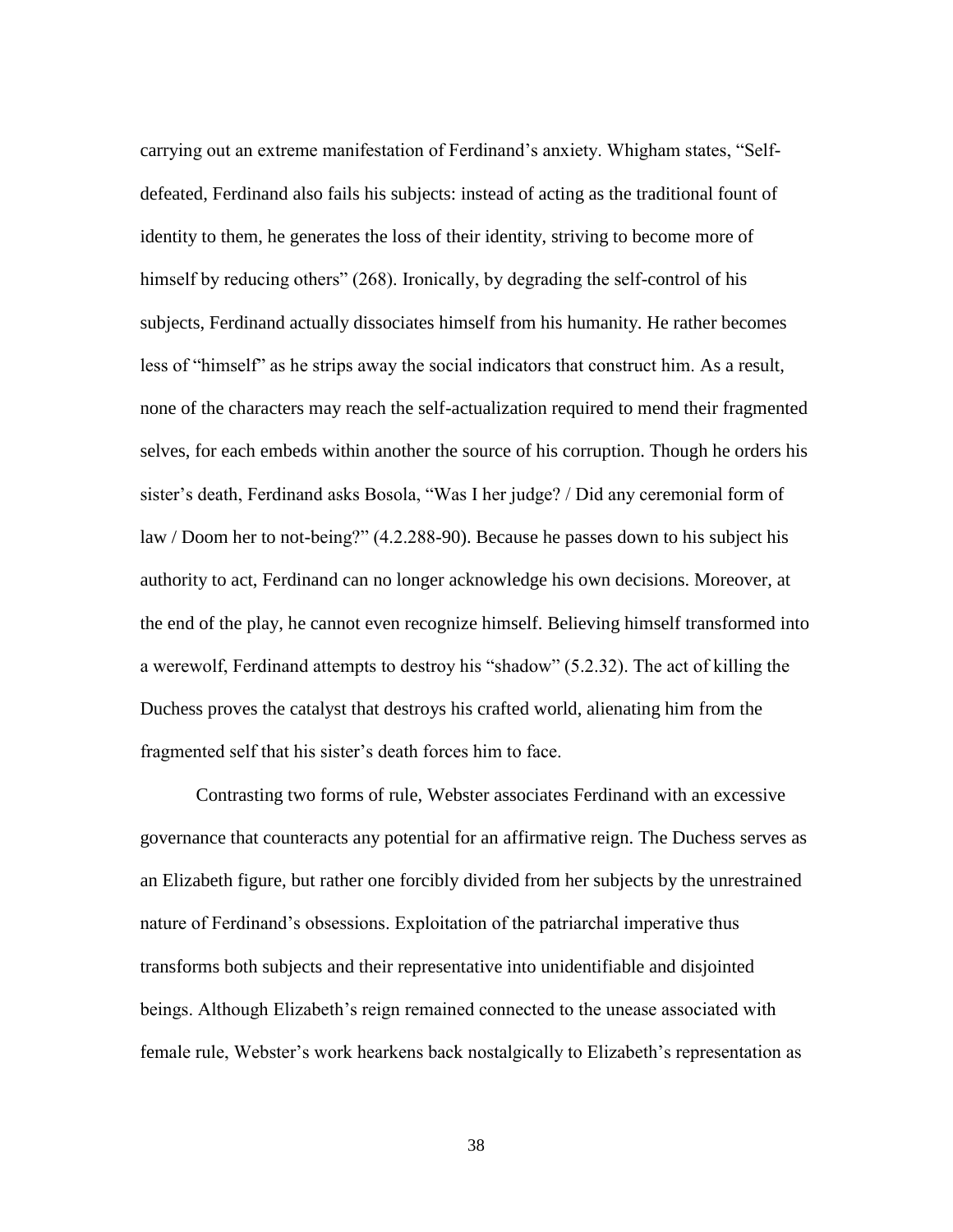the personal and political embodiment of her people. Describing Elizabethan depictions following her death, John Watkins writes, "As the old absolutist figurations of monarchy fell into disrepute, she held out the promise of a new kind of sovereign who, instead of standing mystically apart from the people, epitomized their values and experiences" (55). The image of Elizabeth as "a limited monarch" (58), open to her people, guaranteed her realm a measure of security against the potential threat of a tyrant"s irrational passions. Accordingly, figurations of the play"s transgressive tyrants associate them with "a pair of hearts [that] are hollow graves, / Rotten and rotting others" (4.2.308-09). The brothers' inability to recognize their own internal corruption leads to the distortion of their world. Their separation from the body politic, their servants and their family, stresses the possibility of an absolutist power that cannot be checked, and disrupts the realm"s order through which subjects secure their identities. Thus, the memory of Elizabeth suffuses this play with a doubled sense of wrong, as the brothers impose their uncontrolled desires onto the female ruler. Ferdinand presumes a right to her body, claiming, "I could kill her now / In you or in myself, for I do think / It is some sin in us heaven doth revenge / By her" (2.5.62-66). He enacts a version of the Tudor period fear regarding marital patriarchal possession of Elizabeth. Through Ferdinand, Webster utilizes the subversive element of brother"s incestuous fixation to challenge the concept of an absolutist patriarch. Neither brother can perceive the extent to which his subject position is underwritten by his sister because they confuse her as part of their internal makeup. With no will of her own, she cannot establish herself as a mother, a regent, or even as their own sister. She represents the isolated subject always at odds with the illusion of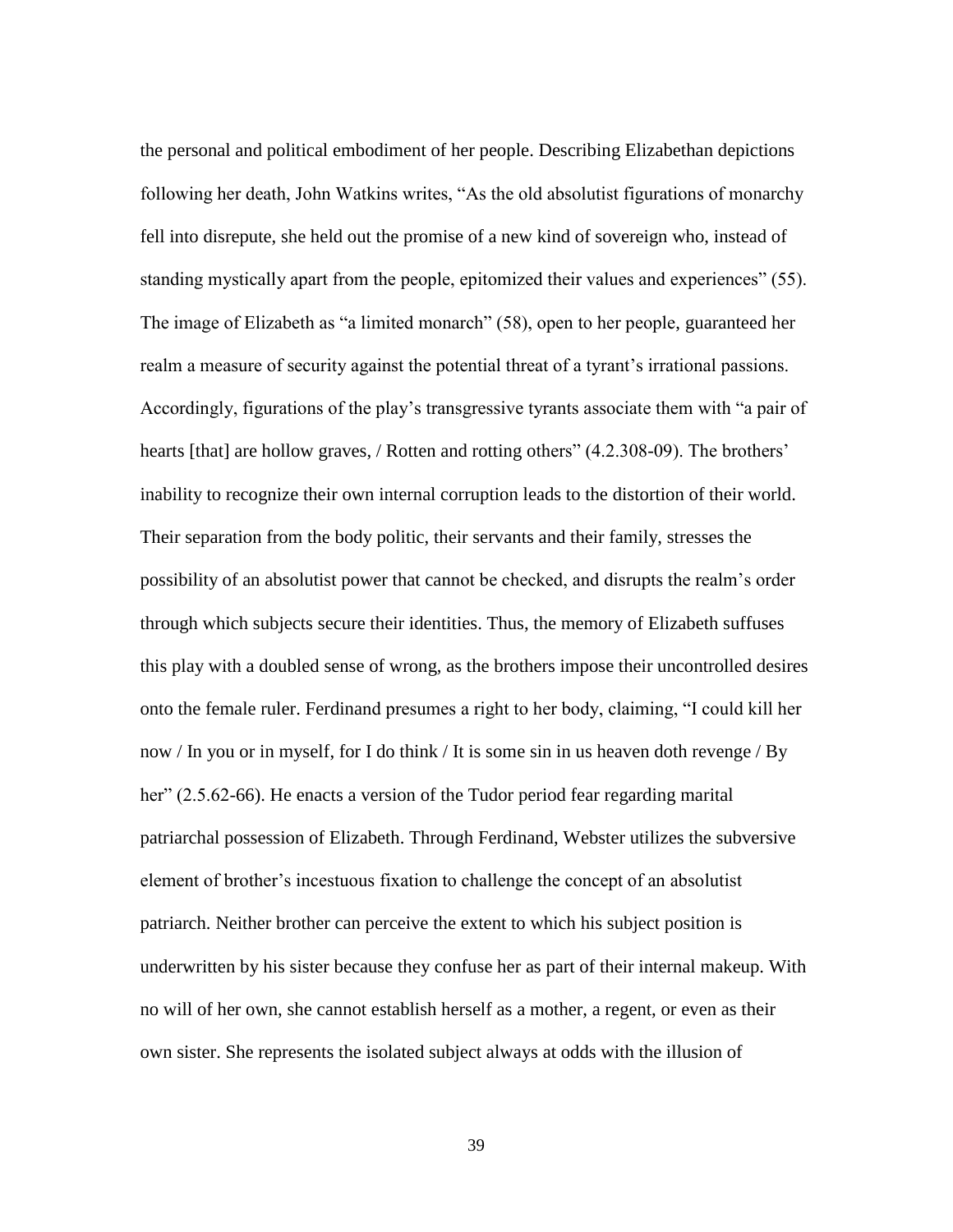autonomy necessary to find a measure of satisfaction or fulfillment in the early modern world.

By locating deviation within the subjects, the absolute sovereign possesses the right to alter or banish the source of transgression. Webster"s play indicates the ease with which absolutism leads to abuses of this power. If Elizabeth transgressed against the expected and claimed patriarchal right to rule, she made herself vulnerable to accusations that she was a tyrannical woman. Yet James took on this role from the beginning of his English rule, slotting himself into the available position of the kingdom"s husband and head (Goldberg 31). He backed his image as the realm"s patriarch by utilizing "Divine Right, and the language of paternal love and willing obedience" (117). According to his representations, God and the divine concept of kingship granted James the right to determine and enforce the behavioral standards imposed on his subjects. In his role, James stood as the objective embodiment of his people, but Ferdinand"s classification of his sister's dead children as "young wolves" (4.2.249) emphasizes the possibility of an extreme disassociation. James' advice to his son on choosing a wife provides a fitting example of the relationship between absolutist ruler and subject:

Ye are the head, she is your body: It is your office to commaund, and hers to obey; but yet with such a sweet harmony, as shee should be as readie to obey, as yee to commaund; as willing to followe, as ye to go before: your love beeing wholie knit unto her, and all her affections lovingly bent to followe your will. (*Basilikon Doron* 61)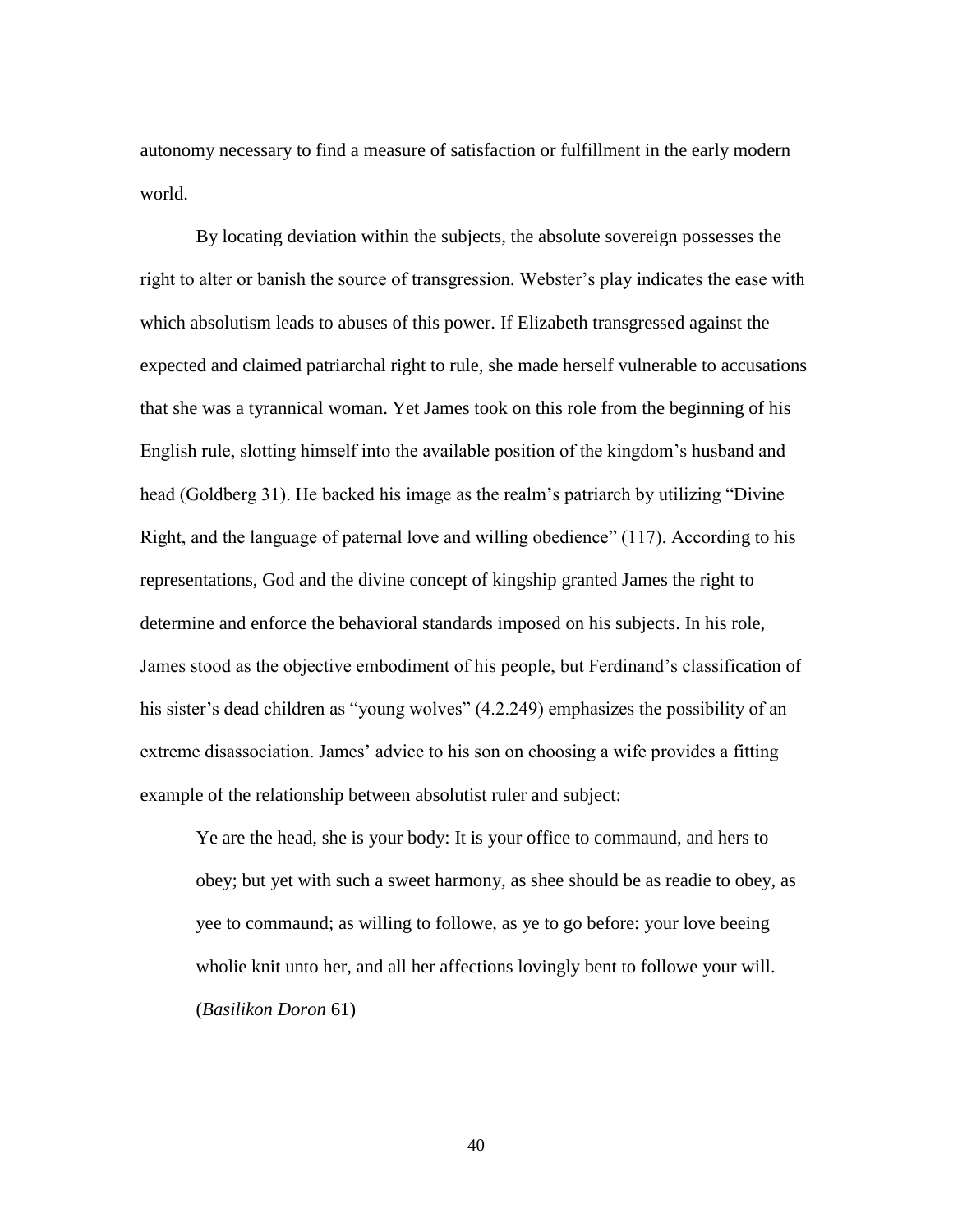Ruling his country as its metaphorical husband and father, James justified constraining his subjects. His speeches and texts forged a social order characterized by a sovereign's unimpeded reign, as wife and subjects fell into their essentialized roles and served the king. That the Duchess questions this complementary nature suggests a break from the idealized alliance between king and country. She asks, "Must I, like to a slave-born Russian, / Account it praise to suffer tyranny?" (3.5.74-75). She suffers under the pressure to fulfill a predetermined role that fails to define her. Her words manifest the anxiety that a corrupted patriarch may contaminate subject representation. With such a tyrannical figure, "Webster"s play repeatedly associates Ferdinand with an arbitrary political tyranny that turns out to be inseparable from the tangled web of his illicit sexual desires" (Marcus 27). Here, the nature of Ferdinand"s power reflects the inseparable nature of the sovereign body. As he hands his sister their "father's poniard" (1.2.246), Ferdinand unconsciously mixes a symbol of lineage with one suggestive of sexual domination. He associates controlling his sister's physical body with the management of the realm. His personal desires consequently warp the political and social performance he demands from family and subjects.

The patriarchal ideal Webster depicts upholds a performance devoid of meaning. In marginalizing the subject, the impetus to conform to the brothers' excessive regulation casts the divergent will as an unnatural, feminized disruption. Bosola"s observation, "It seems you would create me / One of your familiars" (1.2.175-76) plays on the absorption of a subject with the use of demonic imagery. Here, the play foreshadows the selfdestructive nature of the patriarchal model's shaping influence. Ferdinand claims both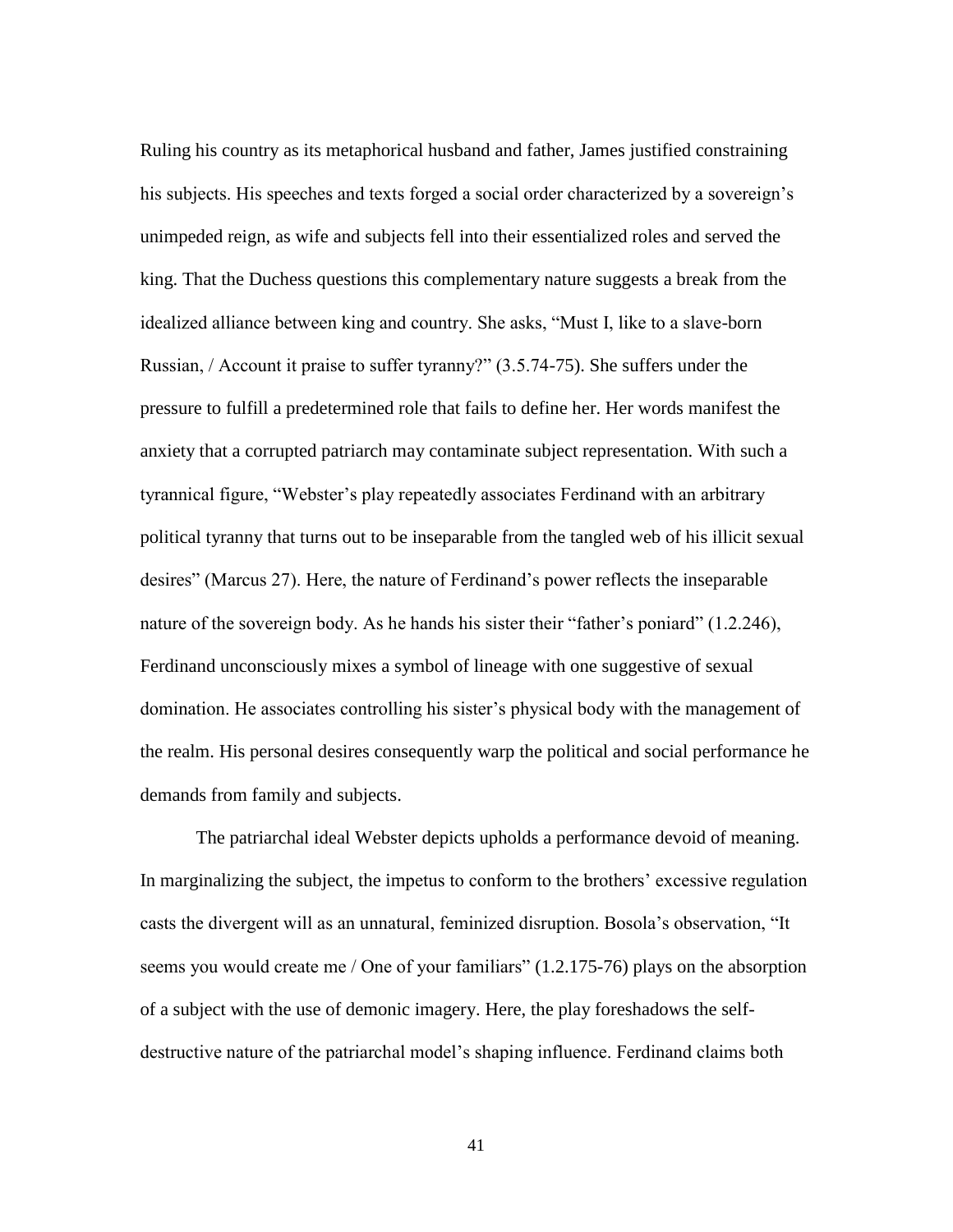mind and body, and therefore Bosola has little choice but to take part in the brothers' transgression upon the realm. He exists in a system that calls for him to, as James states, "let your owne life be a law-book and a mirrour to your people…and therein they may see, by your image, what life they should leade" (*Basilikon Doron* 45). Ironically, Antonio uses similar imagery when he first describes the Duchess. He suggests, "Let all sweet ladies break their flattering glasses / And dress themselves in her" (1.2.122-23). His words identify the Duchess as the moral center of the play; however, even he participates in suppressing her feminine self-definition. He paints her as an exception to her sex, an ideal that women should aspire to reach. Despite his love for the Duchess, Antonio shares in the "blindness" (Goldberg 122) that hinders the head from justly governing the body. Recognized as the play"s moral, "goodly" (1.2.327) male figure, Antonio nevertheless gives voice to the limiting constructions promoted by the brothers. Antonio takes on a perception shaped by the play"s aspiring absolutists, even as he aligns himself with the enemy to their reign. The brothers must silence that which makes the Duchess human, relegating her to the extreme definitions of chaste ideal or sexual deviant. By doing so, they try to obscure the element of chaos she introduces into the given hierarchy. Her virtuous resistance cannot break through the performance of social order, for she has no protection against the brothers' access to her private body. Ferdinand obtains "a false key / Into her bedchamber" (3.1.80-1), indicating the vulnerability intrinsic to the Duchess"s life. He crafts the Duchess into the image of "a notorious strumpet" (2.5.4), which allows him to deprive her of meaningful selfrepresentation. As Bushnell observes, "Even if women are represented as weak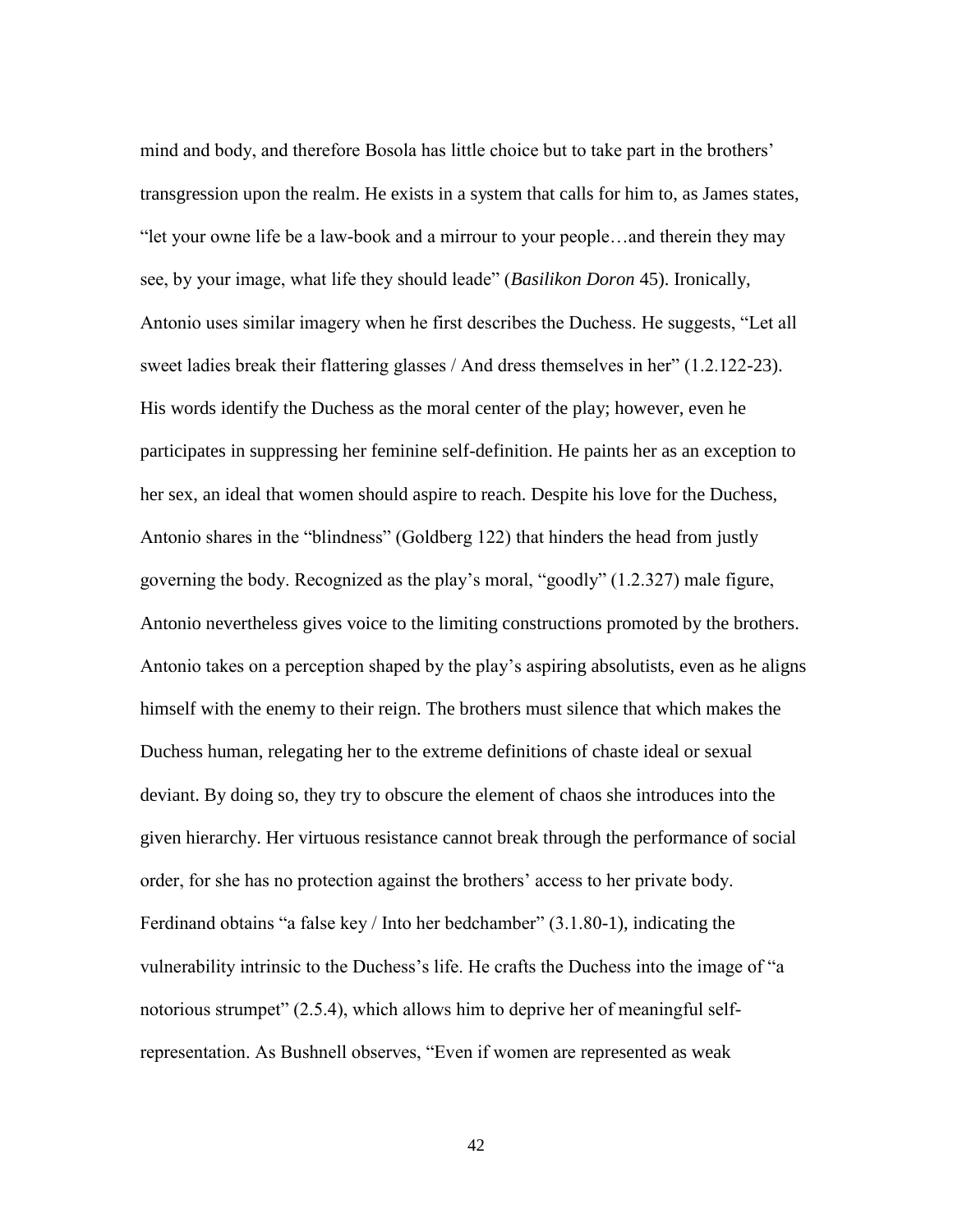physically and politically, in the masculine imagination and myth they are terrifyingly powerful, demanding containment" (23). Ferdinand"s alienation of the Duchess classifies her effeminate, apparently discordant, passions as a dangerous element within their world. In order to protect against exposure, the patriarchal ideal must therefore deny its dependence on the feminine. Bosola struggles against this recognition, stating, "This is manly sorrow. / These tears, I am very certain, never grew / In my mother's milk" (4.2.350-52). Unable to align his expected performance with his conflicting emotions, Bosola attempts to defy the patriarchal hierarchy. His decision to revenge the Duchess marginalizes him, casting Bosola out of the performance of power because he can no longer actively comply with his given roles. His emotional reaction, on the other hand, associates him with a disorderly femininity that the patriarchal structure must confine in order to remain intact.

Webster's play takes the organism of the family and destabilizes the performance necessary to hold it together. In its drive to guard against weakness, the patriarchal structure preys upon itself. *The Duchess of Malfi* depends on the parallel between familial structure and the sovereign ideal to address the notion of an essentialized right to power. Webster displays the consequences of such a performance gone wrong, aware that "any admission of the extent of patriarchal power must be censored" (Hattaway 109). Such blindness protects the early modern structure from alteration, as it obscures the subjective nature of authority. However, the veiling of the mechanisms through which people may gain power also deprives subjects of the means to attain it. Because of her refusal to compromise her morality, the Duchess finds the means of controlling her representation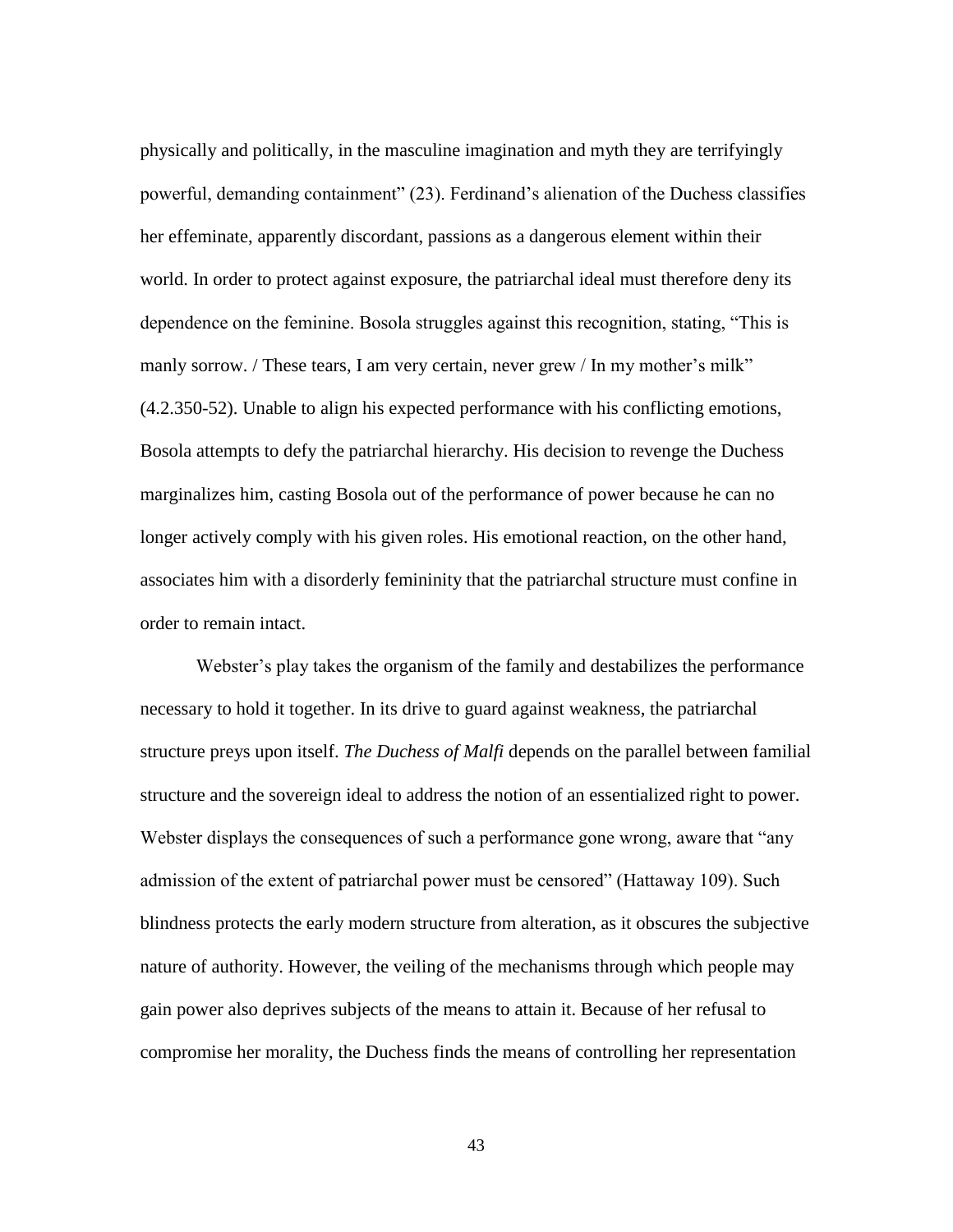denied her, as embodied in the stasis of a "figure cut in alabaster" (1.2.364). Thus, her brothers justify suppressing, and subsequently destroying, the Duchess within a world that disavows a disruptive and passionate femininity. Bosola, on the other hand, subverts his concept of self. Unlike the Duchess, he accepts his given role until her death forces him to question the motivations that drive him. Near the beginning of the play, Delio reacts to Antonio"s description of Ferdinand with the statement, "Then the law to him / Is like a foul black cobweb to a spider: / He makes it his dwelling and a prison / To entangle those shall feed him" (1.2.95-99). This feeding imagery occurs a few more times in the text, as the characters continue to associate the brothers with a kind of parasitic predator. Facing death, the Duchess says to Bosola, "Go tell my brothers, when I am laid out, / They then may feed in quiet" (4.2.227-28). Such descriptions suggest that the brothers' influence deprives their subjects of both agency and internal selfhood. When Ferdinand and the Cardinal order the Duchess's death, they attempt to destroy the appointed source of conflict. Instead, the brothers destabilize the hierarchy that determines authority, and their adherence to a set perception of order dehumanizes them and the court as a whole. Ferdinand's lament, "I bade thee, when I was distracted of my wits, / Go kill my dearest friend, and thou hast done"t" (4.2.268-9), exposes the disconnect between characters that erases the ability to relate to each other. The patriarchal figure emerges as a man with limited power, having immersed his desires and the power to act on them within his apparent subject. Moreover, the parasitic imagery furthers the notion that their reality necessitates a Duchess figure, a feminine counterpoint to patriarchal absolutism. Thus, Bosola blames the brothers for the realm's distortion: "When thou killed'st thy sister /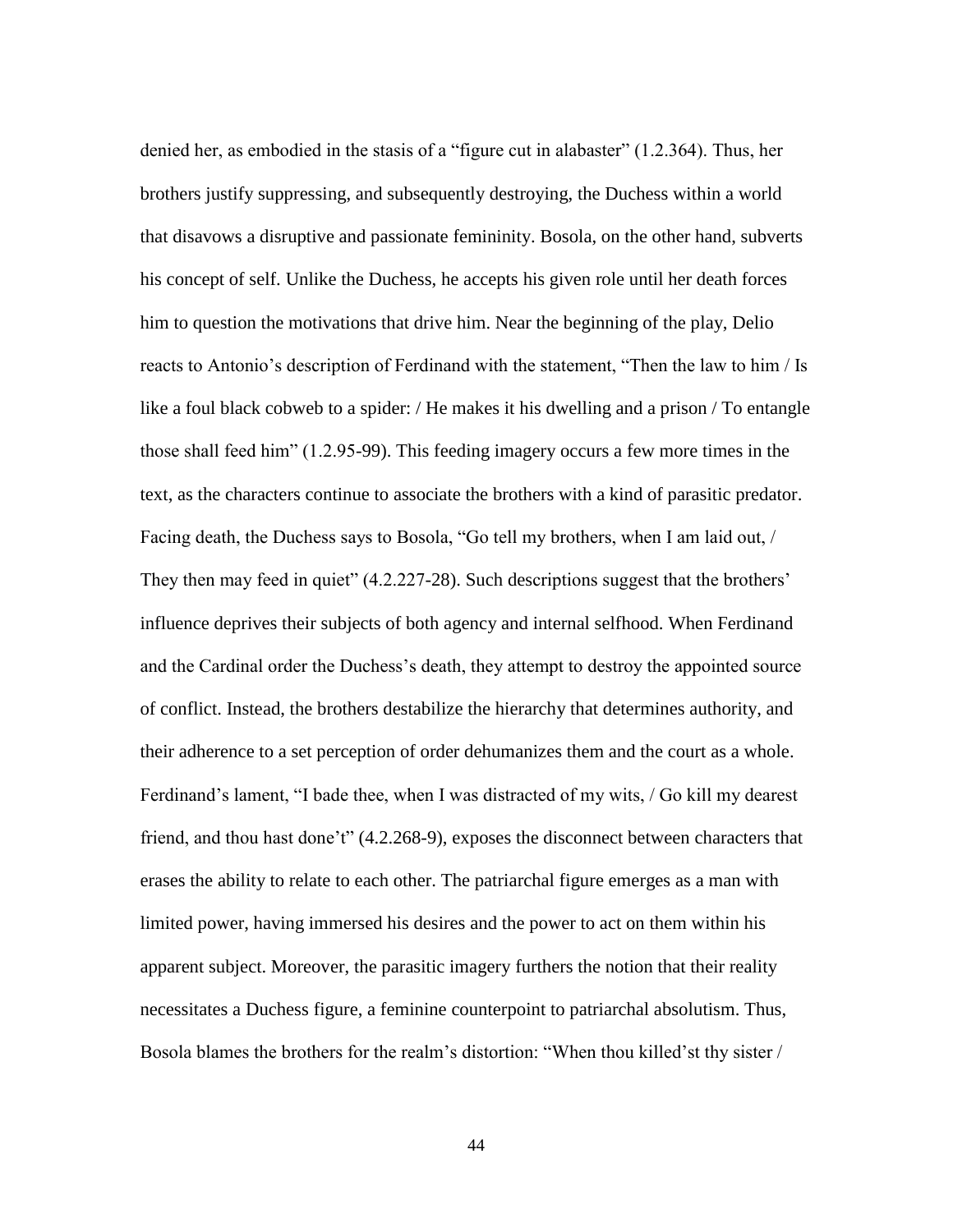Thou took"st from Justice her most equal balance, / And left her naught but her sword" (5.5.36-38). The threat Bosola"s charge indicates applies to Webster"s time because it comes from the repression of marginalized subjects' right to power. In his system of representation, James presents himself as "a little God to fitte on his Throne, and rule over other men" (*Basilikon Doron* 2). Throughout his reign, James utilized the divine ideal of kingship to preclude conflict and rebellion. If people fought against exposure to the king"s potentially swayed influence, they revealed themselves as dissenters against the good of the kingdom. James"s position relied on his subjects taking on as natural the roles given them within the bounds of the body politic. Though James argued that a monarchal system such as his was "the only defense against anarchy" (Bushnell 139), Webster's play addresses the possibility that a tyrant infects the construct he fits upon the body politic. If led by a sovereign largely unimpeded by the court, a realm has little defense against a corrupted private body. The absolute ruler could introduce chaos into the kingdom, for this ruling ideology rests on a human being"s capacity to uphold a performative transcendence of and detachment from his subjects.

*The Duchess of Malfi* shows that the ambiguously moral world of the playwright's time won"t fit into the ordered constructs securing hierarchal status. Webster deconstructs an allegedly certain structure, and he displays the contradictory nature of patriarchal rule. Like the theatre, this performance requires the complicity of its actors and audience, but breaking open this reality threatens to reveal the self-referential vulnerability of the participants on both sides. Finally acknowledging his marginalized autonomy, Bosola calls upon the dying Duchess, "Return, fair soul, from darkness, and lead mine / Out of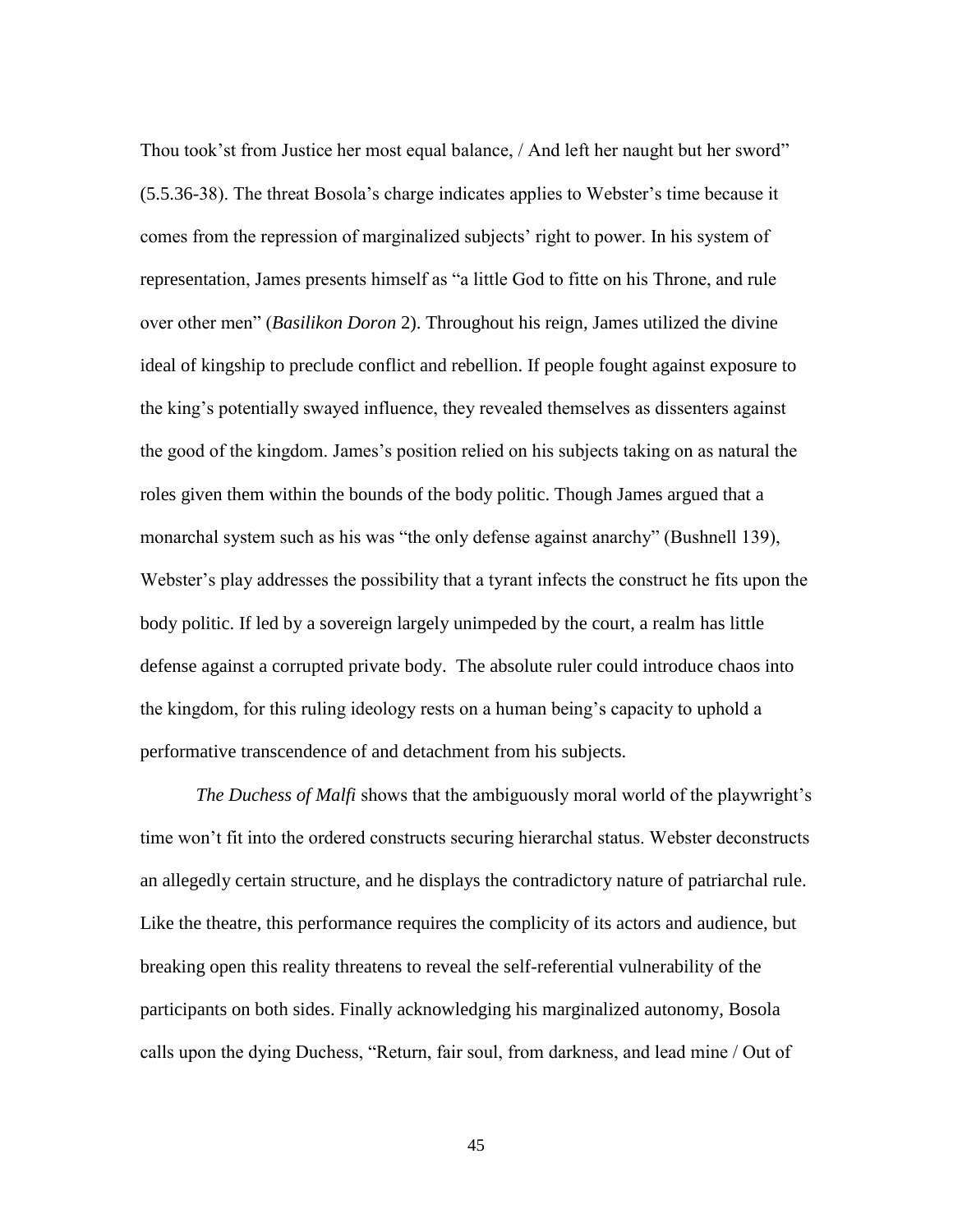this sensible hell" (4.2.331-2). His repentance indicates his coming to awareness of the Duchess"s necessity in this world. This regret comes too late, and inevitably cannot atone for the crimes committed. In Webster's fictional world, recognition of human fragmentation and marginalized subjects proves useless against the constraints barring an individual from effective action. As the absolutist ruler, James may take advantage of this representation, and Webster"s Bosola reflects on the potential helplessness of a people unable to move out of the constraints already imposed on them. By claiming the sovereign"s body politic as an accurate mirror of his society, James erases the supposedly transgressive impulses he refuses to comprehend. The patriarchal structure, whether applied to the family or sovereign right, compels a conformity that blinds its participants from the influences shaping their lives. Thus, the given patriarch fails to perceive that the system granting him power requires the subordinated being. In this way, Webster"s play touches on a collective fear regarding the theatricality of the past and present world. Levine discusses "the fear of effeminization" (6) within early modern anti-theatricality that arises in response to the ambiguous self. Rooted within anxiety over the theatre, she locates the concern that men "have no way of knowing they are men except in the reenactment, the relentless re-enactment, of their own masculinity" (7). In connection with this worry, the implication surfaces that gender can be taken away, impeded, or changed. The concept of possessing a natural masculinity or femininity transforms into a mutable design. The drive to cover this possibility derives from the fear that a person has no control over his/her self. Thus, allowing transgressive desires to affect ruler and body politic destabilizes the tenuous hold a monarch has on power. Such occurrences make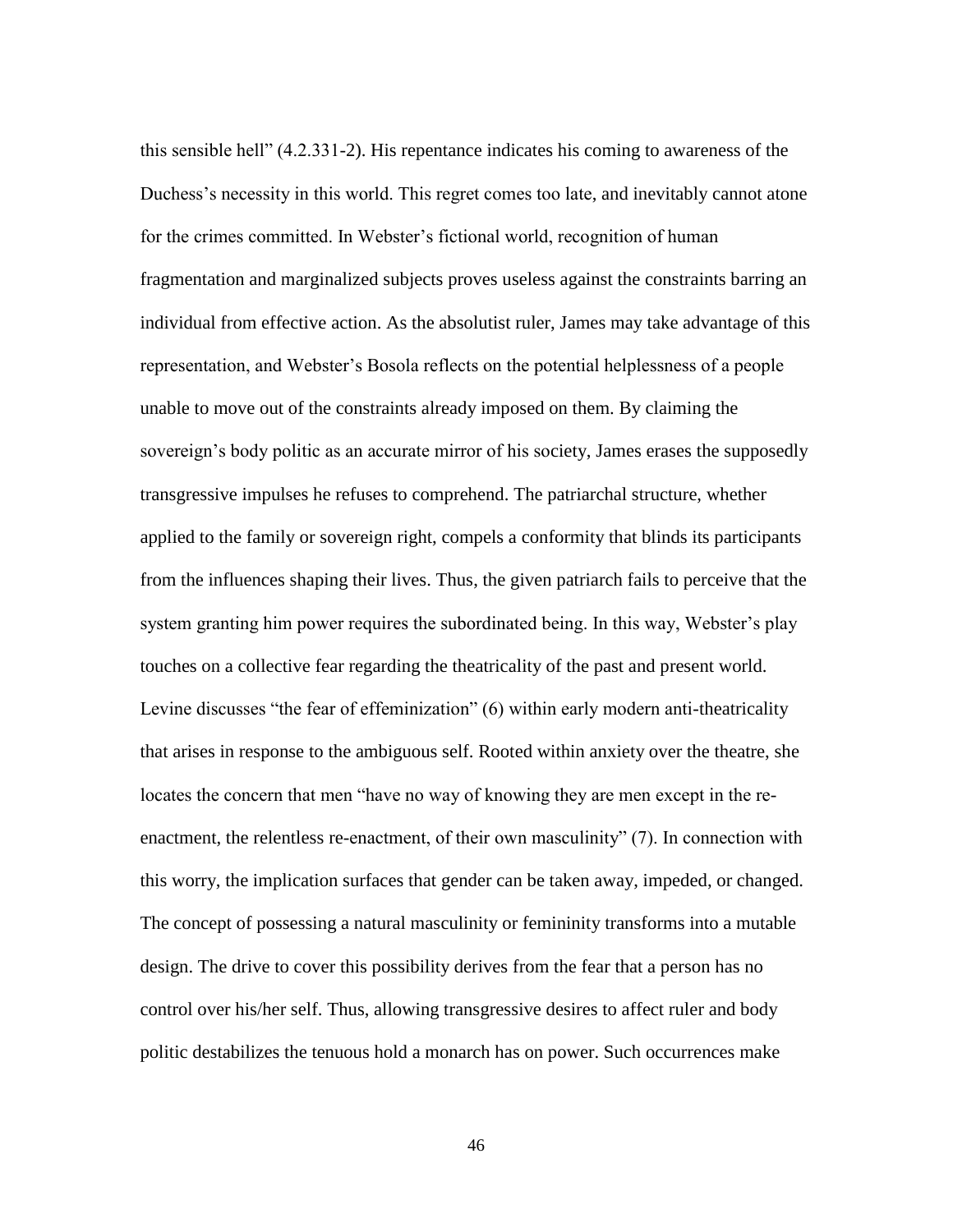apparent the flawed, partial entity that really composes the image of the sovereign and familial ideal. James's sovereign structure depends on obscuring the enactment, keeping his mechanisms of power outside of the people"s grasp. Yet Webster"s use of the patriarchal system highlights the general need to face the failure of such ideals. By utilizing characters fighting to achieve their humanity, he calls for a reassessment of the system that guarantees social status.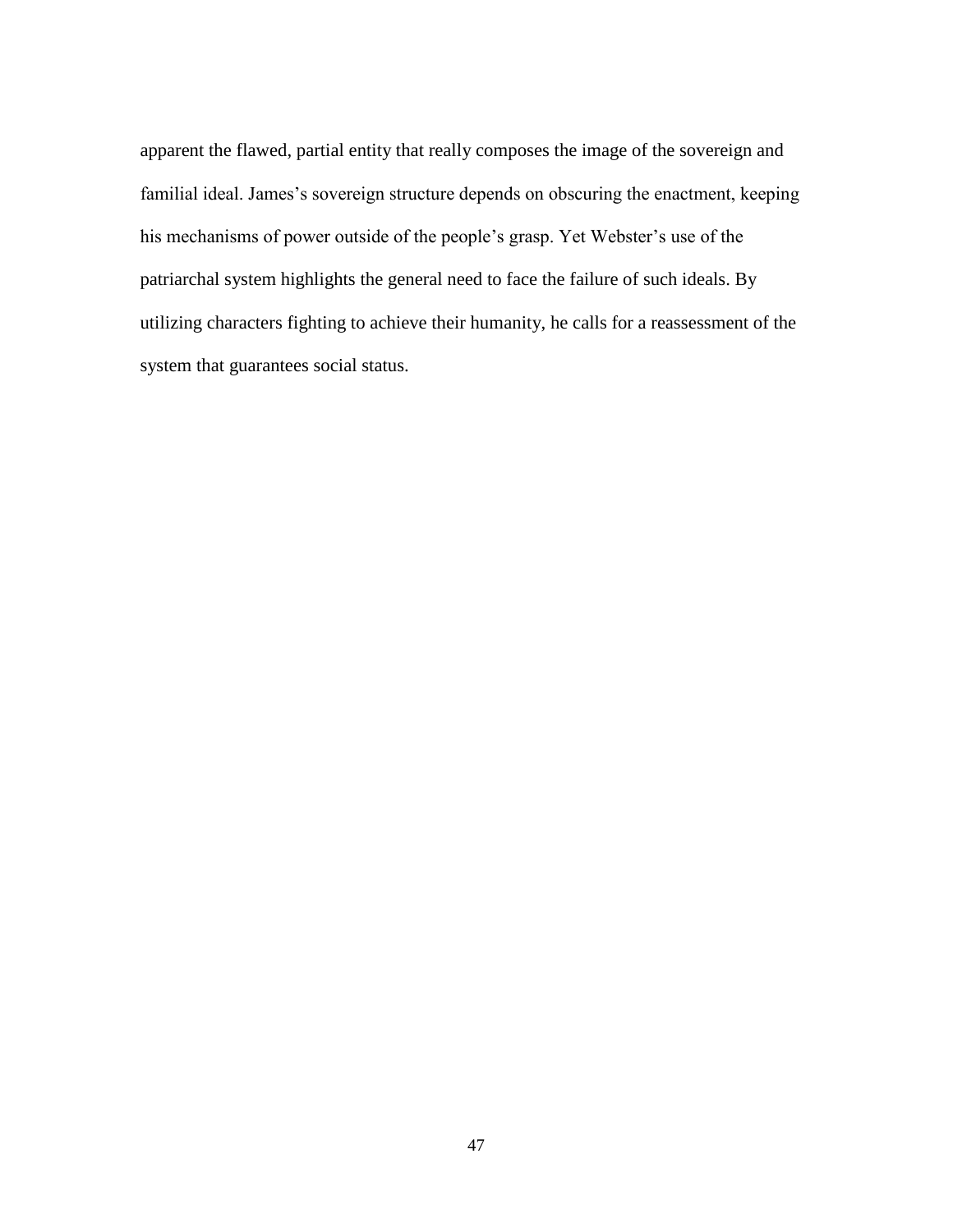## CHAPTER THREE

## TRYANNY AND THE ASSUALT ON THE BODY POLITIC IN ELIZABETH CARY"S *TRAGEDY OF MARIAM*

The previous two chapters discussed social anxieties over a patriarchal sovereign"s potential abuse of his absolutist position. James I, as the country"s head and supreme representative, moored his ideology in patriarchal familial ideals believed necessary to maintain order. Though Webster"s play and Elizabeth Cary"s *Tragedy of Mariam* differ greatly in context and character focus, each work exhibits a conscious critique of the structure that secures family and reigning hierarchy. Both playwrights represent the patriarchal ideal as threatening subjects" wills, funneling actions and desires into socially anticipated performances. The assumption of complete sovereignty ironically exposed the body politic to potential transgression, which could alienate the ruler as much as the people subjugated under his rule. Such estrangement creates a double bind neither may reconcile. The stable performance that rests on this paradox sets subjects and sovereign against recognizing the relationships crucial to their identity formation. Thus, both plays deal with the trope of the tyrannical ruler, casting the brothers and Herod as the unnatural transgressors against the realm, as well as against their constructed selves.

Cary"s play establishes the vulnerability inherent to the patriarchal role. Herod reigns over, and is paradoxically dominated by, others' outside motivations which he cannot identify. Like the sovereign representatives from the plays of the previous two chapters, he fails to achieve the ideal of an isolated sovereign. Driven by a conflation of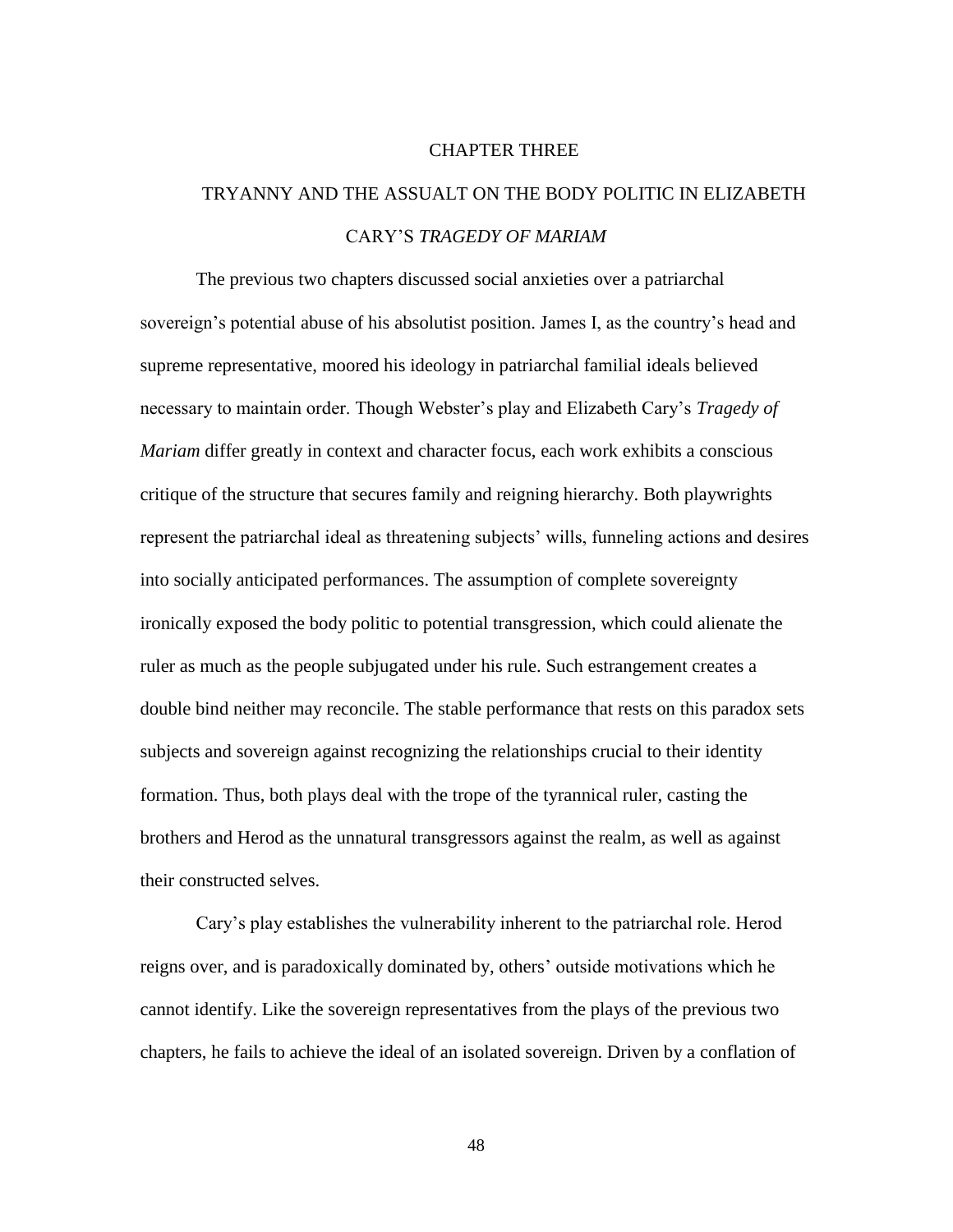the personal and the political, the historical King Herod transforms into a figure closed off from the voices that construct the body politic. The need to maintain his representation incites Herod to repress the marginalized voices of wife and subjects. In order to maintain the illusion of a unified realm, he attempts to cast out dissenters to his will. The performative monarch nevertheless falls victim to Salome's exploitation of his delusionary position. Exploring the impetus to manipulate the ruling ideal, this chapter moves on to the unacknowledged others affected by the enactment imposed upon them. *The Tragedy of Mariam* reflects its closet drama inheritance, as the play"s private circulation corresponds to the enclosed isolation of its sovereign and subjects. Moreover, Cary draws from a medieval tradition of the extreme Herod figure, one so excessive as to exist almost as a caricature of the absurd tyrant. She presents an extreme critique of James that deviates from the previously addressed stage performances in its bleak finality. As an incomplete and irrational figure, Herod epitomizes the threat of James I"s system of representation. The patriarchal structure generates corruption, as it isolates within the sovereign the authority to shape subjects and kingdom. An absolute sovereign's ability to maintain unacknowledged dependence on his subjects, especially on feminine and effeminate figures, therefore solidifies his performance of rule. Yet Cary underscores her play with the irony that Herod"s actions to impose his absolute power reveal the deceptions and exclusions necessary to establish his constructed superiority.

Set within the tyrant"s household, and dominated primarily by women, *The Tragedy of Mariam* depicts the consuming and destructive nature of the patriarchal ideal. Elizabeth Cary"s closest drama establishes a world both private and political, in which a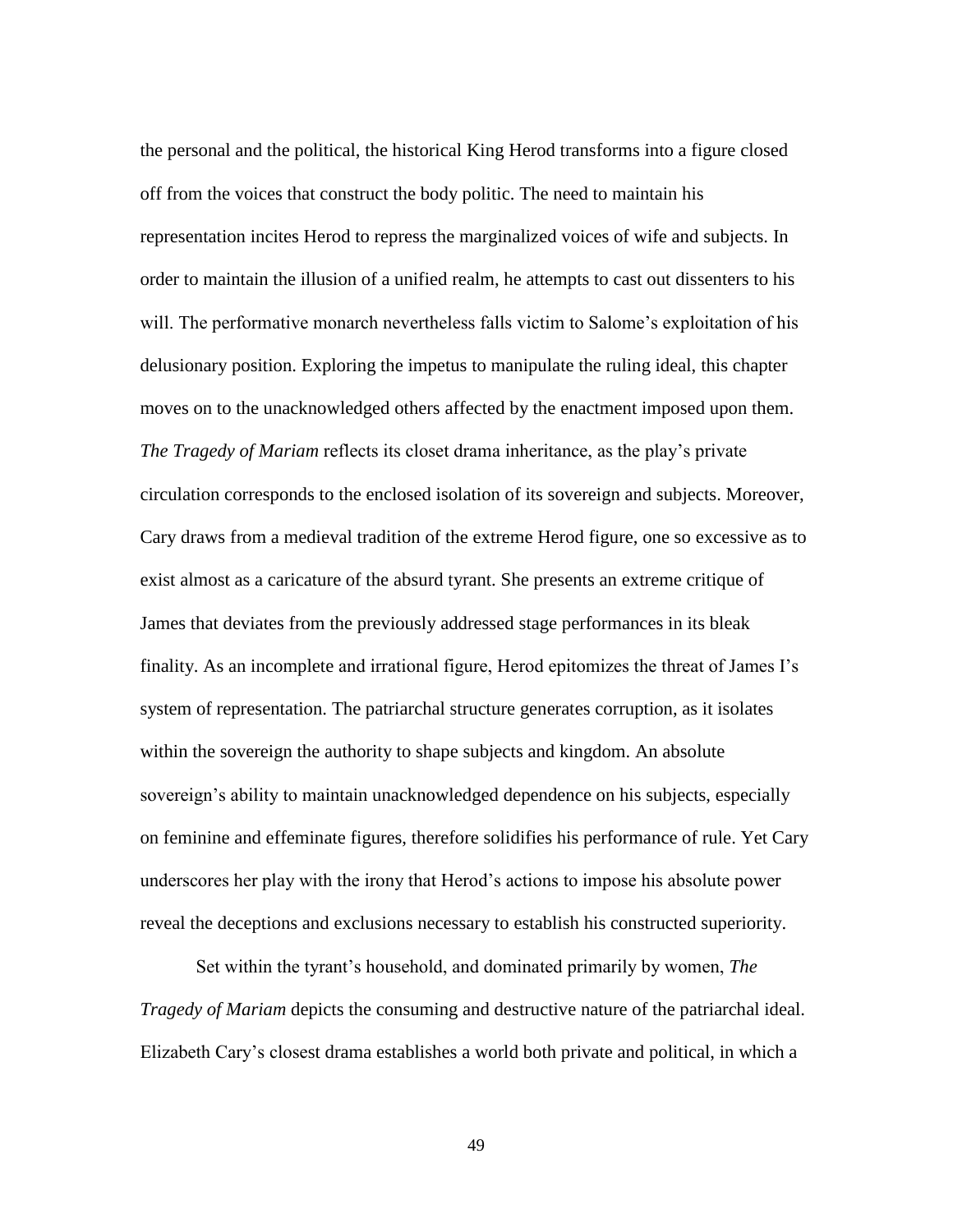subject's personal desires lay exposed to the skewed commands of an illogical sovereign. Despite this reality, the play begins with the characters attempting to reach a fulfilling existence without the restraints determined by their sovereign. When the characters receive the false news of Herod"s death, they immediately consider how to take advantage of this situation. Mariam reveals by monologue that Herod commanded her execution if news of his own death reached their kingdom. She displays contrasting emotions of relief and grief, but she gains the ability to cultivate such conflicting passions outside of her husband"s manipulation. Her mother, however, vents her hatred and reminds her daughter of Herod's politically motivated murders of Mariam's brother and grandfather. To Alexandra, this king of "raging lunacy" (I.ii.46) defiles throne and divine right. Herod"s sister Salome, on the other hand, finds her brother"s death a disadvantage in her desire to marry the Arabian Silleus. Unable to expose her husband"s treason to Herod, Salome must find another way to divorce herself from her husband. Her plans for deception depend on Herod"s complicity, which will later intertwine both siblings within a doubled performance. In contrast, Pheroras's plans to satisfy his desires rest on Herod's absence. He rushes towards the marriage denied him by his brother, seeking to wed his slave Graphina instead of his appointed fiancé. Also finally able to supersede Herod"s commands, Constabarus takes the sons of Baba out of hiding, and the scene reveals the friendship over which he performed this treasonous act.

Yet this new reality soon falls apart, as the characters learn of Herod"s continued existence. Salome expresses her pleasure that her venue for absolute divorce has once again opened. She agrees to aid Pheroras if her brother reveals Constabarus' disloyalty.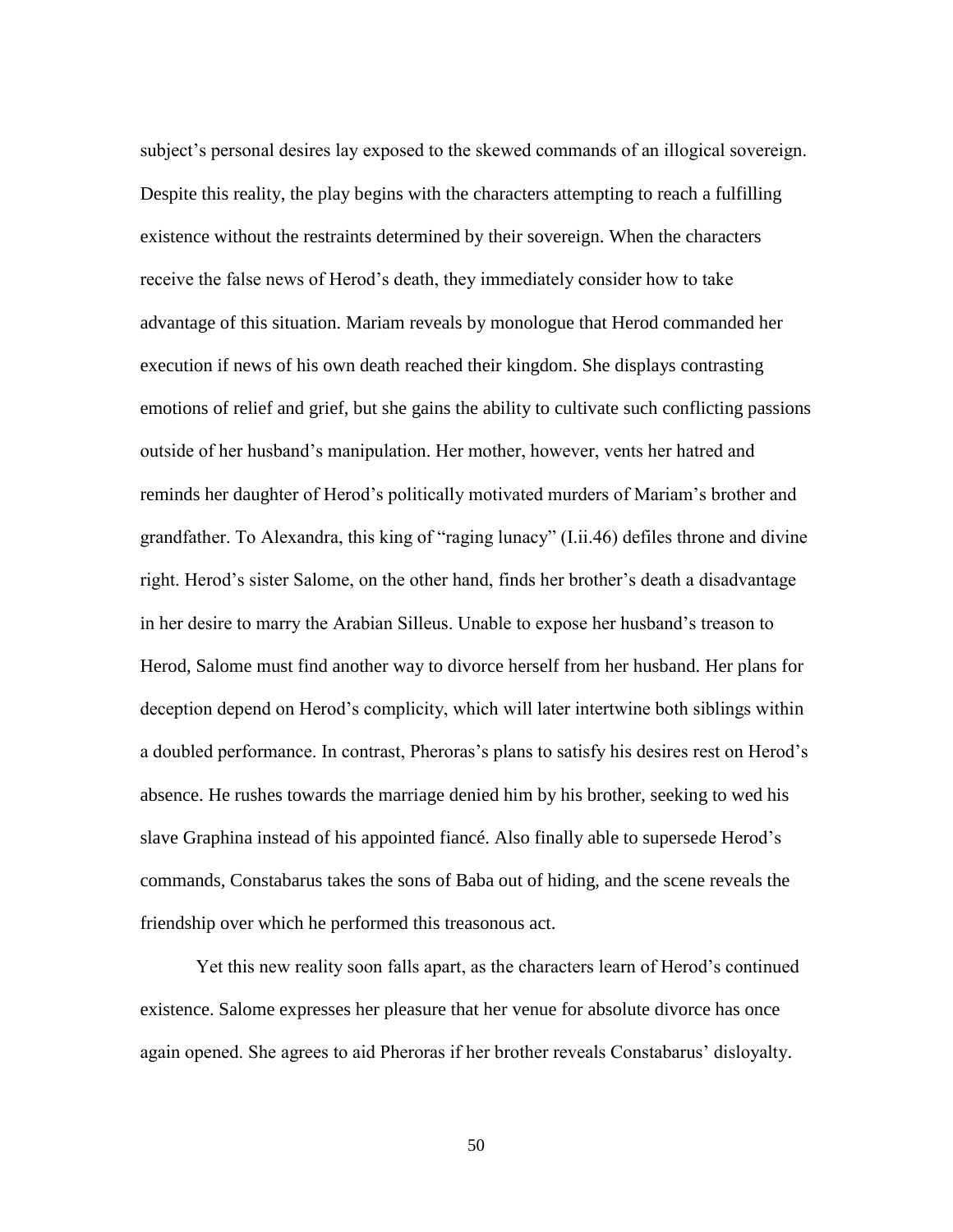Refusing to take similar advantage of Herod"s homecoming, Mariam states, "I have forsworn his bed" (III.iii.16), and vows to preserve her chastity. She sets herself up for misinterpretation, as she fails to live up to Herod"s expectation of a loving wife. Deprived of even the façade of their unity, both Mariam and Herod fall prey to Salome"s machinations. With a butler"s complicity, Salome leads her brother to believe his wife wishes to poison him. Herod imprisons Mariam and sentences her to death, making her yet another dissenter he reflexively punishes for disobedience. Both Mariam and Constabarus lose their lives to the motives and/or disinformation of Herod"s siblings, which the ruler mistakenly takes as his own version of reality. Following Mariam's execution, Herod learns of the butler"s suicide and confessed deception, along with Alexandra"s act of turning against her daughter. Herod"s confusion increases as he denies the possibility of Mariam"s death, and yet he ends the play attaining comprehension of her absence and gains the private desire to die. He realizes too late that his identity rests on Mariam"s presence, as Herod can begin to acknowledge the missing, crucial piece of himself.

Through her portrayal of a tyrannical, illogical king, Cary depicts the model of the "king's two bodies" as a system that insulates an absolute ruler's abuse of power. The sovereign's detachment from his subjects precipitates the substitution of the personal body for the body politic. *The Tragedy of Mariam* thus manipulates early modern anxieties generated by the sovereign's expected role as the realm's governing body. Cary places Herod in the position of James, while casting her fellow subjects as the victims of a despotism defined by its ruler's historical "decadence" (Beilin 140). She sets Herod's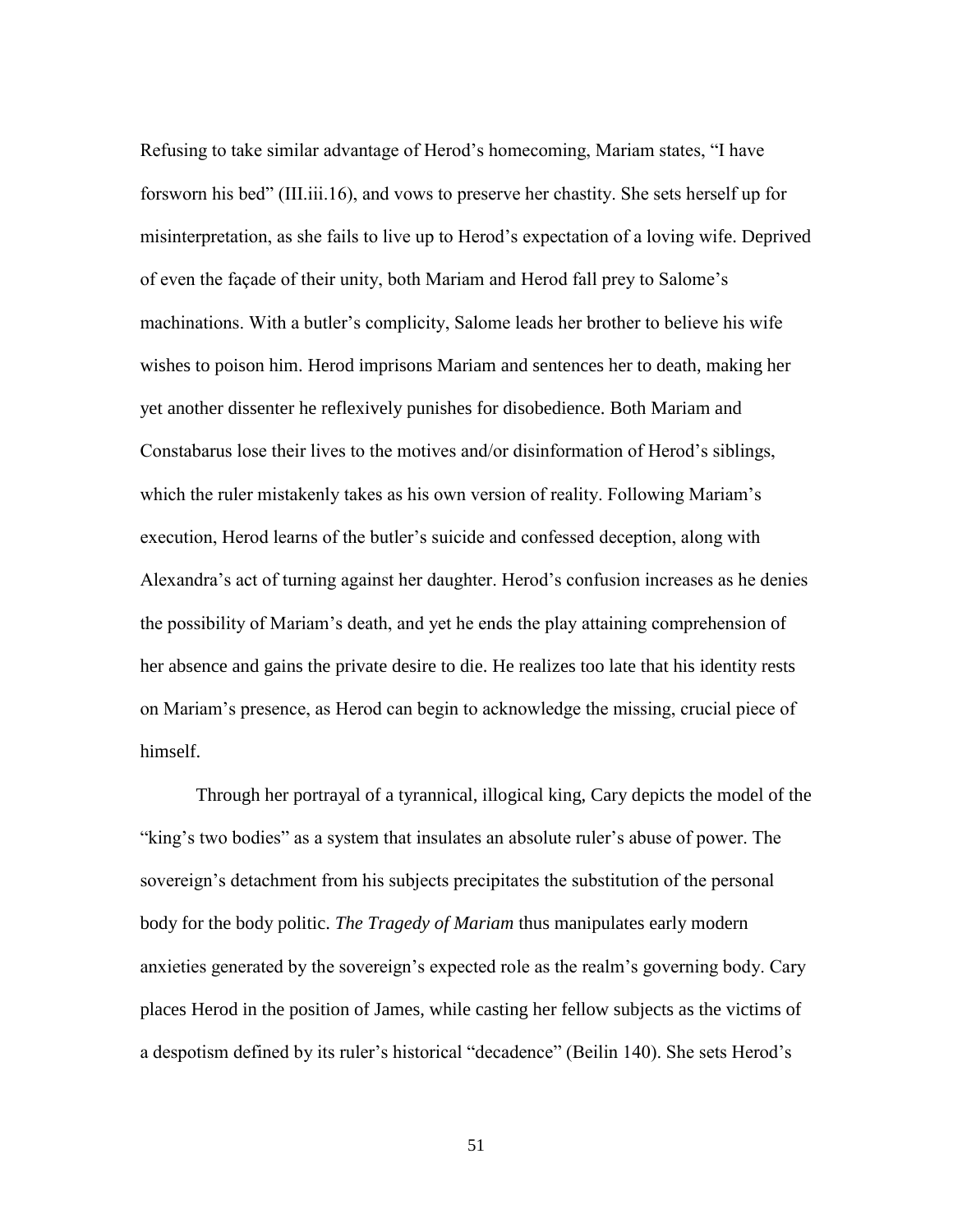rule against that of the present sovereign, inciting an uneasy parallel to James" system of rule. Regarding James"s coronation, Jonathan Goldberg draws from Dekker"s reflection on the performative husband of the realm: "His presence gives them life; his absence robs them. Their existence depends upon him"  $(31)$ .<sup>3</sup> James perceived his subjects through his personal and political framework. He utilized a representation that intermixed his country and his self, relying on his subjects to corroborate his complete identity. However, Cary"s play addresses the ramifications that may occur when a tyrannical and dangerous sovereign fails to recognize this dependence. The absolutist Herod also assumes himself the ultimate embodiment of his subjects. His inability to accept divergent behaviors derives from the necessity to maintain this illusion. In this way, Herod perverts an ideal meant to protect and enable its people. When Mariam fails to shape her welcome to his expectations, Herod exclaims, "I will not speak, unless to be believed! / This froward humour will not do you good. / It hath too much already Herod grieved / To think that you on terms of hate have stood" (IV.iii.52-55). Because Mariam refuses to reflect Herod"s prescribed behaviors, the sovereign reads her melancholy as an act of rebellion. He perceives her as both a subject and a wife, for both roles intermix within the combined private and public body. Accordingly, biblical marriage and the legal system of coverture, in which "husband and wife were one flesh…one person" (Stretton 42) corresponds to the ruling ideology James promoted. In *The true law of free monarchies*, he states, "As the discourse and direction flows from the head, and the execution

 $\overline{\phantom{a}}$ 

 $3$  Additionally, Stephanie Hodgson-Wright addresses James' representation , stating, "One of the central tropes in James VI and I's particular brand of Protestant hegemony was that the domestic household and the State should mirror each other in structure and governance" ("Not Kissing" 171).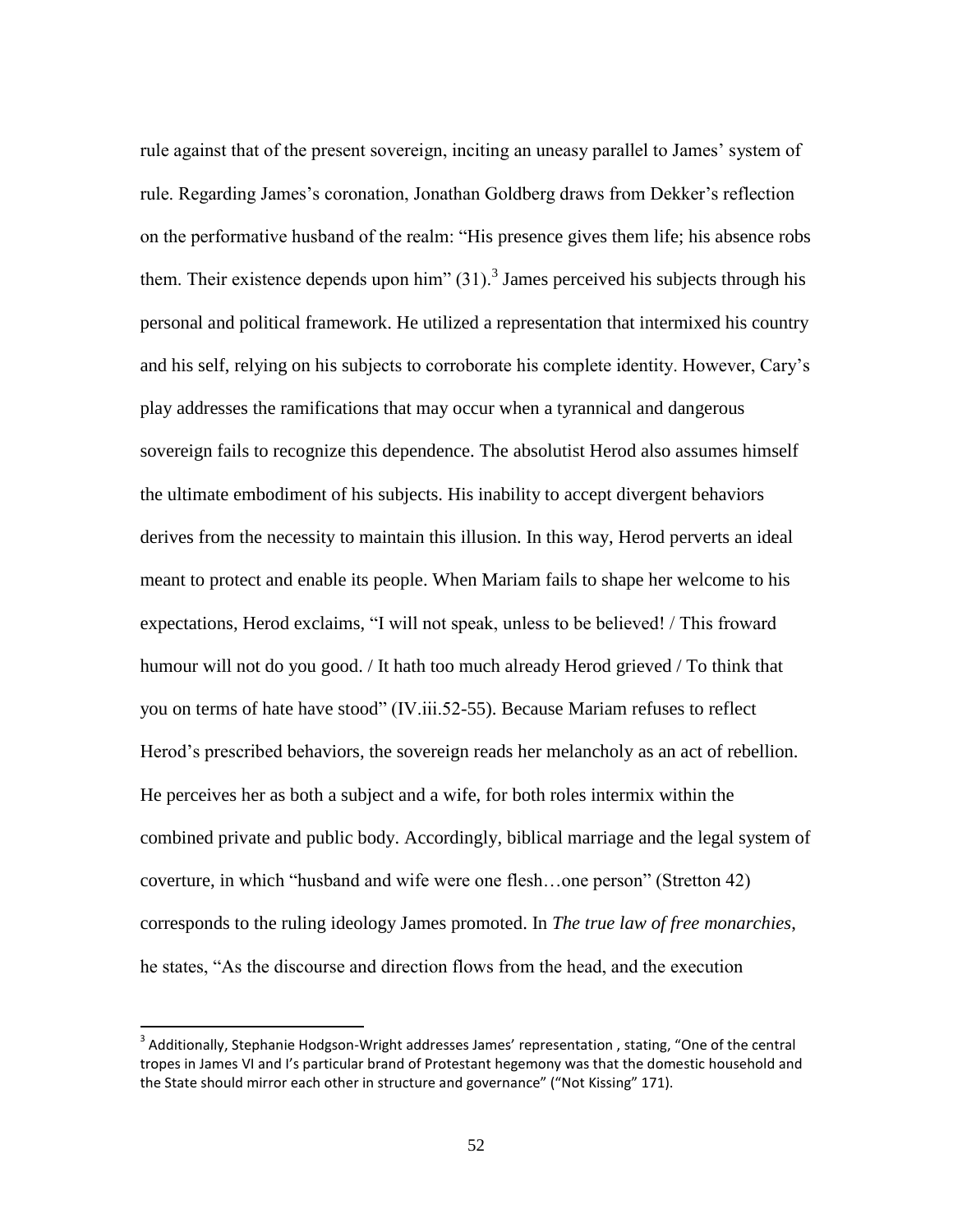according thereunto belongs to the rest of the members, every one according to his office, so is it betwixt a wise Prince and his subjects" (173). Though James indicates the necessity of subjects to construct his ruling identity, he places himself as the source of reason and the appointed protector of social order. An ideal sovereign determines judgment when a subject deviates from his/her appointed role, but Herod"s characterization points to the ease with which a patriarchal ruler may dominate a subject"s personal and political representation. Because Mariam fails to perform the wifely role expected of her, Herod justifies his impassioned decision for her execution: "Oh thine eye / Is pure as heaven, but impure thy mind, / And for impurity shall Mariam die" (IV.iv.32-34). Attempting to gain control over her mind and body, Mariam inadvertently steps out of the bounds erected by her king and husband. Thus, he may rewrite her as a traitor and an other guilty of transgression against the realm"s overarching entity.

Aware that patriarchal and absolute power hinge on a compulsory performance, Cary interrogates the sovereign's authority to impose a skewed framework on his people. She presents a sovereign unable to differentiate between his personal inclinations and the surrounding court. , Cary inverts the figure of the divinely ordained monarch by merging with her theatrical kingdom a figure that Josephus records as representing "absolutism at its worst possible effects, the destruction of "the politike order"" (Beilin 146). The failure to maintain his desired version of order ironically manifests before Herod as an internal weakness, which causes him to lash out against those who overtly challenge his rule. When he requests of Mariam, "Yet smile my dearest Mariam, do but smile / And I will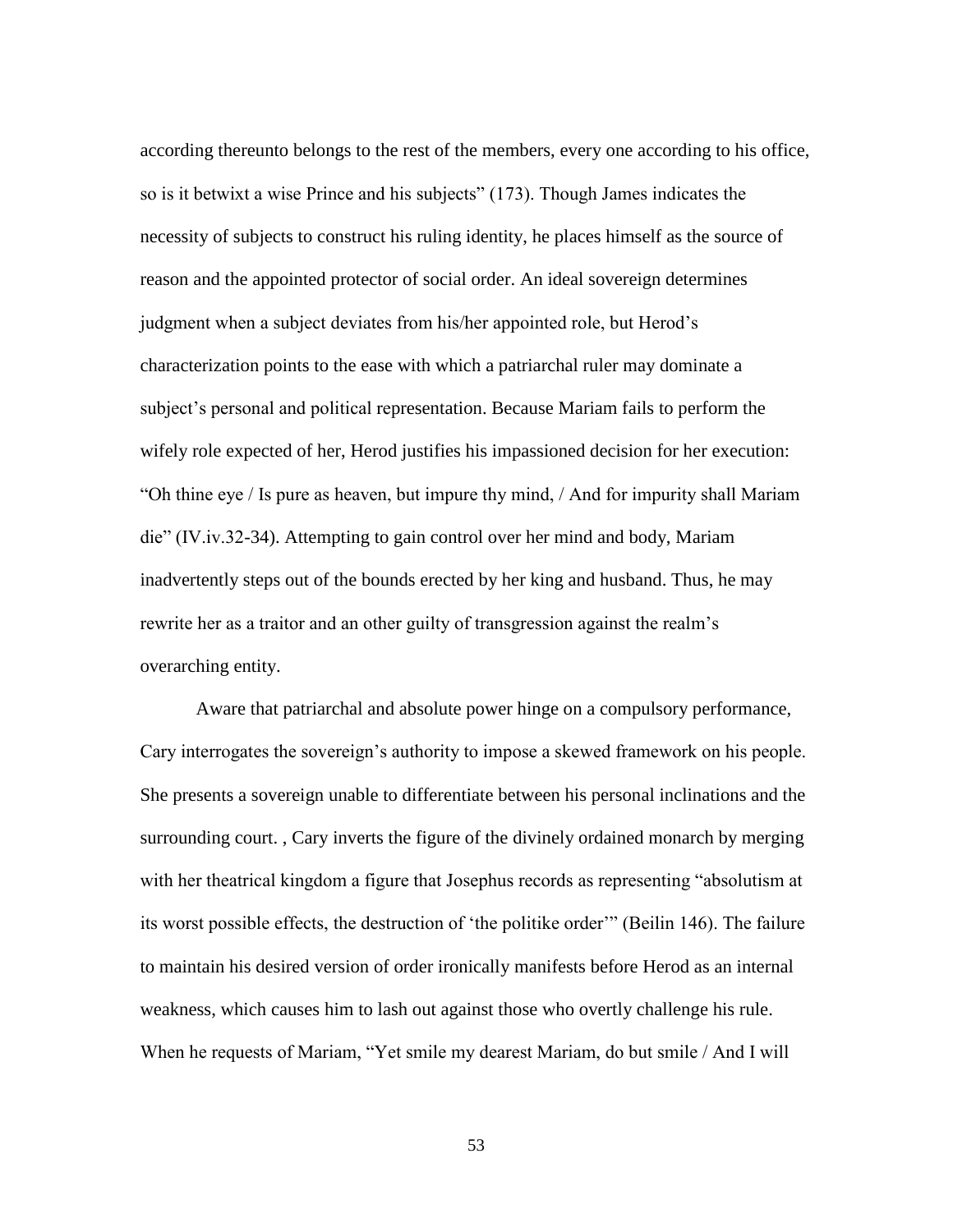all unkind conceits exile" (IV.iii.56-57), he displays a comprehension limited to surface projection. Herod"s position as patriarch of his country and his marriage leads to the delusion that he may coerce his wife and subjects into acting as true extensions of himself. Closed off from the marginalized voices, he "causes her silence to be read not as evidence of visible feminine honesty but as proof of deceptive, unchaste disloyalty" (Oh 186). Acknowledgment of a dissenting voice threatens the "unstable ground" (IV.iii.61) upon which Herod bases his power, as it allows the potential for an alternative social order. Mariam"s efforts to preserve her chastity and moral stance threatens Herod"s constructed image of his wife. His decision that "certain "tis she lived too wantonly, / And therefore shall she never more be free" (IV.iv.99-100) derives from the sovereign ideal"s necessity to cast out deviation. No longer able to comprehend her desires, Herod reflexively strives to isolate and suppress the subject who threatens an existence apart from the hierarchal performance. The circumstances that generate this challenge to patriarchal authority reflect a society in which "Protestant reformation of marriage laws in particular effectively fused all forms of authority over women, both spiritual and temporal, into the figure of the husband" ("Not Kissing" 168). Such power, however, depends on the subject's tacit confirmation of the patriarch's superiority; moreover, wife and subjects must define themselves through their relation to him. Thus, Constabarus"s "friendship fixed on virtue" (II.ii.28) with the sons of Babas also falls under Herod"s frantic scramble to reassert his power. The connection between Constabarus and the two brothers suggests the inability to maintain homosocial bonds strong enough to transcend Herod"s influence.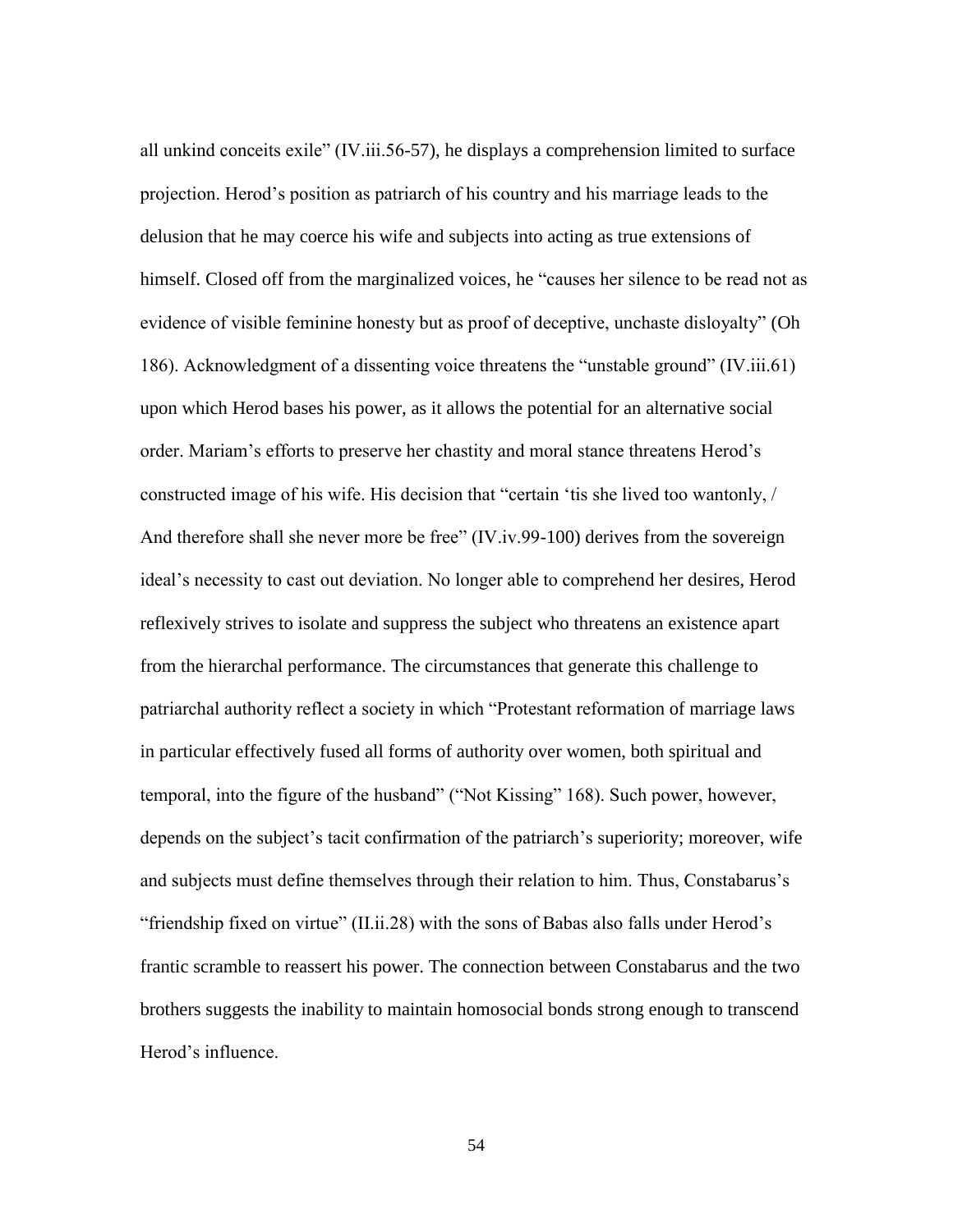Subjecting the court to his personal and private desires, this fictional Herod violates the sanctioned family unit from which he himself ensures authority. Through him, Cary challenges the image of an absolutist patriarchal entity that possesses the power to place himself in conflict with the naturalized aspects of the realm. Undermining the body politic, such a sovereign would attempt to replace it with a fragmented structure that necessitates his intervention. The play"s presentation of Herod"s court foregrounds this conflict and exposes Herod"s ability to restructure family and subject relations as a fabrication. Though convinced of his necessary omnipresence, Herod"s entrance into the play signals its descent into tragedy. With his entrance, the structure securing position and status buckles under Salome"s manipulations and Mariam"s accusations. Both women represent threats to the absolute sovereign"s perceived reality, as one subverts the patriarchal ideal from within and the other directly confronts the king"s right to power. After learning of her brother"s imminent return, Salome decides to turn Herod against his wife. She states, "Now tongue of mine with scandal load her name, / Turn hers to fountains, Herod's eyes to flame" (III.ii.65-66). Certain that Herod takes her conformity for granted, Salome shapes Herod"s fears and turns him against himself. Herod cannot recognize his sister's deception because she mimics the performance expected of her. Moreover, the expected subjugation of his subjects fails to account for the power placed in the hands of its participants. As a result, Herod transgresses against a part of himself, violating the integrity of his wife"s identity and suppressing the crucial feminine influence necessary to maintain a balanced self. He casts Mariam as a "false creature" (IV.iv.68) and fashions her as a danger through which others may influence the sovereign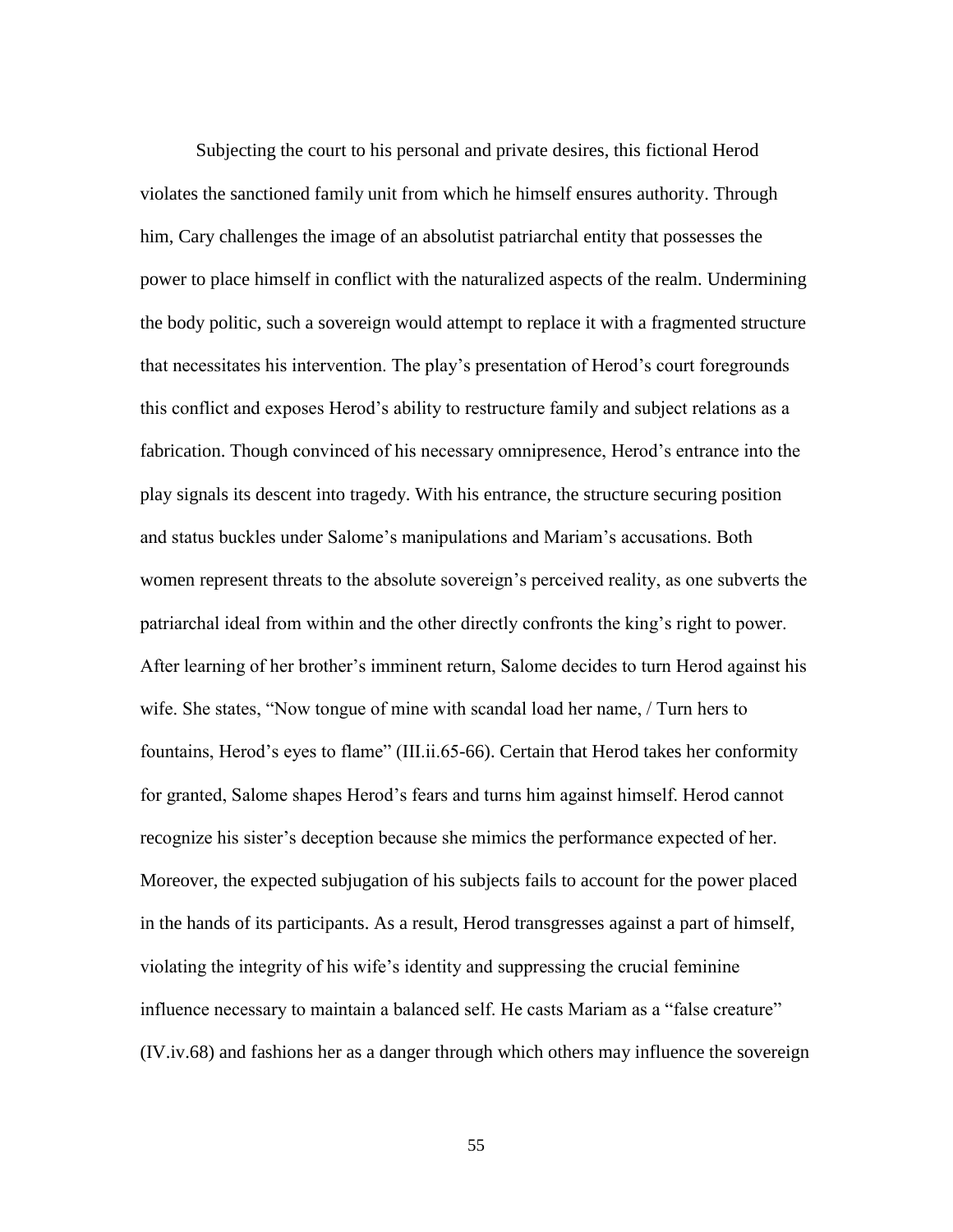subject. Unable to control her, Herod depends on Mariam"s otherness to authenticate and define his rule. However, when "[h]er body is divided from her head" (V.i.90), Herod faces the destruction of the illusion that contains effeminacy within the female body. His compulsion to execute Mariam derives from the ruling system"s inability to incorporate the feminine. The performance of power rests on relocating vulnerability, and yet it conversely establishes disorder within the figure of the sovereign. Touching on the representative parallels between early modern tyranny and dangerously impassioned women, Bushnell states that ""effeminacy" in man matches the figure of the 'disorderly' woman, who is ruled by the lower powers of desire rather than the masculine principle of reason" (68). In Cary"s play, the structure of patriarchal absolutism isolates the blind and erratic sovereign from censure; moreover, it allows Herod to replace his familial subjects with a surface projection that overwhelms them.

By contrasting the characters' initial state of apparent liberty with their condition after Herod"s return, *The Tragedy of Mariam* shows that patriarchal absolutism encourages deception in its subjects. The sovereign"s inability to perceive fully the structure supporting him compels his subjects to take on roles that threaten to warp their constructed selves. Accordingly, the reinstatement of Herod"s rule preserves only those characters who willingly shape their performative identities to fit his expectations. Mariam dies for refusing to accept her given role, while Salome survives by seemingly embracing hers, and yet both characters attempt to claim ownership of their bodies and minds. Although Mariam fails to shape her behavior and secure her place in the social order, she understands the power granted her through her femininity: "I know I could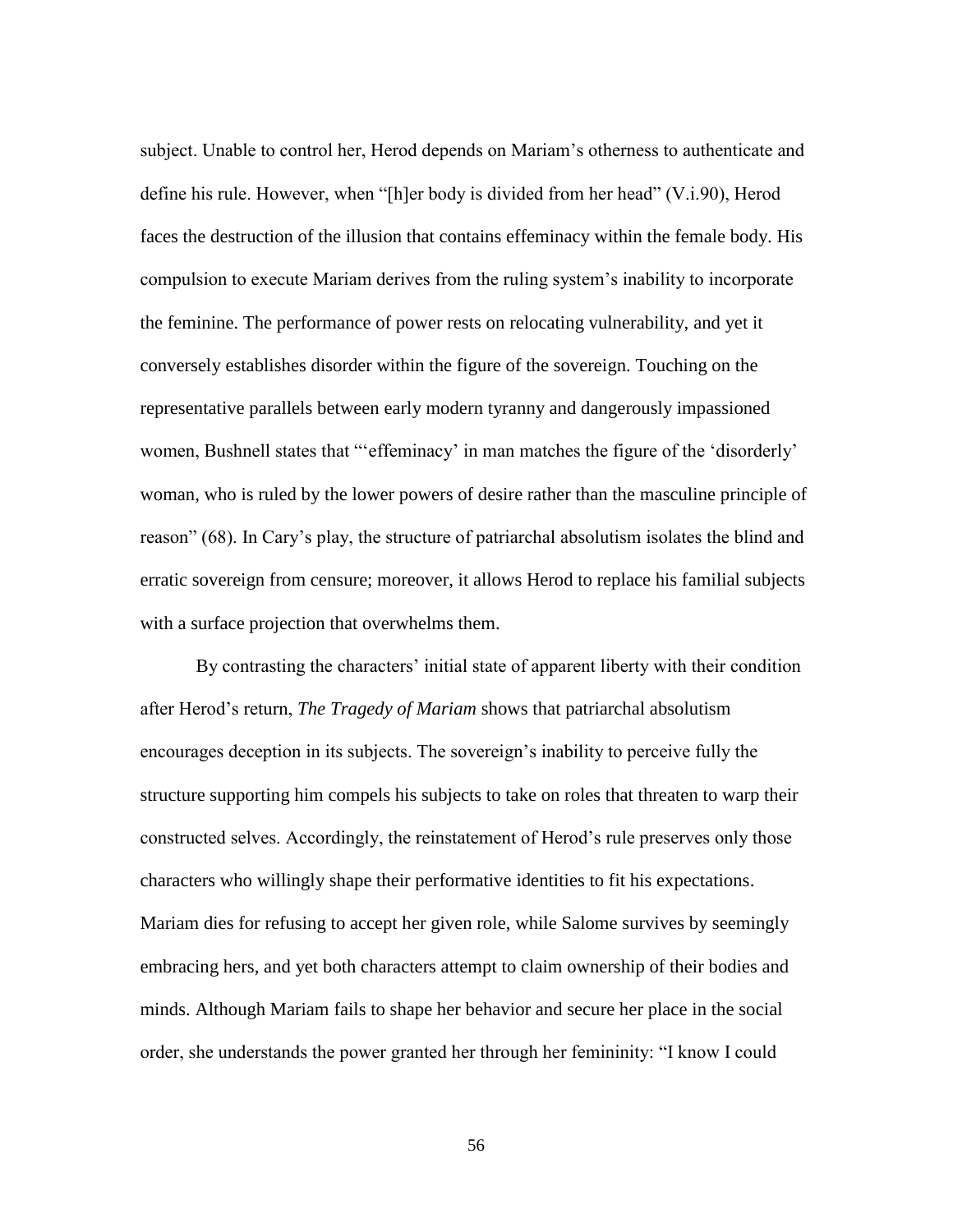enchain him with a smile / And lead him captive with a gentle word. / I scorn my look should ever man beguile, / Or other speech, than meaning to afford" (III.iii.45-48). Mariam exhibits faith in chastity, naively believing that she may preserve her body from unfaithfulness to her husband and herself. Eschewing deception, she strives to present herself as a transparent figure, true to her desires and her standard of morality. Like Constabarus and Sohemus, the character of Mariam presents another calculated divergence from Josephus, as their adherence to personal principles finds itself magnified in the focused household setting. In effect, these three "stand out as characters of integrity, which is a considerable change from the characters as they appear in Cary"s source material, where each is motivated mainly by self-interest ("Not Kissing" 167). Thus, the playwright illustrates a world in which those people who refuse to compromise their morality and please their sovereign must face retaliation.

Elizabeth Cary herself decided to take measures necessary to secure her concept of self, as well as that of her children, from the demands of her husband and the surrounding societal expectations that promoted his ideological superiority. She recognized and reacted against the compulsion that could change her into a type of Salome, who claims her "impudency" (I.iv.33-36) and grasps a measure of control by submitting her external self to censure. To enforce her separation, Cary"s public conversion to Catholicism had to prove a catalyst that indefinitely alienated her from her Protestant husband. She became part of another marginalized identity, but this religious self allowed her greater freedom to claim her beliefs rather than accepting the framework associated with marital unity. Though she wrote *The Tragedy of Mariam* more than ten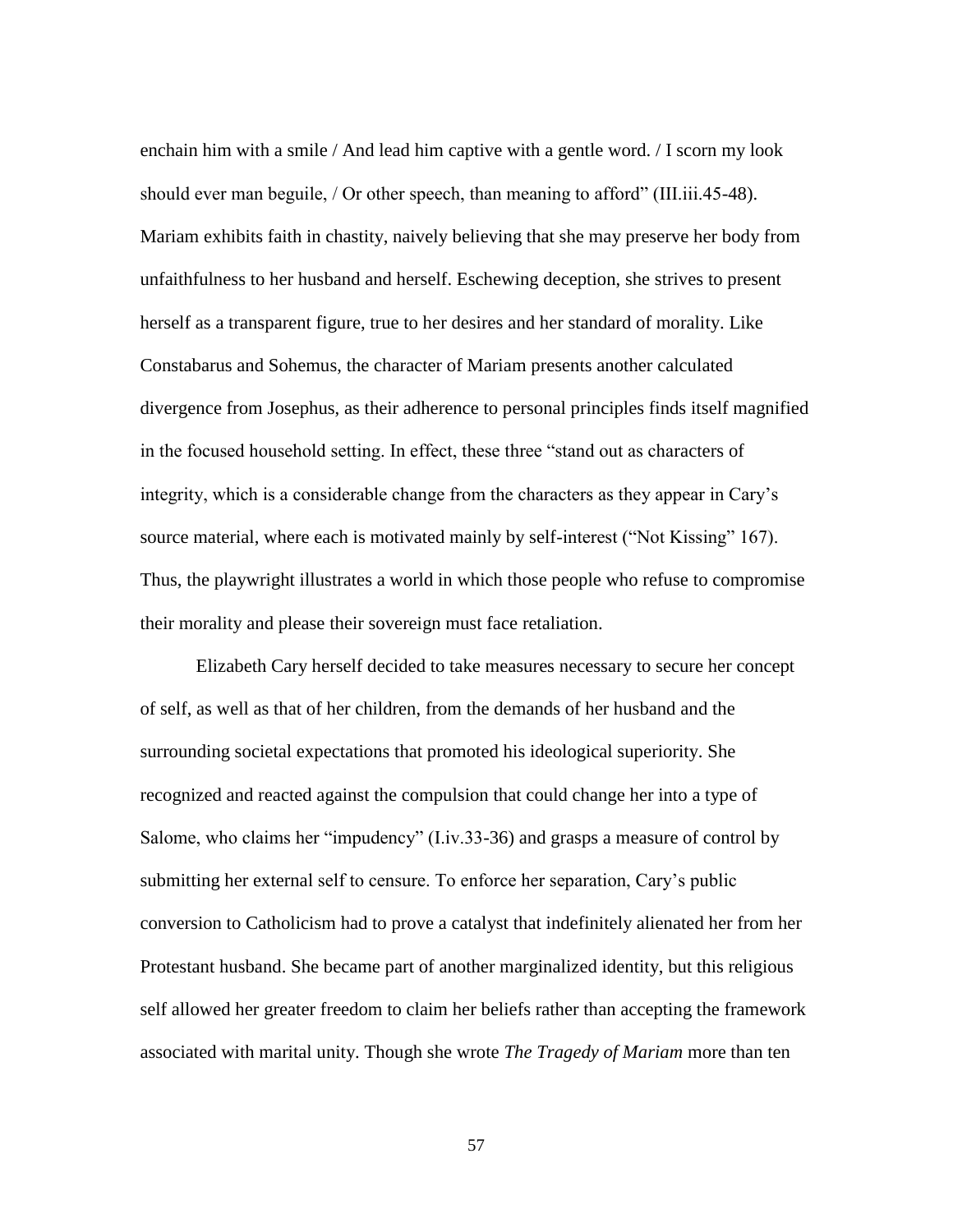years before her conversion, Cary wrote into her play an awareness of the paradoxical nature of female position. She draws on "the seventeenth-century claim that religious conviction actually sanctioned both a woman"s resistance to her husband and a subject"s resistance to her monarch" (Kegl 137); however, her play also suggests that a wife and subject can never attain full autonomy from patriarchal definition. Cary had to depend on supporters such as Charles I. Moreover, she passed on her Catholicism to her children, defying social expectations. Mother and children chose to conform to the performance of an other protected under weakened, but still existing, traditions, even as Cary"s play suggests that deviation from a set path may expose a subject to a seemingly justified domination. Mariam, in other words, finds her decision to conform to the chaste female ideal her sole consolation from Herod"s corruptive influence, as well as her undoing.

Cary and Mariam"s acts of rebellion both subvert the precarious nature of the performance that determines authority. The ruling concept proves impossible because it depends on a human being"s ability to transcend his/her personal inclinations and weaknesses. The private nature of the closet drama fits this dilemma, as a genre "that characterizes the household as a network of political and aesthetic preferences; and that views both regional and national identities through the lens of that household" (Kegl 141). The privacy of this genre locates within the family the means to perceive the state, allowing subjects to comment on the accepted system of power. However, it also establishes the social estrangement that necessitates such secrecy. This genre"s isolation reflects the vulnerability described in the play, as the characters possess few means to protect themselves against the combined force of hierarchal difference and reigning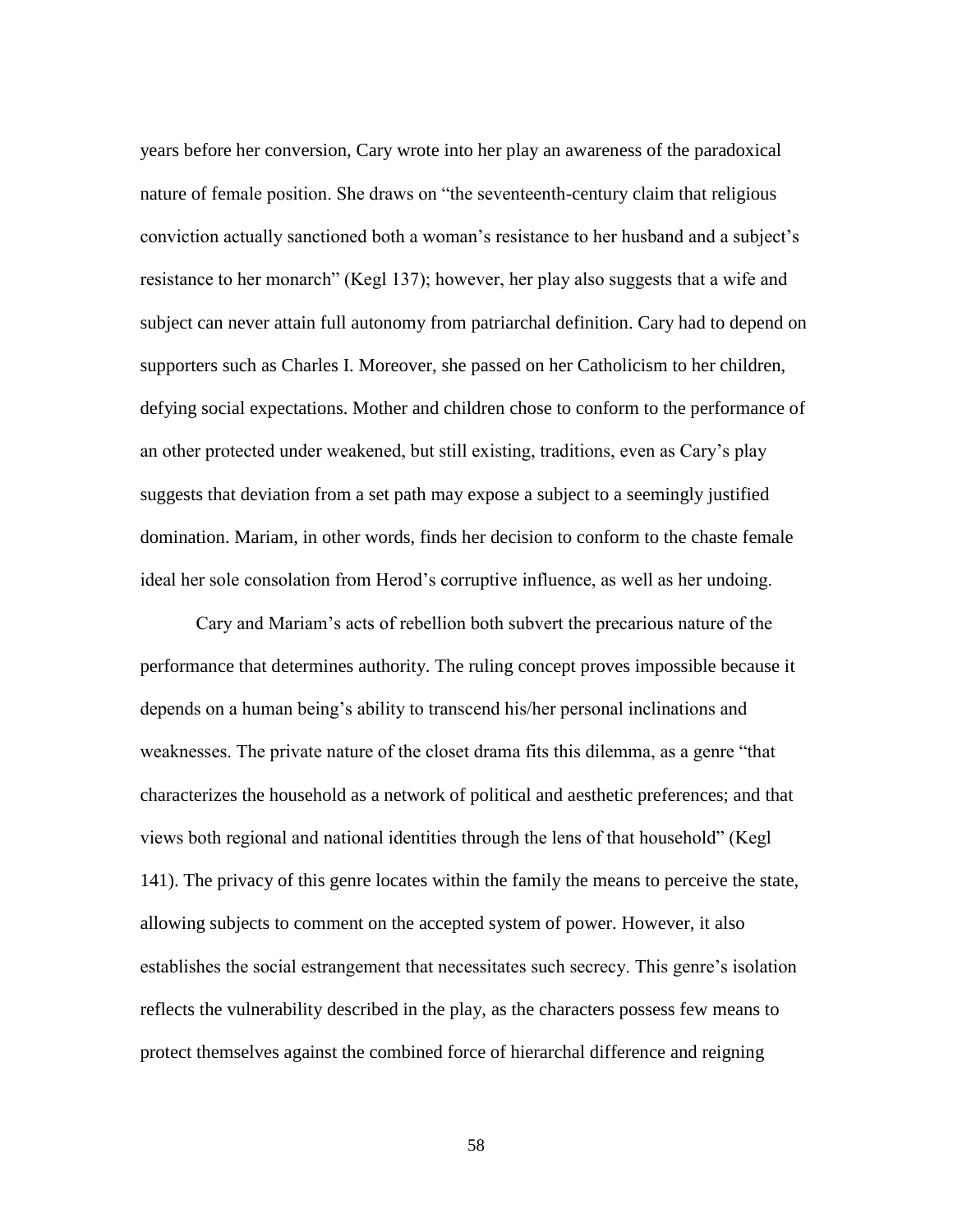ideals. In such a system, the desire to forge common, human bonds transforms the sovereign, and by extension his/her subjects, into a dangerous liability. Thus, Elizabeth ruled by carefully mediating interaction and James surrounded himself with favorites, generating "widespread criticism of James as overly proliferate and insulated from public duty" (Perry 1071-72). Able to utilize his role as an absolute patriarch, James suppressed the image of a vulnerable, potential subject by establishing over it his divinely ordained position.

In *Mariam*, however, Herod"s blindness brings him to divide himself. Lamenting his wife's death, he states, "But Herod's wretched self hath Herod crossed / She was my graceful moi'ty, me accursed,  $/$  To slay my better half and save my worst" (V.i.132-34). His words destabilize the basis of sovereignty as they reveal the system that intertwines his self with his subjects. By destroying his wife, he attacks himself and the country he represents. At the end of the play, Herod realizes that he is unable to contain his wife and subjects. Despite the power he holds over them, "If the dominant ideology prescribes total alignment between inner subjectivity and outer-representation in a subordinate subject – in this case, women – it fosters the very hypocrisy it fears because it is impossible to control the negative feelings of subordinate subjects" (Oh 203). In order to fulfill his role as an absolute ruler, Herod has to effectively suppress rebellion to the point that it transforms into a nonexistent suggestion. Yet he implies his own loss of control, stating, "But she was made for nothing but a bait / To train some hapless man to misery. / I am the hapless man that have been trained / To endless bondage" (IV.vii.135-38). Herod"s emotional destabilization only serves to emphasize early modern anxiety over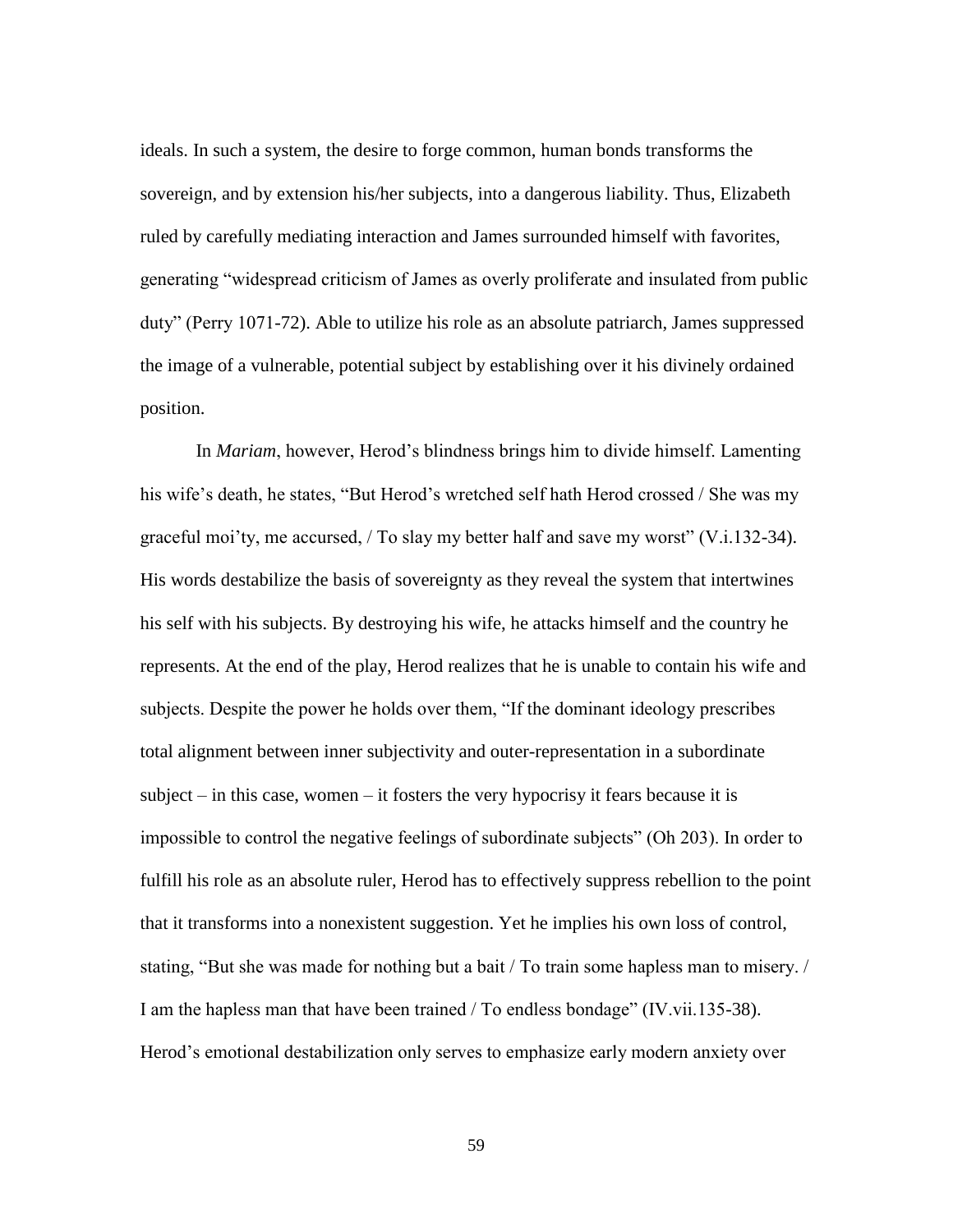the reversal of the gendered hierarchy, in which the patriarch finds himself subjected to his wife's real desires and Salome's illusory constructions. As this thesis's previous chapters have shown, if a person fails to fulfill his/her role, then such a discontinuity threatens to expose the hierarchical performance as inadequate. Thus, Herod finds his right to condemn subordinates challenged, since even he falls short of the sovereign ideal. To account for this limitation, the ruling system rests on the social impetus to follow tradition and obscure the bonds that secure relations.

As a way to ensure a subject's inferior position, the patriarchal structure constrains the female characters" ability to determine their identities and protect against invasion. However, the need to categorize these feminine subjects indicates the need for imposed restraints. Underneath the image of a desired order, Cary"s play depicts a paradoxical system in which dichotomies such as ruler/subject and husband/wife break down. Facing execution, Mariam states, "Had not myself against myself conspired, / No plot, no adversary from without, / Could Herod"s love from Mariam have retired, / Or from his heart have thrust my semblance out" (IV.viii.9-12). Upon her husband"s return, Mariam decides to attempt an isolated autonomy. Her previous description further illustrates the limitations of her actions, as she states, "For he by barring me from liberty, / To shun my ranging taught me first to range. / But yet too chaste a scholar was my heart / To learn to love another than my lord" (I.i.25-28). Mariam"s only available means of preserving her virtue shows itself as a complete physical withdrawal, forcing her to conversely cultivate and contain her emotional self.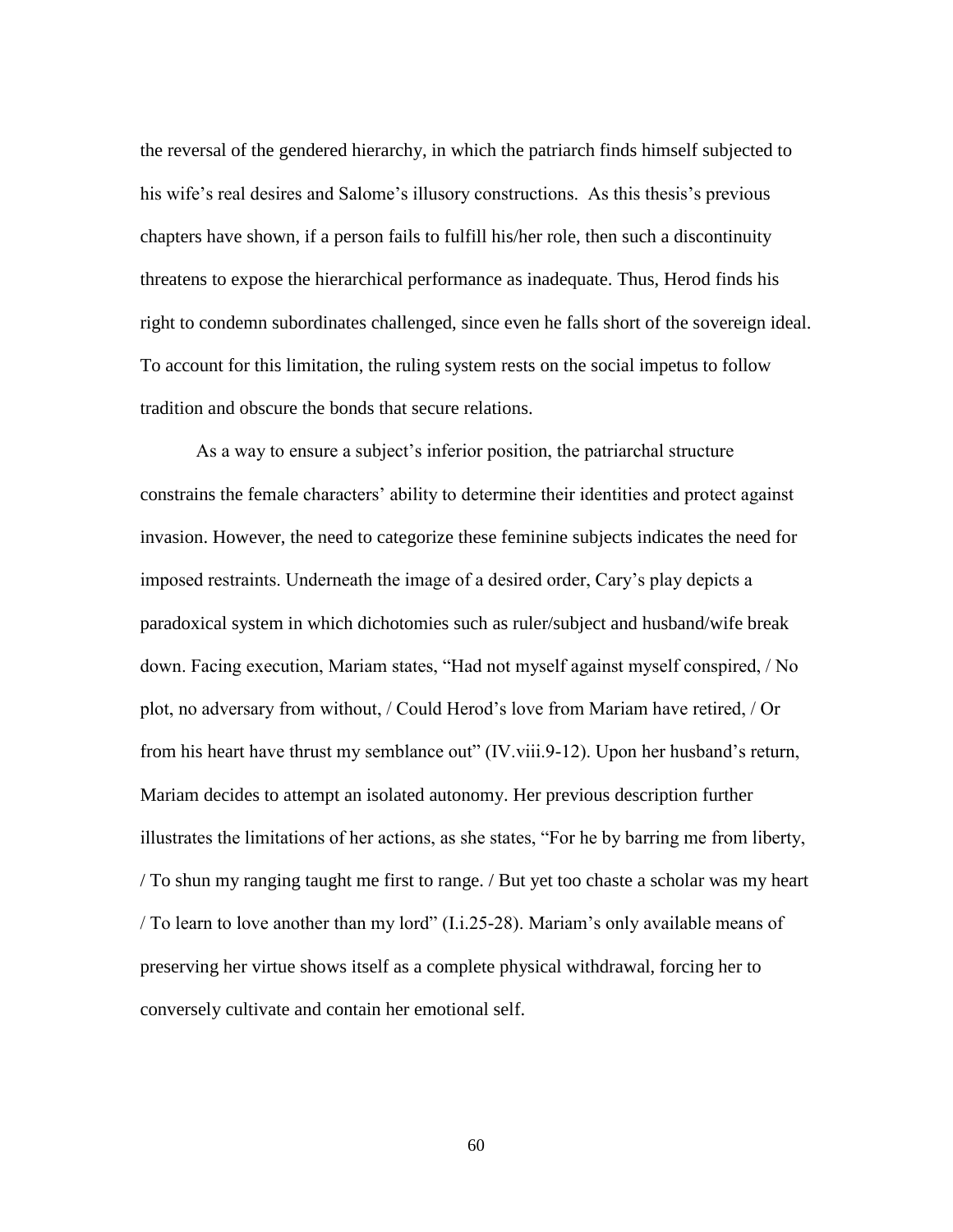Her active removal from Herod"s image of the ideal companion cannot protect her from the constraints that shape her perception. Even as she strives to fulfill the Renaissance image of the ideal chaste female, Mariam can only envision a limited freedom from patriarchal influence. She addresses her changing reaction to news of Herod"s death with the words, "Aye, now mine eyes you do begin to right / The wrongs of your admirer and my lord" (I.i.67-68). Cary shows her automatically defining herself as tied to the husband she wishes to free herself from. Ideologically merged with the realm"s representative, Mariam possesses no means of separating herself from Herod"s identity. Yet she may alter the representation Herod tries to enforce upon her, exposing Herod"s own lack of autonomy in his interactions with subjects. Accordingly, Mary Beth Rose proposes that "*The Tragedy of Mariam* argues unflinchingly that in the world of the play there is not now nor ever has been any coherent principle of legitimacy that the patriarchal family or state could honour and on which they can depend" (211). Herod represents the sovereign who displaces his identity upon a prescribed performance in false accord with reality, not understanding that absolute patriarchal rule cannot regulate another into a mere concept. He fails to obtain complete control over his wife and subjects because he depends on their acknowledgment of him as the realm"s patriarchal figure. As a result, the basis of his authority begins to wear away under an onslaught of conflicting behaviors. Constabarus, in his anger over Salome"s betrayal, reflects Herod"s vulnerable position when he defines women as "the wreak of order, breach of laws" (IV.vi.54-56). He promotes a gendered belief that a wife gains her essential identity through her relation to her husband, but this understanding proves flimsy under Salome"s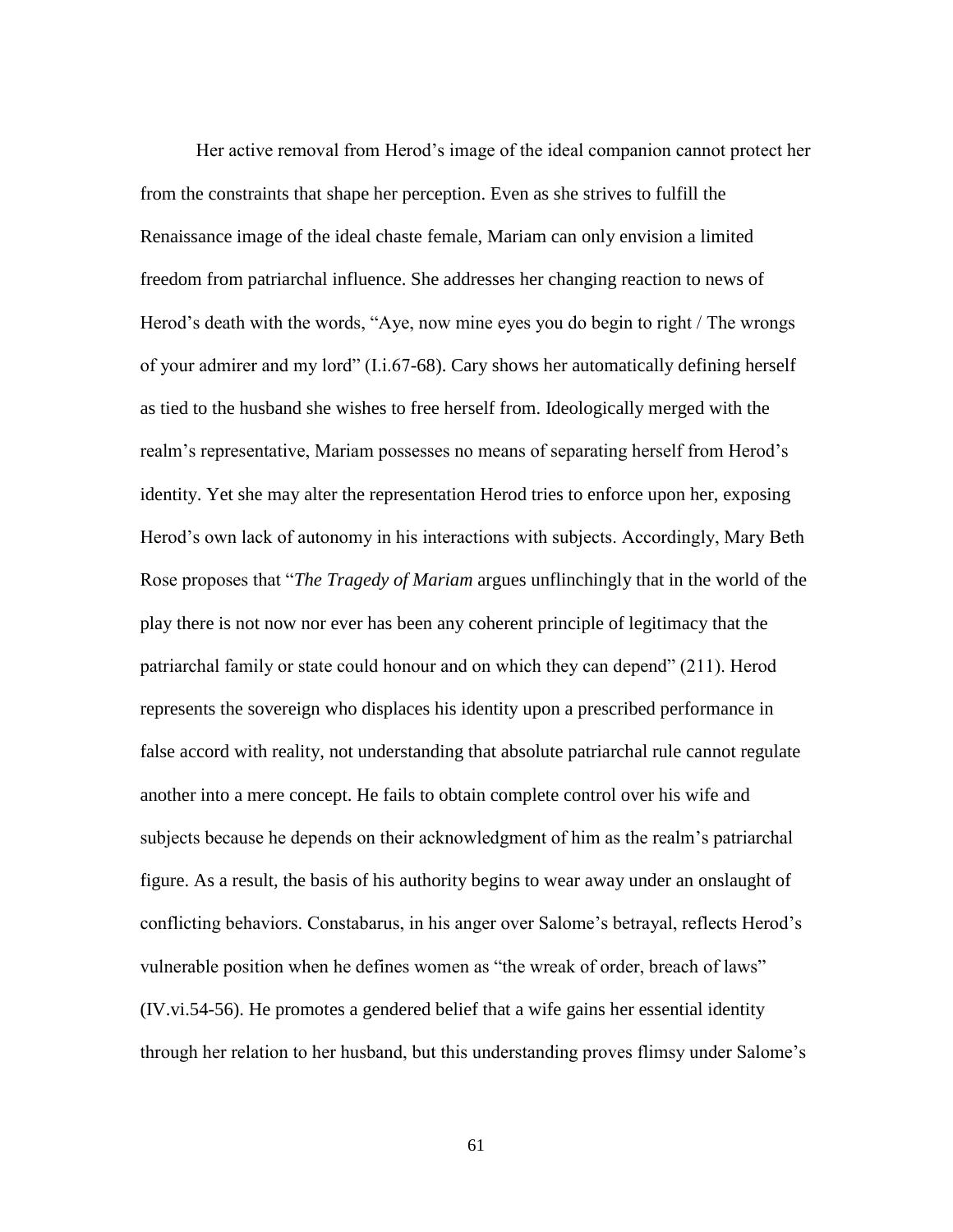efforts to defy the performance defining their combined social position. Manipulating the given order for personal satisfaction, Salome refuses to be trapped by the dehumanizing idealization used to destroy Mariam. Over the course of the play, Salome stands as the overt representative of a disorderly femininity patriarchal authority struggles to contain; nevertheless, her perceived support of the system implies her necessity to it.

*The Tragedy of Mariam* suggests that a sovereign participating solely in the confirmation of his established beliefs ironically leaves himself vulnerable to suggestion. By placing a fragmented and chaotic entity in the central position of power, Cary comments on the system of rule that creates an absolute patriarch unable to differentiate between enactment and reality. Herod cannot recognize Salome"s performance because he actively participates in limiting his awareness. In discussion over his wife"s fate, Herod tells his sister, "For hadst thou not made Herod unsecure / I had not doubted Mariam's innocence, / But still had held her in my heart for pure" (IV.vii.158-60). Salome plays on Herod"s private fears, driving him to forgo his love for Mariam in a quick response to her constructed infidelity. Because Salome confirms a venue of action that seems able to insulate Herod from exposure, whether from personal and public censure or emotional weakness, she modifies the ruling performance in order to protect her desires from Herod"s infringement. Her management of Herod"s impassioned state further highlights the sovereign as a "destructive and intrusive "other"" (Introduction 20). Having shaped his identity to fit the role of the realm"s undisputed representative, Herod's attempts to reassert "the doctrine of divinely ordained patriarchal absolutism" (Raber 332) nevertheless foreground his need for temporal relationships. Here, Herod"s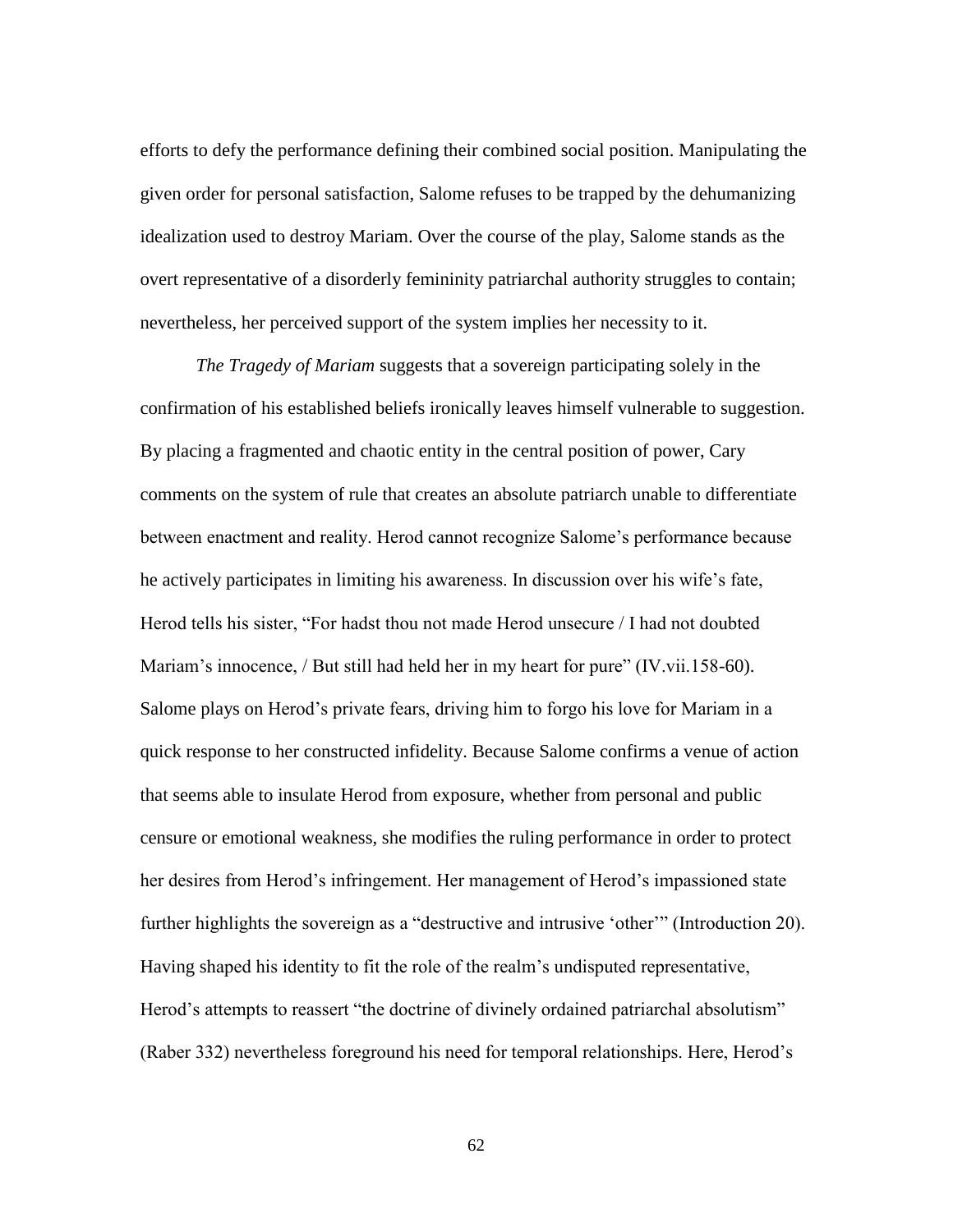own isolation as a patriarchal ruler works against him, as he relies on filtered interaction to reaffirm his actions. With the news of Mariam"s death, he asks, "You dwellers in the now deprived land, / Wherein the matchless Mariam was bred, / Why grasp not each of you a sword in hand, / To aim at me, your cruel sovereign's head?" (V.i.172-75). At the play"s end, Herod glimpses the damage he creates by capitulating to his and Salome"s personal vendettas. He estranges the realm from its moral center, distorting his subjects to fit a social order that subsumes private will. Identifying himself as the source of transgression, Herod"s words suggest that the denial of an internal identity at odds with his social framework limits himself and his subjects to self-deception. Significantly, his final desire to "die and find a grave" (V.i.253-54) comes after the realm"s mutilation, which Herod cannot rectify no matter how much he attempts to reinforce its unity. When set against the backdrop of early modern absolutism, Cary"s utilization of "the Renaissance representation of the tyrant brings into question the fixity and coherence of the sovereign self" (Bushnell 58). Her patriarchal figure's overwhelming emotional state establishes him as a fragmented and unstable king unable to close himself off from the influence of those people around him. Moreover, he serves as a caution against the potential effects of alienating oneself from subjects' desires and motivations.

Depicting domestic strife as an integral element of Herod"s court, Cary addresses the monarch"s internalized conflict. This system of rule attacks bonds between subordinates that may challenge the given head's authority, with the intention of overshadowing the ruler"s inadequacy. Herod"s increasing feminization marks him as dangerous, his emotional outbursts and irrationality becoming credible reasons for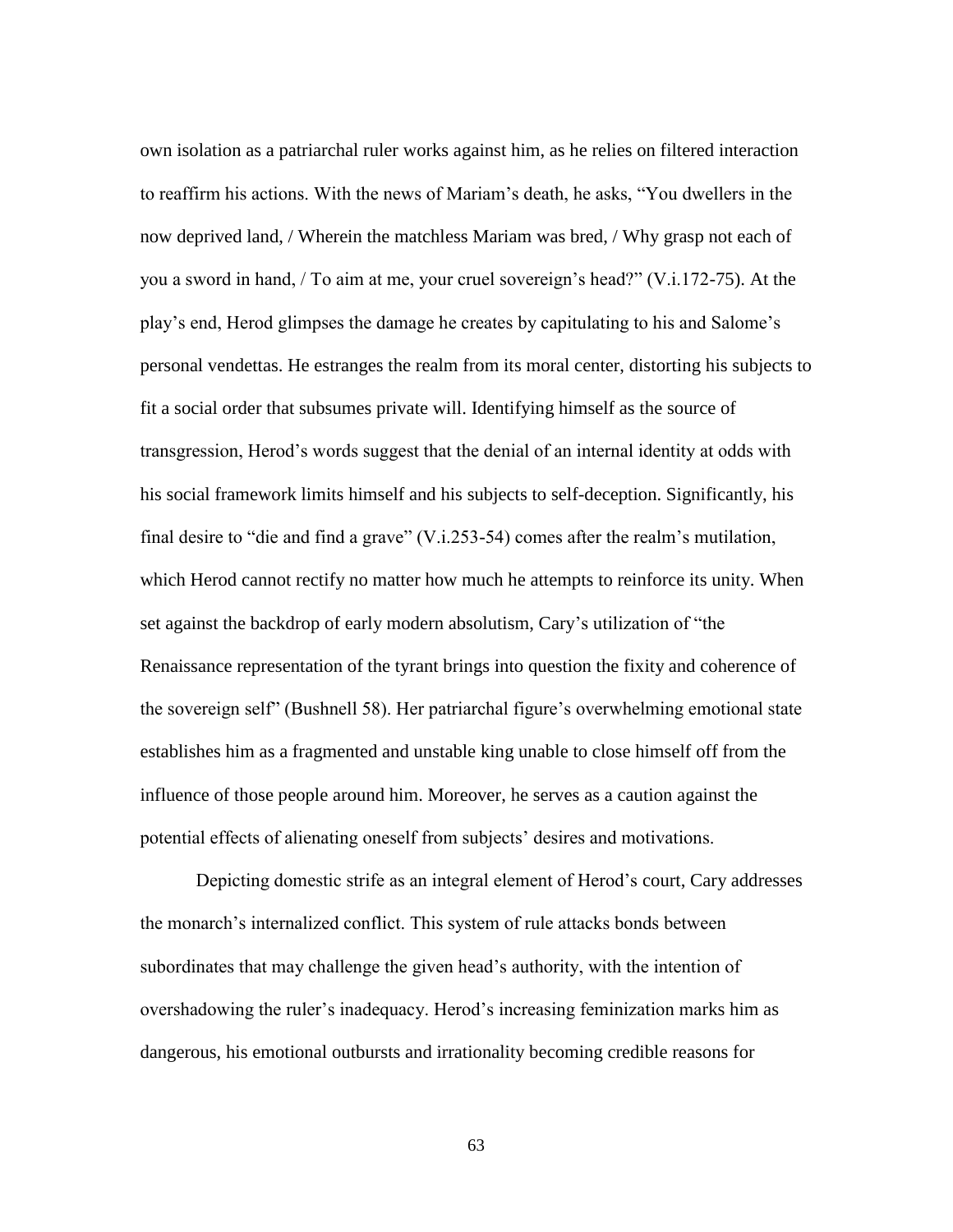censure. Additionally, in his reactions to the perceived betrayals, he exposes himself as dependent on the accepted marginalization of his subjects, devoid of autonomy because they must also actively incorporate themselves within the "king"s two bodies." Driven by this impetus to accede to patriarchal primacy, Alexandra turns against her maternal bond with Mariam and "upon her daughter did loudly rail" (V.i.36). Herod's position deprives the women of the power to claim their familial bond and preserve it against the king"s influence. Alexandra must be driven to deceive herself, betraying the ties that construct her identity in order for Herod to contain her. By doing so, he avoids revealing the malleability of a performance that may bend to his own whims. On the overall presence of right to power in Cary"s work, Rose writes, "The maternal characters in fact seal the negative cases the play makes that all authority is politically fragile, morally and emotionally tainted and bordering on futility" (213). Herod's imposition of power diminishes the family, degrading the very construct upon which the kingly ideal rests. Preserving divine right to rule, the ruling ideology posits the family as an inherent system of relations that represents the desired social order. Herod"s influence destroys this order, as his irrational actions force men and women to either compromise their identity or face the label of deviant entity. Alexandra attacks her daughter because she seeks to preserve her limited power under Herod's rule. Finding her daughter cast out of Herod's favor, Alexandra reacts to the impetus to disassociate herself from her kin. Nuntio reports, "She said she shamed to have a part in blood / Of her that did the princely Herod wrong" (V.i.43-44). A continued alliance with Mariam would implicate Alexandra in her daughter's disordered behavior. Once willing to foster her children's connections (I.ii.89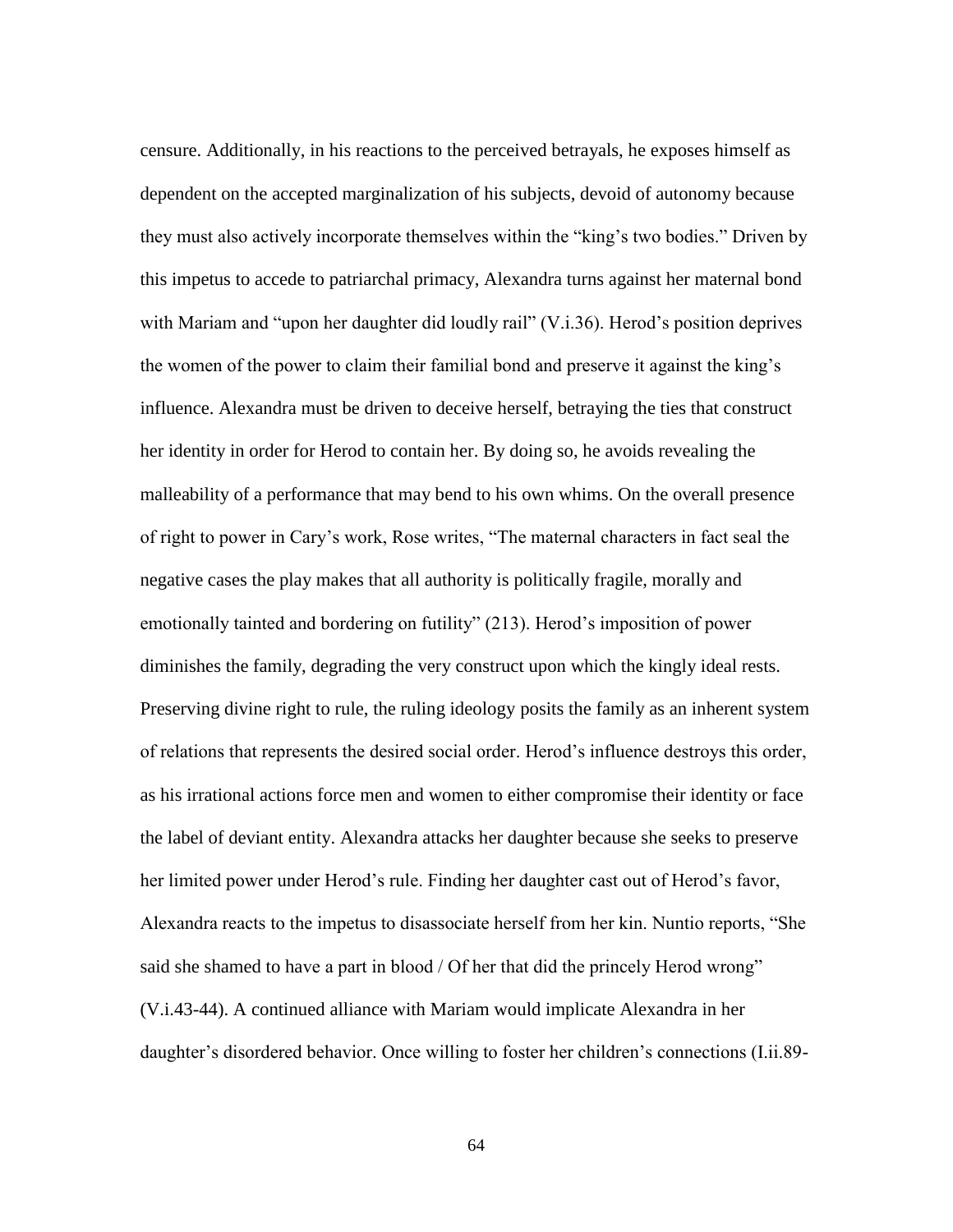112), Alexandra serves as one example of the alienation patriarchy depends on to keep subjects focused on the centralized entity. On the other hand, Constabarus displays the consequences of adhering to the bonds established through loyalty. Refusing to "wrong the sacred name of friend" (IV.vi.9), Constabarus, like Mariam, attempts to preserve his moral self. His tragedy occurs because he is unwilling to demean the tenets that make up his personal and political morality. An ideology which casts doubt on "the legitimacy of private thoughts and feelings" (Richardson 25) transforms a person"s constructed self into a being continuously distorted, transformed to fit the changing whims of an absolute king.

For Elizabeth Cary, Catholicism offered a way to preserve private body and maternal ties. Yet her play touches on an awareness that the increased incorporation of Protestantism under Jacobean rule diminished this already limited venue of authority. Under the dictate of absolute rule, men and women lived ostracized from each other, with the patriarchal figure determining the behaviors of his disenfranchised subjects. Cary"s play thus creates a world at odds with "providence…since Salome not only survives her brother"s reign of terror, but also engineers the execution of the comparatively innocent Mariam and the Sons of Babas" (Beilin 143). Like the other two playwrights of this study, Cary reacted against a reality which enforced an obscured understanding of the machinations that secure position. Such a world drove its subjects to reject fragments of themselves, estranging undesired attributes like femininity and weakness and banishing them within those people deemed inferior. Furthermore, despite societal dependence to assert order, homosoical bonds weakened and broke in a kingdom assaulted by a king"s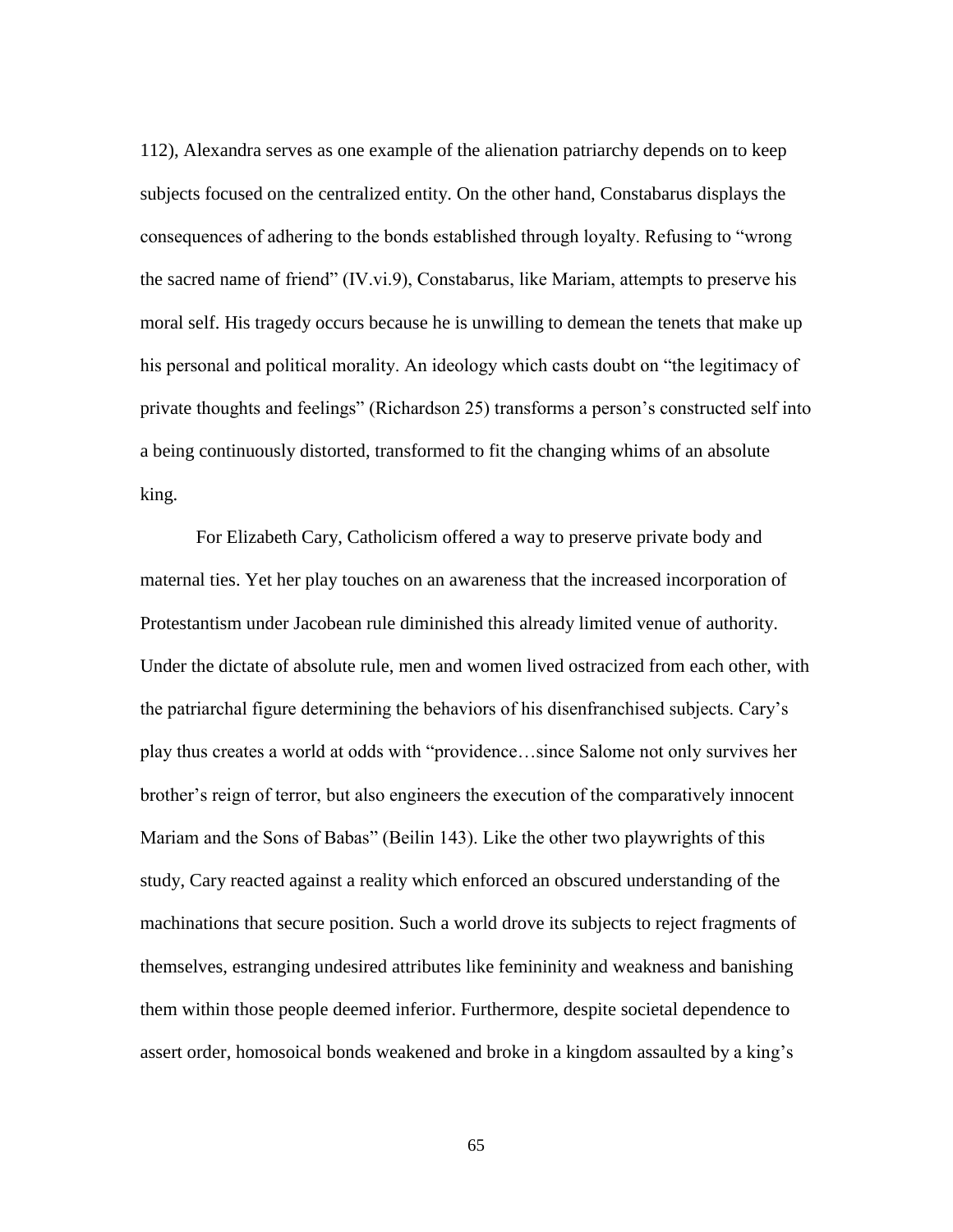unbounded power. The realm emerging from this instability is one transformed into a performance forcibly devoid of meaning. Other than the association granted through a personally and politically vulnerable sovereign, subjects found themselves unable to construct identities separate from expected roles. These roles, as in the case of Mariam and the Duchess, were at times ideologically unattainable, and they demanded of their subjects a dehumanizing performance devoid of the flaws that make a person human.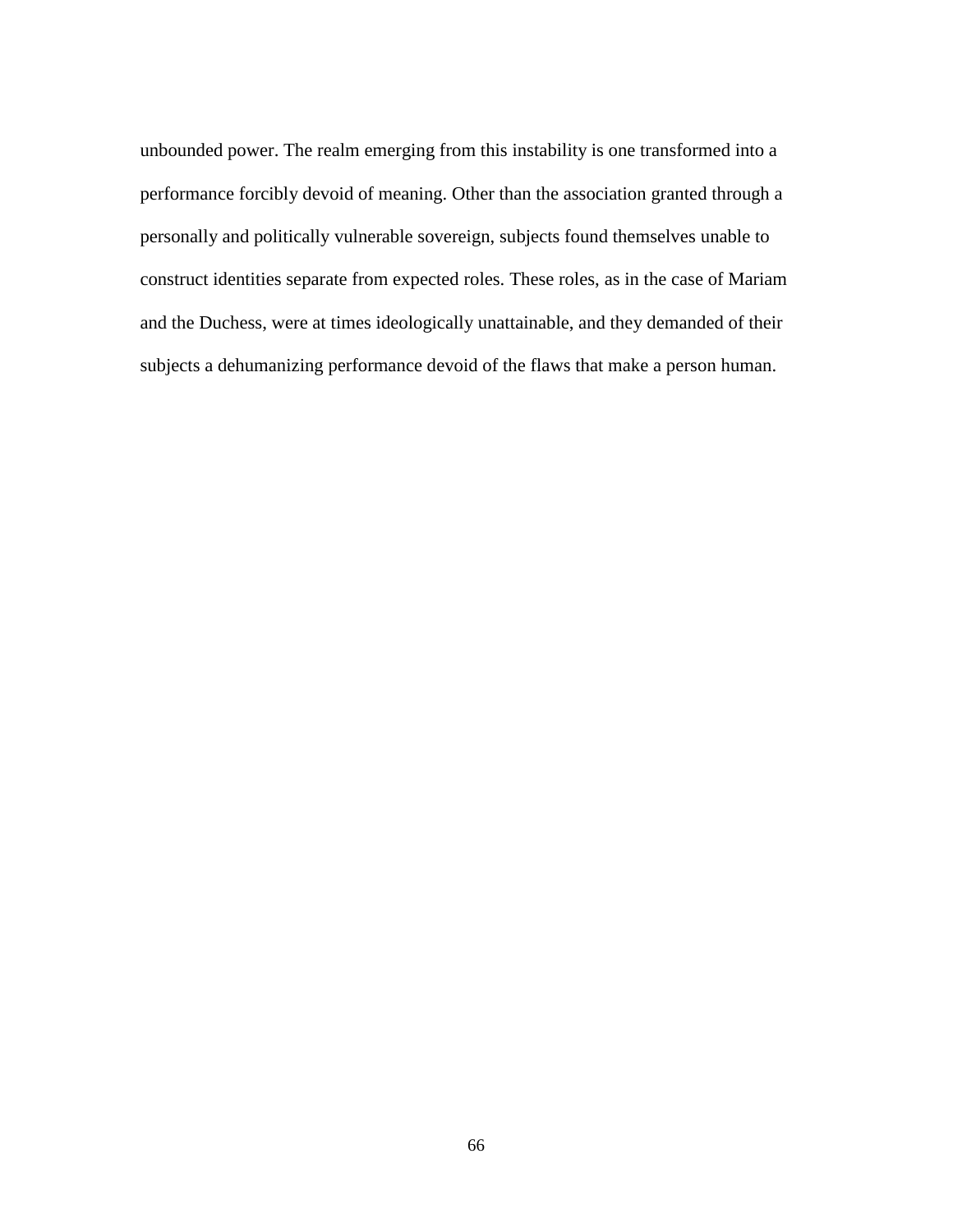## **CONCLUSION**

"Well, men are only men. That"s why they lie. They can"t tell the truth, even to themselves."

## *-Rashômon*, directed by Akira Kurosawa

This thesis sprang from the desire to explore some of the illusions that maintain social interaction. The works by Marlowe, Webster, and Cary all touch on the internalized need for social realities to operate on an assumption of fixed selves, in which the process of marginalization is ignored in favor of a naturalized, but ultimately insubstantial, performance. As a result, human beings, whether in the past or in our present, live without full knowledge of the connections that make up self-definition. The subject's need to live within ideals of order, to create an essentialized and desired state of being, insulates him or her from the potential of a chaotic existence. However, the process through which the early modern social world guaranteed security led to the exploitation of sovereign and subjects. The imposition of a limited structure on personal and political bodies denied new ways of perceiving the self in relation to others.

Delineating association in a way similar to that of the sovereign/subject relationship, gendered differences also create a naturalized alienation. Adherence to sexual difference supports the enactment of an ordered society, even as its subjects suppress recognition of the marginalized other. In effect, the gendered hierarchy substantiates difference and assures the patriarchal subject a performative authority. Reinforcing and shaping political subjectivity, gender provides a means to study the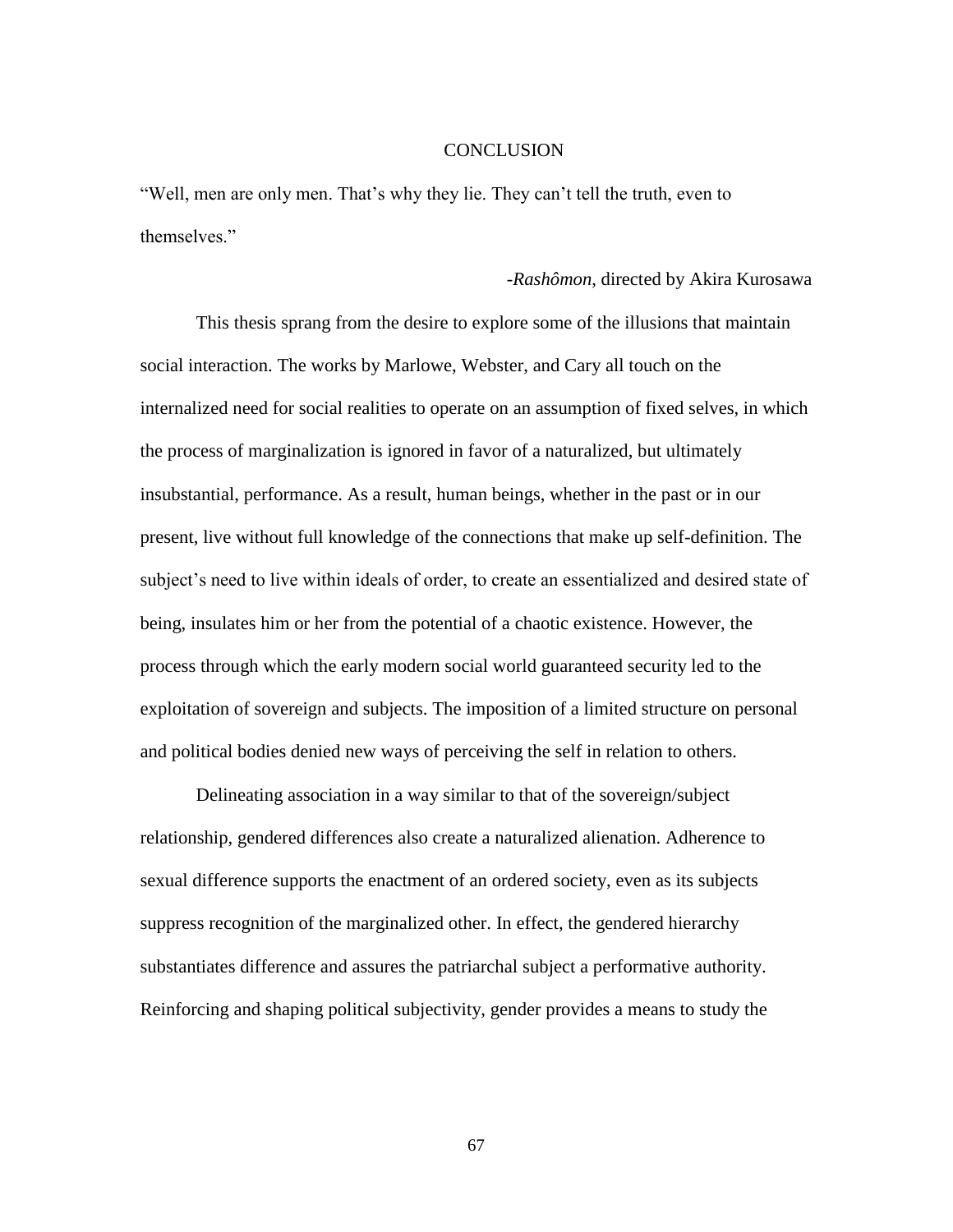sovereign subject and its impact on the temporal ruler and his/her people. On the impetus to conform to a gendered hierarchy, Judith Butler writes the following:

Gender is, thus, a construction that regularly conceals its genesis; the tacit collective agreement to perform, produce, and sustain discrete and polar genders as cultural fictions is obscured by the credibility of those productions – and the punishments that attend not agreeing to believe in them; the construction "compels" our belief in its necessity and naturalness. (190)

By promoting a means to relegate interactions, both sovereign and gendered ideals threaten to isolate and constrain people from forging meaningful relations. Instead, characters who fail to mediate their affections through public expectation find themselves rewritten into irrational subjects whose corruptive influence necessitates their purge from the realm.

My focus on three early modern tragedies stems from the dilemma of the stunted subject. Unable to claim a personal identity, this subject relies on a performance that only secures a semblance of his/her significance within the realm. These tragedies reflect and play out recurring anxieties about an overwhelming marginalization that consumes autonomy. The reigning structure cancels out the ability for effective action, and the tragic characters represent the system"s failure to incorporate new modes of interaction. Lynne Enterline locates the foundation of character torment in "a loss of a sense of personal agency in language, a loss of "voice," a loss of reference, a loss of the capacity to distinguish between literal and figurative senses, and overall, a loss of a sense of authority over one"s own discourse" (6). As the represented worlds descend into disorder,

68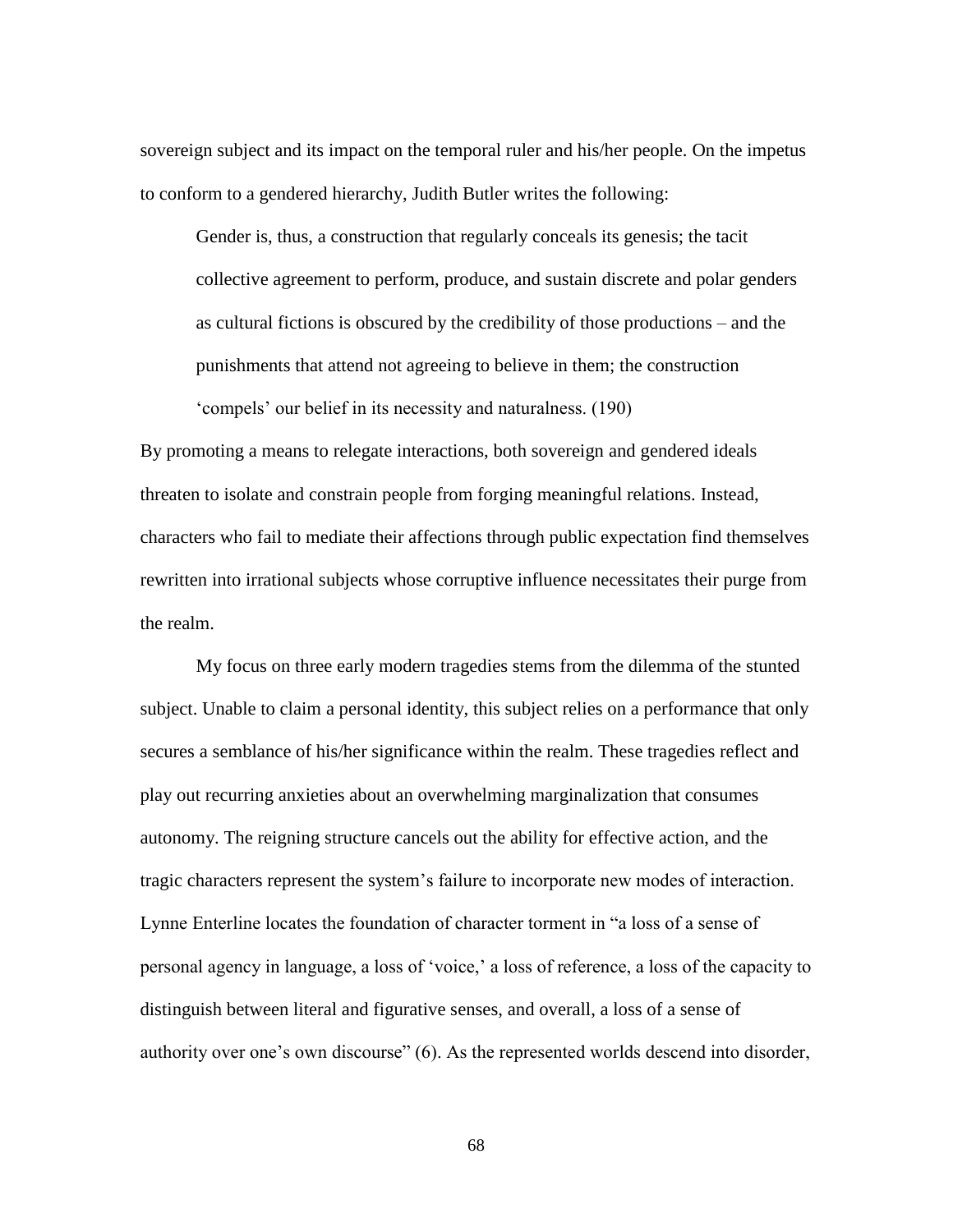the patriarchal characters can no longer seamlessly project their desires onto another. Self-definition depends on strife and alienation, the patriarchal ideal setting the people in power against their subjects. Even as none can perceive of themselves without this contrast, they strive to insulate their identities from alleged transgressors. The anxiety that generates acts of imprisonment and execution derives from the compulsion to contain, and then purge, disparity. Unable to realize the autonomous self, the early modern world finds in its connected web of relation its weakness.

At the end of both *Edward II* and *The Duchess of Malfi*, a kind of order is restored. The various sources of transgression face destruction, replaced with new rulers young enough to be molded to fit the sovereign ideal. Preceded by a range of turmoil and violent deaths, uncertainty lingers in these endings, but *The Tragedy of Mariam* explicitly shuts down hope for a new future. Instead, Herod waits for death, having symbolically killed a part of himself with his wife"s execution. His utter desolation reflects the cycle of violence from which he cannot break, one which will continue in recorded history with Herod's execution of Mariam's sons (Beilin 145). Cary's play ends by establishing the futility of Herod"s struggle to rectify the problems perceived within his kingdom. His realm hinges on a delusion of order, as it depends on an implicit enemy within himself that he must repress. Any persons who deviate from their expected roles under him transform into enemies of the realm. Through Herod, Cary suggests that such divergence is necessary, and the sovereign's expectation to eradicate dissention proves the root of public and personal unrest. The resulting reality turns its inhabitants against themselves and the people around them. This encompassing alienation ironically secures subjects'

69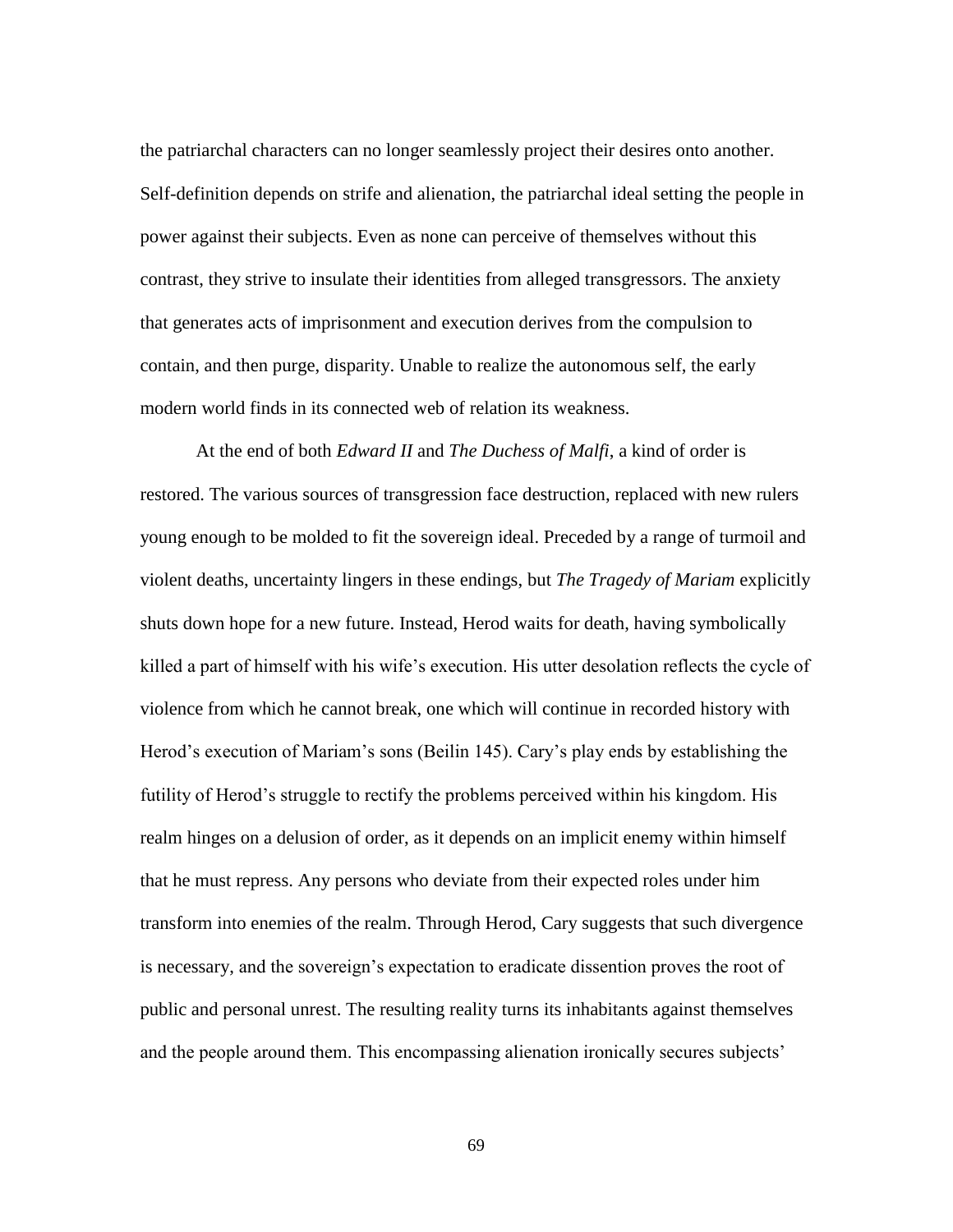dependence on the patriarchal absolutist. Even the sovereign must align him/herself with the idealized image of divine rule. Cary"s play provides a lens through which to view James"s rule, for this principle applies to early modern history as well as its literature. James insulated his predilection for favorites with his representation as the realm"s husband, but he nevertheless incited anxiety over the uncertain repercussions his inclinations could have upon himself and his subjects. The works studied in this thesis expose this fear through crises of rule, as the limits of discourse hinder the characters from incorporating new forms of self-definition. They ultimately regress into binary systems, the moment of disruption contained once more within a shallow performance of difference. Thus, despite Elizabeth"s potential as an alternative ruler, each play has to end in tragedy.

The ruling paradox confines sovereign and subjects to a limited spectrum of selfawareness. Even Elizabeth, as a monarch able to manipulate access to her private and public bodies, cannot transcend the integrated compulsion that secures the structures shaping social perception. No matter the system, gendered and hierarchal confusion creates panic because it allows an element of uncertainty into an idealized, naturalized order. In accordance with this dilemma, the patriarchal imperative to marginalize women and feminized emotions arises from more than a projected designation of disorderly passion. The feminized subject also provides a lens through which sovereigns can perceive their vulnerability, for social position rests on a manufactured hierarchy of rule and subordination. The flexibility characterizing Elizabeth's system of representation provides a starting point from which these playwrights begin to interrogate their accepted

70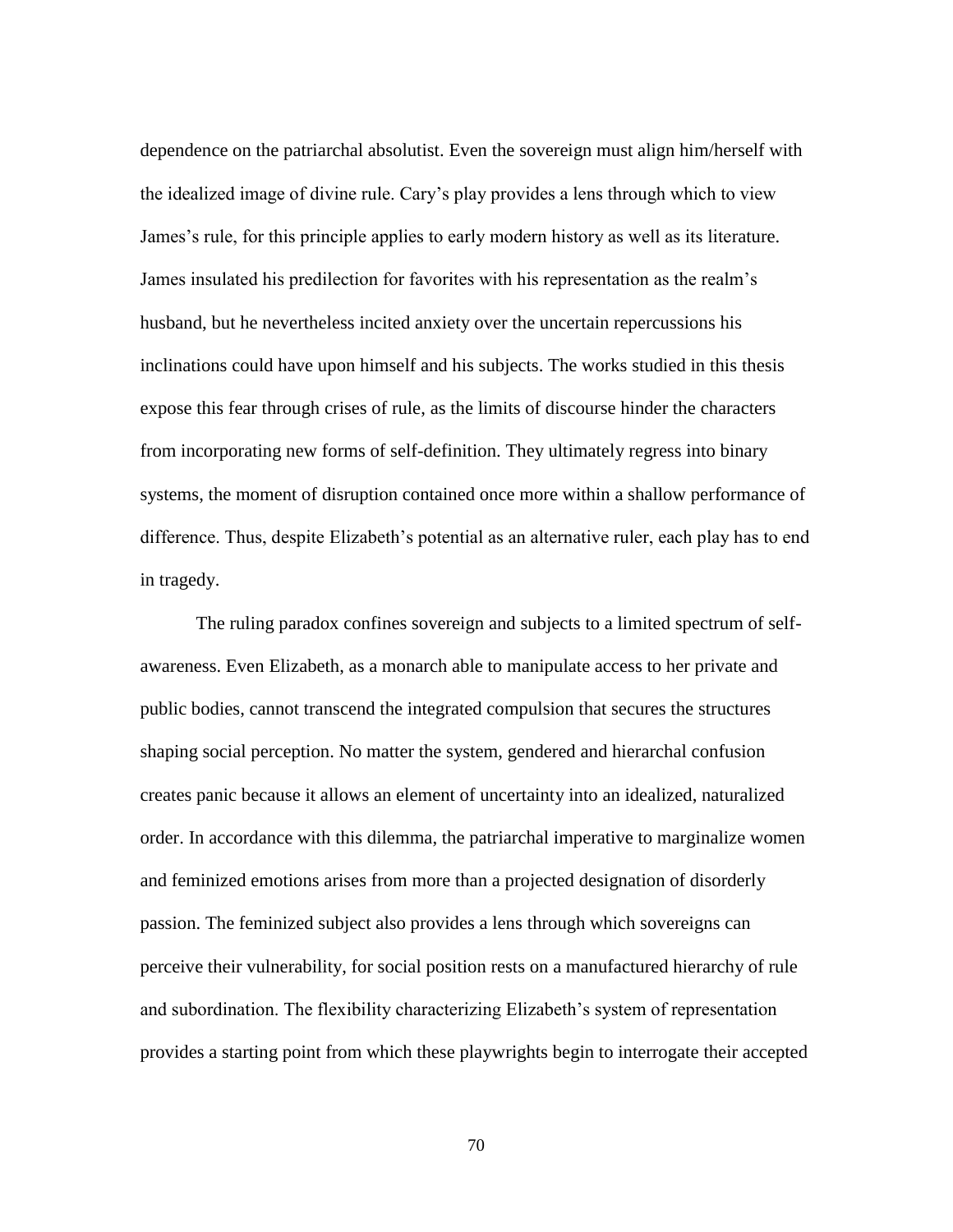realities. However, they cannot break free from the binary restraints that govern the patriarchal system. They must rather subvert the early modern enactment from within, utilizing the theatrical traditions of tragedy and tyrannical rule to underline the unsustainable nature of sovereignty.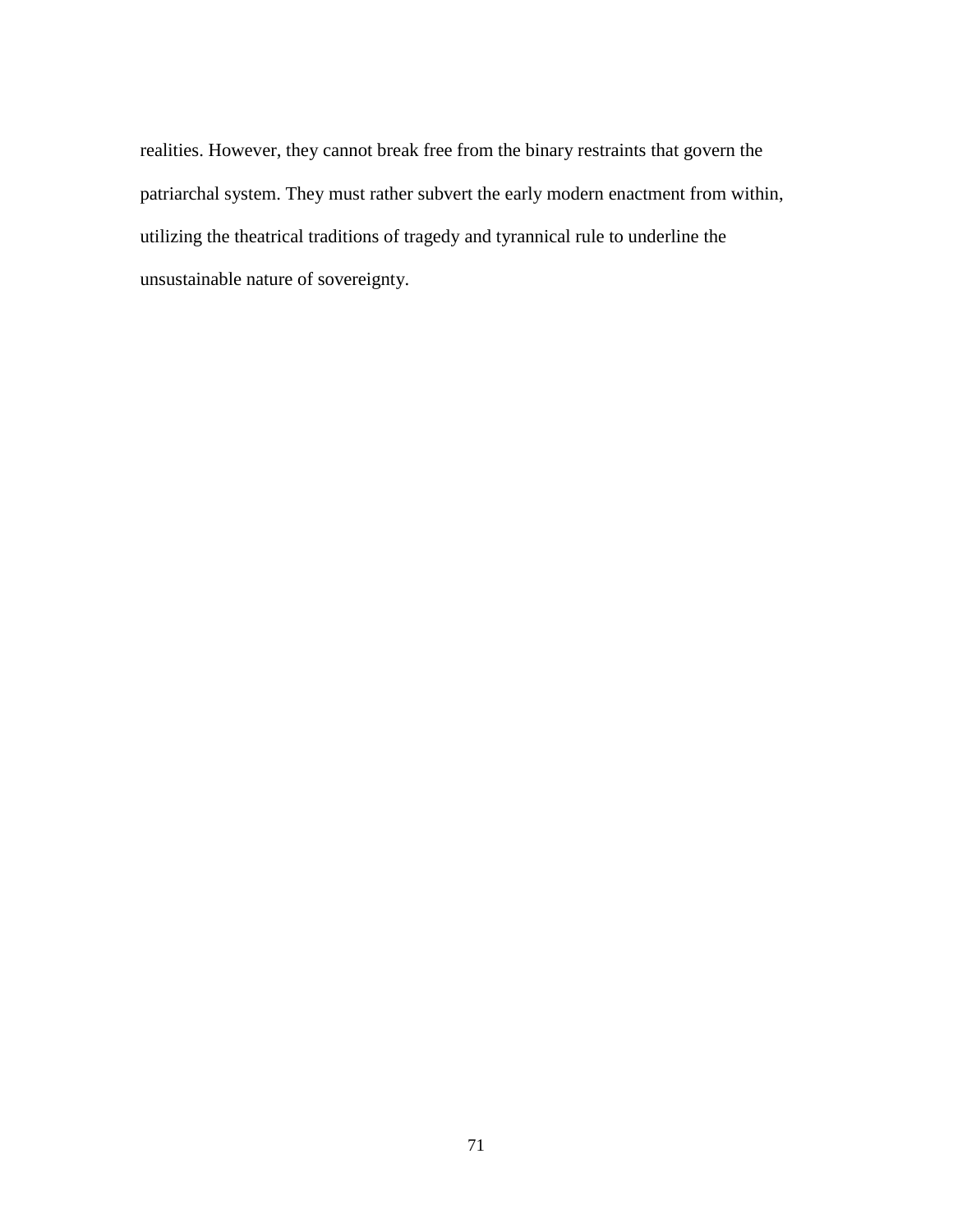## WORKS CITED

- Beilin, Elaine. "Elizabeth Cary, *The Tragedy of Mariam* and History." *A Companion to Early Modern Women's Writing*. Ed. Anita Pacheco. Oxford: Blackwell, 2002. 136-49. Print. *Blackwell Companions to Literature and Culture*.
- Bredbeck, Gregory W. *Sodomy and Interpretation: Marlowe to Milton*. Ithaca: Cornell UP, 1991. Print.
- Bushnell, Rebecca W. *Tragedies of Tyrants: Political Thought and Theater in the English Renaissance*. Ithaca: Cornell UP, 1990.
- Butler, Judith. *Gender Trouble: Feminism and the Subversion of Identity*. New York: Routledge, 1990. Print.
- Callaghan, Dympna. "*The Duchess of Malfi* and Early Modern Widows." *Early Modern English Drama: A Critical Companion*. Ed. Garrett A. Sullivan, Jr., Patrick Cheney, and Andrew Hadfield. New York: Oxford UP, 2006. 272-286. Print.
- Cary, Elizabeth. *The Tragedy of Mariam: The Fair Queen of Jewry*. Ed. Stephanie Hodgson-Wright. Toronto: Broadview, 2000. Print.
- Chedgzoy, Kate. "Marlowe"s Men and Women: Gender and Sexuality." *The Cambridge Companion to Christopher Marlowe*. Ed. Patrick Cheney. Cambridge: Cambridge UP, 2004. 245-61. Print.
- DiGangi, Mario. *The Homoerotics of Early Modern Drama*. Ed. Stephen Orgel. Cambridge: Cambridge UP, 1997. Print. Cambridge Studies in Renaissance Literature and Culture.
- Enterline, Lynn. *The Tears of Narcissus: Melancholia and Masculinity in Early Modern Writing*. Stanford, Stanford UP, 1995. Print.
- Frye, Susan. *Elizabeth I: The Competition for Representation*. New York: Oxford UP, 1993. Print.
- Foucault, Michel. *The History of Sexuality: An Introduction*. 1978. Trans. Robert Hurley. Vol. 1. New York: Vintage, 1990. Print.
- Goldberg, Jonathan. *James I and the Politics of Literature: Jonson, Shakespeare, Donne, and Their Contemporaries*. Baltimore: Johns Hopkins UP, 1983. Print.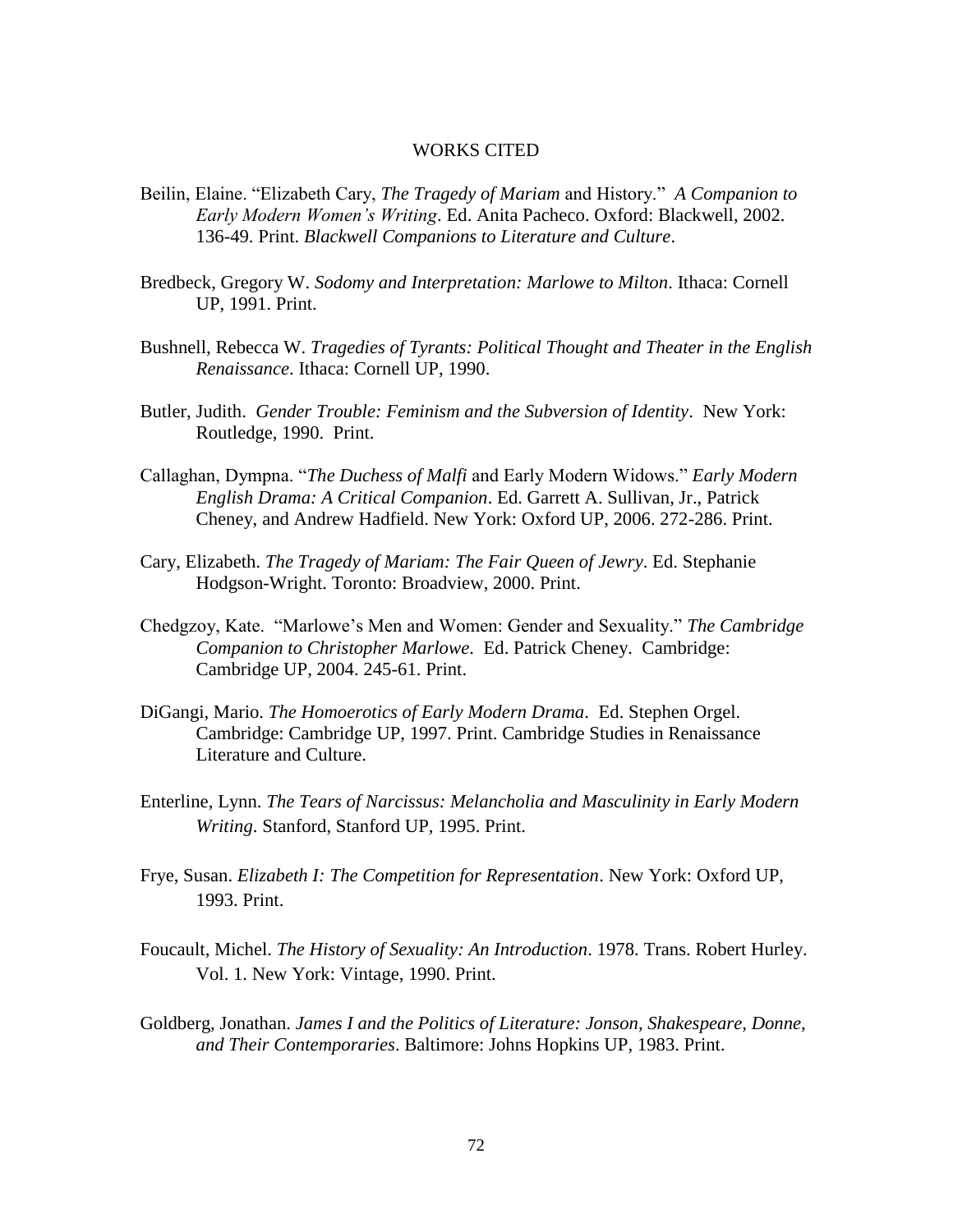- Hattaway, Michael. "Drama and Society." *English Renaissance Drama*. Ed. A. R. Braunmuller and Michael Hattaway. Cambridge: Cambridge UP, 2003. 93-130. Print.
- Hodgson-Wright. Introduction. *The Tragedy of Mariam: The Fair Queen of Jewry*. Ed. Stephanie Hodgson-Wright. Toronto: Broadview, 2000. 11-37. Print.
- ---"Not Kissing the He(rod): Marian Moments in The Tragedy of Mariam." *Marian Moments in Early Modern British Drama*. Ed. Regina Buccola and Lisa Hopkins. Burlington: Ashgate P, 2007. 161-74. Print.
- Irigaray, Luce. "This Sex Which is Not One." *This Sex Which is Not One*. 1977. Trans. Catherine Porter and Carolyn Burke. Ithaca: Cornell UP, 1985. 23-33. Print.
- Ives, Carolyn and David J. Parkinson. ""The Fountain and Very Being of Truth": James VI, Poetic Invention, and National Identity." *Royal Subjects: Essays on the Writings of James VI and I*. Ed. Daniel Fischlin and Mark Fortier. Detroit: Wayne State UP, 2002. 104-23. Print.
- James I. *Basilikon Doron, or, King James's Instructions to His Dearest Sonne, Henry the Prince*. 1682. London: EBBO Editions, Proquest, 2011. Print. *Early History of Kings, Queens and Royalty*.
- James VI and I. *The true law of free monarchies*. 1603. Rpt. in *The works of the Most High and Mighty Prince, James by the Grace of God, King of Great Britain, France and Ireland, Defender of the Faith*. 1616. 195; 204. Rpt. in *The Tragedy of Mariam: The Fair Queen of Jewry* by Elizabeth Cary. Ed. Stephanie Hodgson-Wright. Toronto: Broadview, 2000. 172-73. Print.
- Jankowski, Theodora. A. *Women in Power in the Early Modern Drama*. Chicago: U of Illinois P, 1992. Print.
- Kantorowicz, Ernst H. *The King's Two Bodies: A Study in Mediaeval Political Theology*. Princeton: Princeton UP, 1957. Print.
- Kegl, Rosemary. "Theaters, Households, and a "Kind of History" in Elizabeth Cary"s *The Tragedy of Mariam*." *Enacting Gender on the English Renaissance Stage*. Ed. Viviana Comensoli and Anne Russell. Urbana: U of Illinois P, 1999. Print.
- Levin, Carole. "Elizabeth as King and Queen." *"The Heart and Stomach of a King": Elizabeth I and the Politics of Sex and Power*. Philadelphia: U of Pennsylvania P, 1994. 121-48. Print.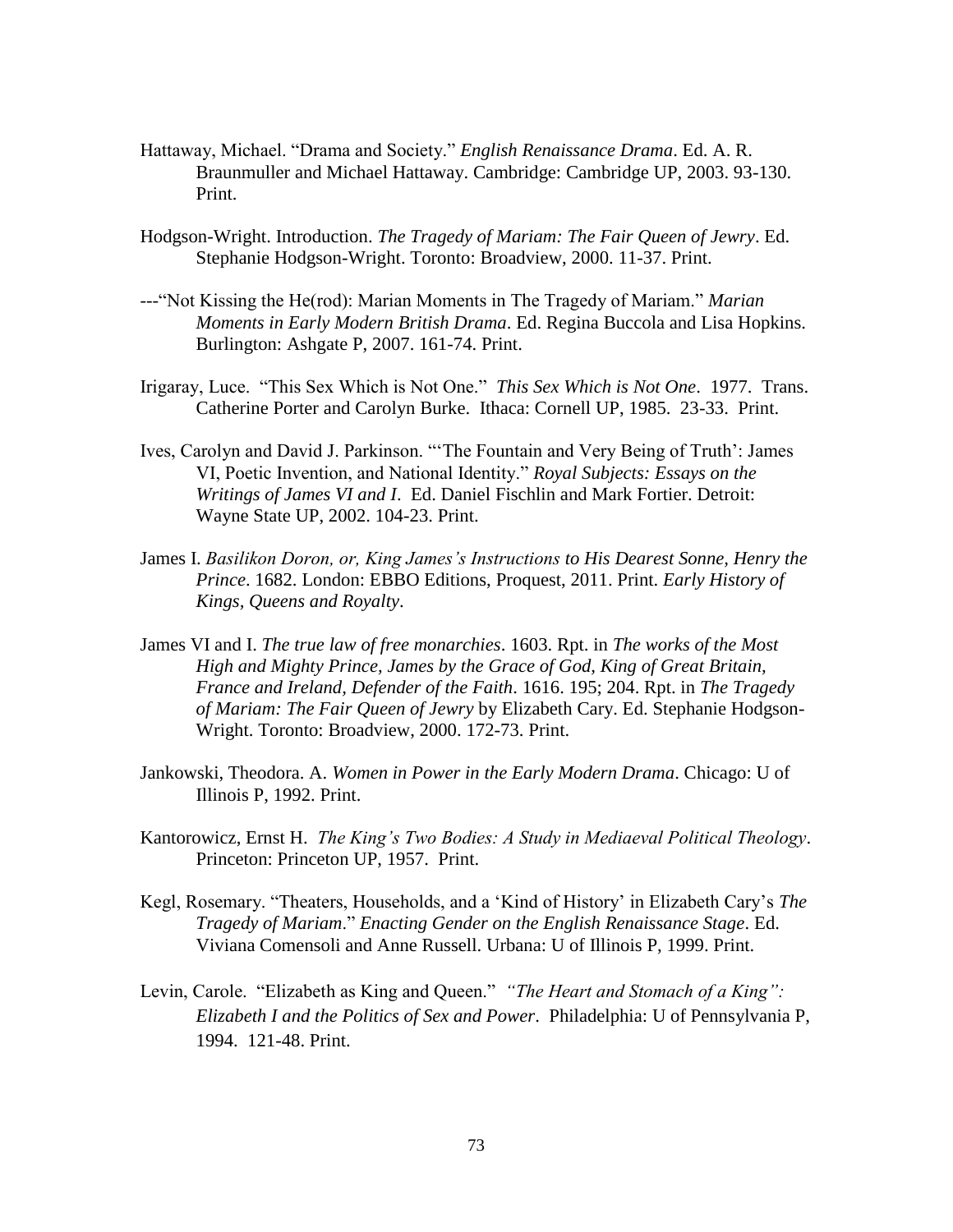- Levine, Laura. *Men in Women's Clothing: Anti-theatricality and Effeminization, 1579- 1642*. New York: Cambridge UP, 1994. Print.
- Marcus, Leah S. Introduction. *The Duchess of Malfi*. Ed. Leah S. Marcus. London: A & C Black P., 2009. 1-113. Print. Arden Early Modern Drama.
- Marlowe, Christopher. *Edward the Second*. *Christopher Marlowe: The Complete Plays*. Ed. Frank Romany and Robert Lindsey. London: Penguin, 2003. 397-506. Print.
- Oh, Elisa. "Refusing to Speak: Silent Chaste and Disobedient Female Characters in King Lear and the Tragedy of Mariam." *Explorations in Renaissance Culture* 34.2 (2008): 185-216. U of Georgia ILL. Print.
- Perry, Curtis. "The Politics of Access and Representations of the Sodomite King in Early Modern England." *Renaissance Quarterly* 53 (2000): 1054-83. *JSTOR*. Web. 16 Feb. 2011.
- Raber, Karen L. "Gender and the Political Subject in *The Tragedy of Mariam*." *SEL* 35 (1995): 321-43. *Academic Search Premier*. Web.
- *Rashômon*. Dir. Akira Kurasawa. Perf. Toshiro Mifune, Machicko Kyo, Masayuki Mori, Takashi Shimura, and [Kichijirô Ueda.](http://www.imdb.com/name/nm0879918/) Daiei Motion Picture Company, 1950. Film.
- Richardson, Catherine. "Tragedy, Family, and Household." *The Cambridge Companion to English Renaissance Tragedy*. Ed. Emma Smith and Garrett A. Sullivan, Jr. New York: Cambridge UP, 2010. 17-29. Print.
- Rose, Mary Beth. "*The Tragedy of Mariam*: Political Legitimacy and Maternal Authority. *The Cambridge Companion to English Renaissance Tragedy*. Ed. Emma Smith and Garrett A. Sullivan, Jr. New York: Cambridge UP, 2010. 211-21. Print.
- Rowe, Katherine. *Dead Hands: Fictions of Agency, Renaissance to Modern*. Stanford: Stanford UP, 1999. Print.
- Shannon, Laurie. *Sovereign Amity: Figures of Friendship in Shakespearean Contexts*. Chicago: U of Chicago P, 2002. Print.
- Stretton, Tim. "Women, Property, and Law." *A Companion to Early Modern Women's Writing*. Ed. Anita Pacheco. Oxford: Blackwell, 2002. 40-57. Print. *Blackwell Companions to Literature and Culture.*